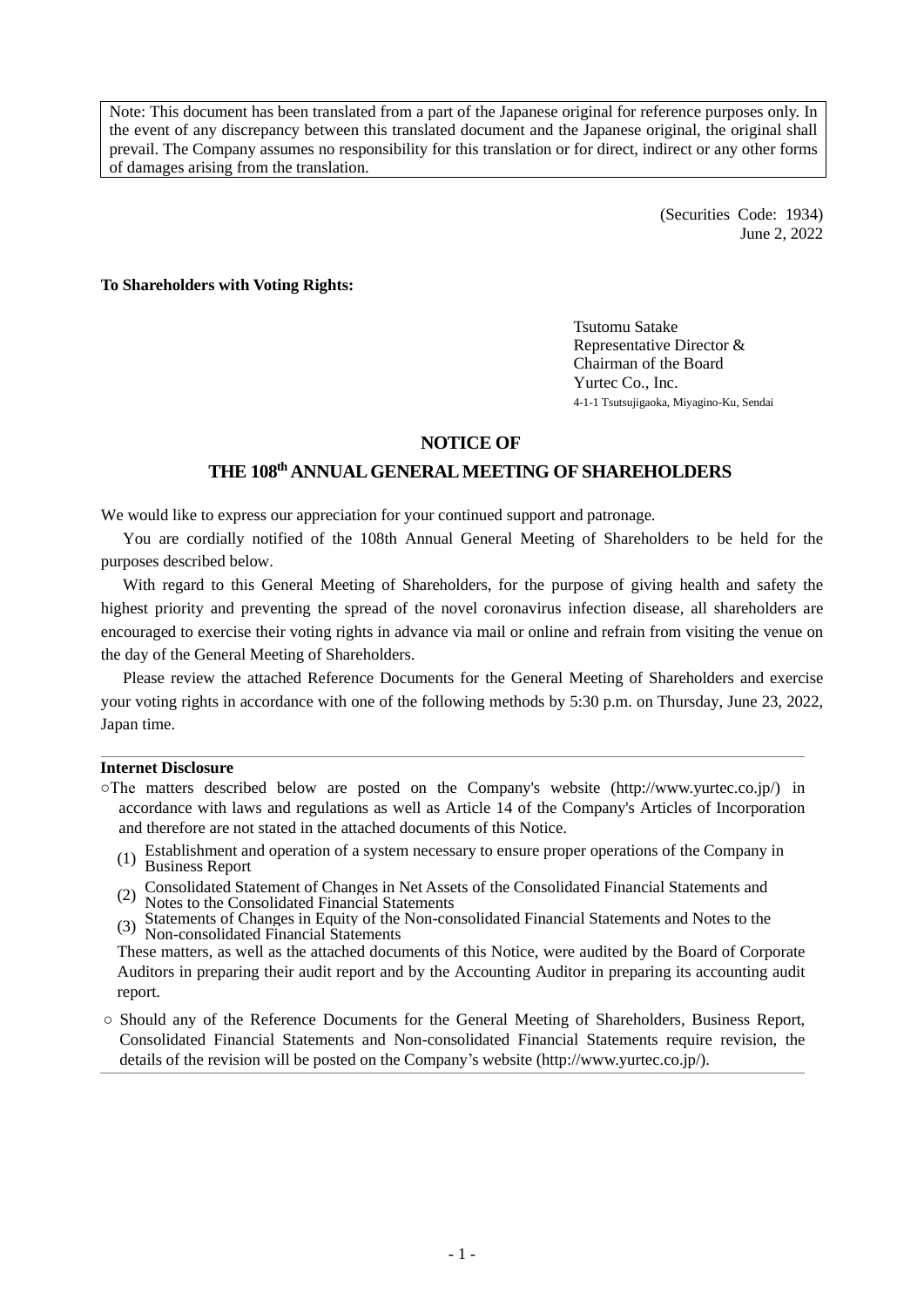|                           | 1. Date and Time:  | Friday, June 24, 2022 at 10:00 a.m. Japan time (Doors open at 9:00 a.m.)                                                                                                                                                                                              |  |
|---------------------------|--------------------|-----------------------------------------------------------------------------------------------------------------------------------------------------------------------------------------------------------------------------------------------------------------------|--|
| 2. Place:                 |                    | Third floor Main Auditorium of the Company located at 4-1-1 Tsutsujigaoka,                                                                                                                                                                                            |  |
|                           |                    | Miyagino-Ku, Sendai                                                                                                                                                                                                                                                   |  |
|                           | 3. Agenda:         |                                                                                                                                                                                                                                                                       |  |
|                           |                    | <b>Matters to be reported:</b> 1. The Business Report, Consolidated Financial Statements for the Company's<br>108th Fiscal Year (April 1, 2021 to March 31, 2022) and results of audits of<br>the Consolidated Financial Statements by the Accounting Auditor and the |  |
|                           |                    | <b>Board of Corporate Auditors</b><br>2. Non-consolidated Financial Statements for the Company's 108th Fiscal Year<br>(April 1, 2021 to March 31, 2022)                                                                                                               |  |
| Proposals to be resolved: |                    |                                                                                                                                                                                                                                                                       |  |
|                           | <b>Proposal 1:</b> | Appropriation of Surplus                                                                                                                                                                                                                                              |  |
| <b>Proposal 2:</b>        |                    | Partial Amendments to the Articles of Incorporation                                                                                                                                                                                                                   |  |
|                           | Proposal 3:        | Election of Eleven (11) Directors (Excluding Directors who are Audit and<br><b>Supervisory Committee Members)</b>                                                                                                                                                     |  |
|                           | <b>Proposal 4:</b> | Election of Four (4) Directors who are Audit and Supervisory Committee<br><b>Members</b>                                                                                                                                                                              |  |
|                           | Proposal 5:        | Setting of the Remuneration Amount for Directors (Excluding Directors who are<br>Audit & Supervisory Committee Members)                                                                                                                                               |  |
|                           | Proposal 6:        | Setting of the Remuneration Amount for Directors who are Audit & Supervisory<br><b>Committee Members</b>                                                                                                                                                              |  |
|                           | <b>Proposal 7:</b> | Payment of Retirement Benefits for Retiring Directors                                                                                                                                                                                                                 |  |
|                           | Proposal 8:        | Final Payment of Retirement Benefits for Retiring Directors in Conjunction<br>with Abolition of the Retirement Benefit Plan for Directors                                                                                                                             |  |
|                           | Proposal 9:        | Determination of Remuneration for Granting Restricted Shares to Directors<br>(Excluding Directors who are Audit & Supervisory Committee Members and<br><b>External Directors)</b>                                                                                     |  |

# **4. Other Decisions Pertaining to Convocation**

(1) In the event voting rights are exercised via both the mailing of the Voting Rights Exercise Form and the Internet, etc., the vote submitted via the Internet, etc. will be deemed valid.

(2) In the event voting rights are exercised multiple times via the Internet, etc., the last vote submitted will be deemed valid.

○ When attending the meeting, please submit the enclosed Voting Rights Exercise Form at the reception desk.

○ Considering the status of the novel coronavirus infection disease, we have decided to take appropriate measures to ensure safety of all shareholders and prevent the infection and to hold this General Meeting of Shareholders.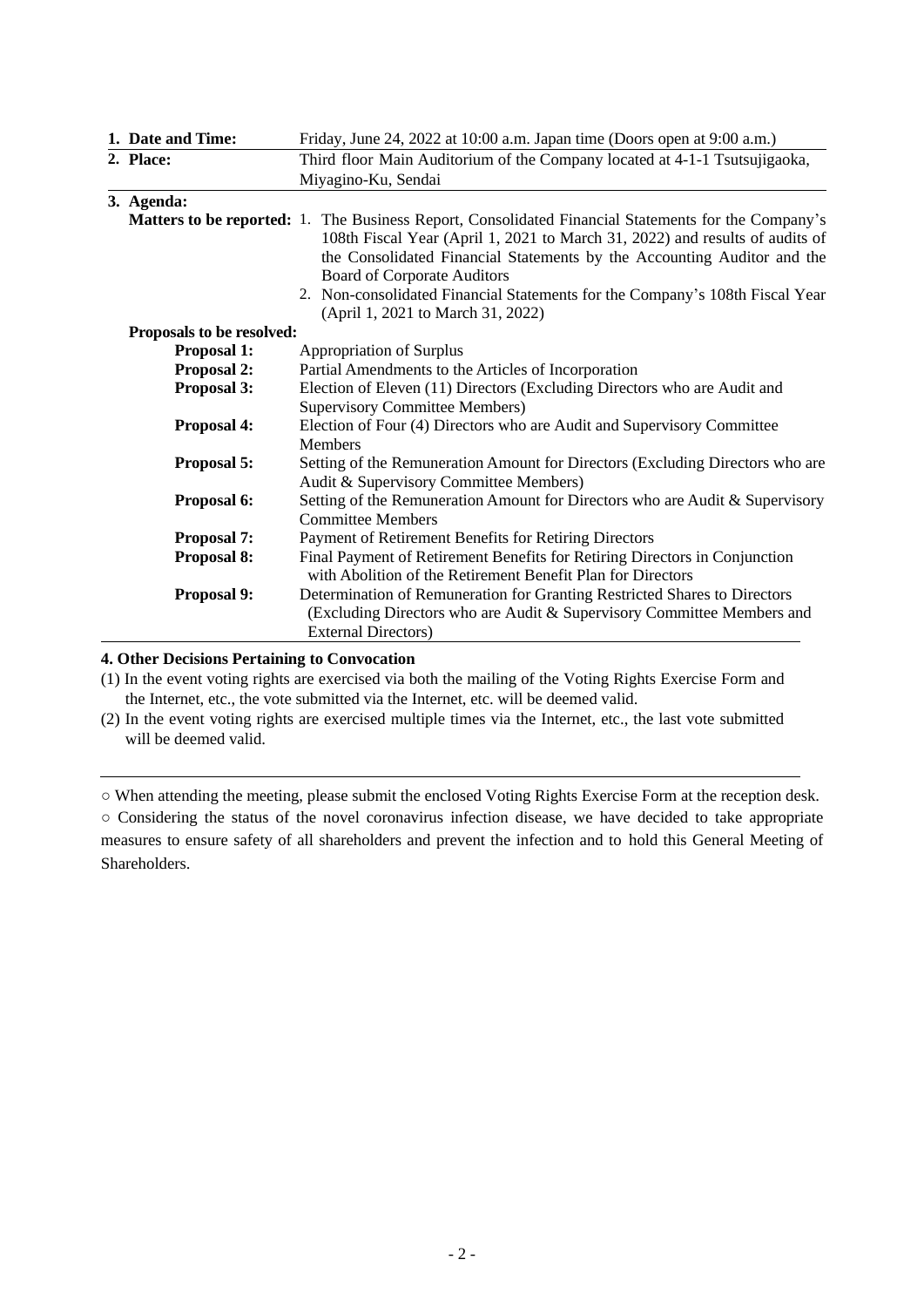# **Reference Documents for the General Meeting of Shareholders**

## **Proposals and References**

# **Proposal 1:** Appropriation of Surplus

The Company considers the return of profits to shareholders to be an important management strategy. Taking into account the balance with internal reserves for business development and growth in the future, the Company changed its basic policy for dividends to issuing annual dividends of not less than 24 yen per share, with the aim of a consolidated payout ratio of 30%, in accordance with business results. (Resolution by the Board of Directors at its meeting on December 14, 2021)

In accordance with the above basic policy, the Company hereby proposes as follows on the year-end dividend for the fiscal year ended March 31, 2022.

- 1. Matters pertaining to year-end dividend
- (1) Type of dividend property

Cash

(2). Matters pertaining to the allotment of dividend property and the total amount thereof

18 yen per common share

1,287,222,516 yen

Total amount of

- (3) Effective date of distribution of surplus June 27, 2022
- 2. Matters pertaining to provision of general reserve
- (1) Item of surplus to be increased and amount of increase General reserve: 4,200,000,000 yen
- (2) Item of surplus to be decreased and amount of decrease Retained earnings brought forward: 4,200,000,000 yen

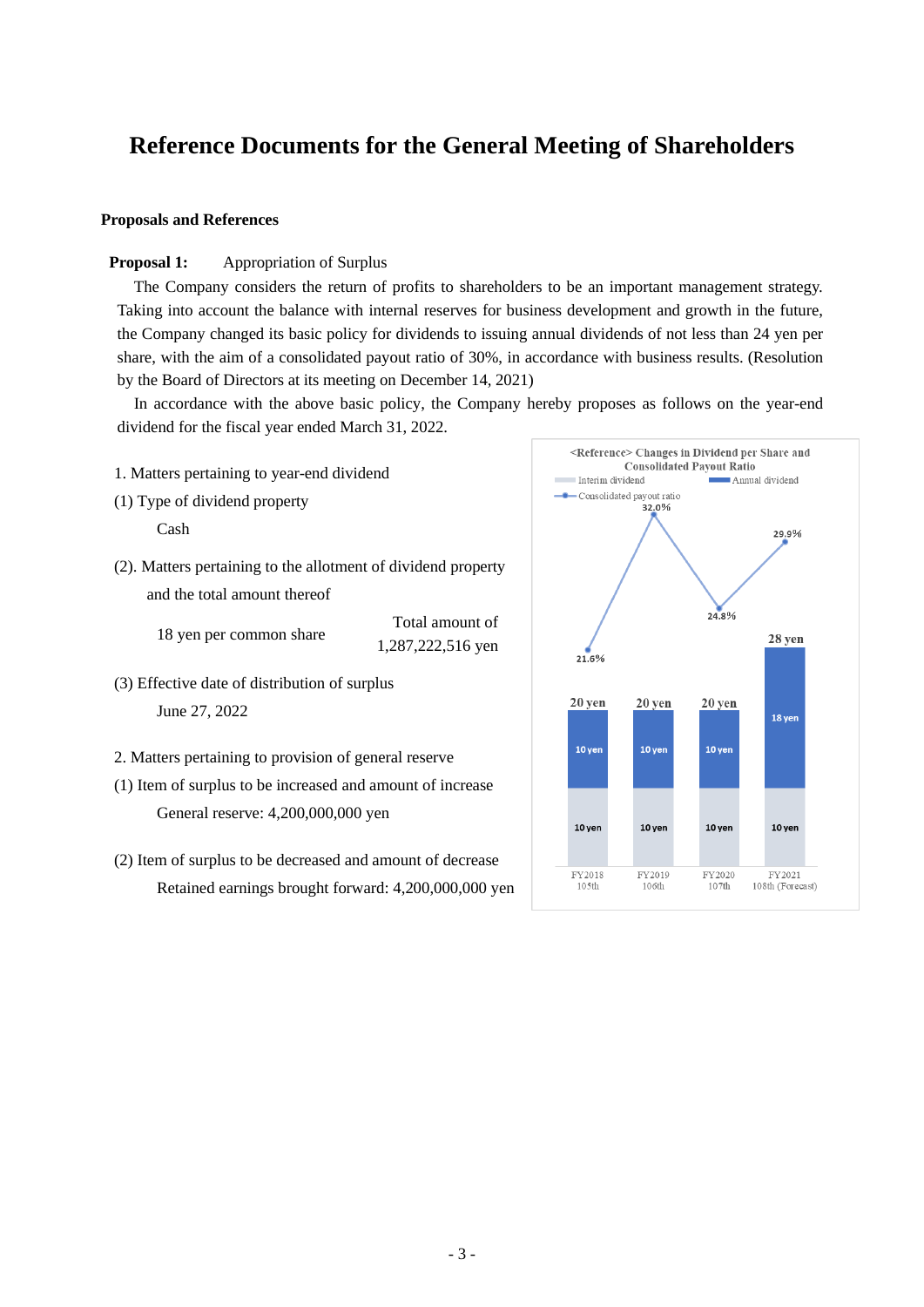#### **Proposal 2:** Partial Amendments to the Articles of Incorporation

#### 1. Reasons for amendments

(1) The Company plans to transition from company with a Board of Corporate Auditors to company with an Audit and Supervisory Committee. Consequently, Audit and Supervisory Committee Members, who assume the main role of auditing the execution of duties of the Board of Directors, will be members of the Board of Directors. This change aims to strengthen the supervisory function of the Board of Directors, accelerate the speed of decision making, and further enhance corporate governance. Accordingly, the Company proposes the new establishment of provisions for Directors who are Audit and Supervisory Committee Members and the Audit and Supervisory Committee as well as deletion of provisions for Corporate Auditors and the Board of Corporate Auditors.

(2) The amended provisions stipulated in the proviso of Article 1 of the supplementary provisions of the "Act Partially Amending the Companies Act" (Act No. 70 of 2019) will be enforced on September 1, 2022. Accordingly, in order to prepare for the introduction of the system for electronic provision of materials for general meetings of shareholders, the proposed Article 15 (Measures for Electronic Provision, Etc.) shall be newly established and the current Article 14 (Internet Disclosure and Deemed Provision of Reference Materials for the General Meeting of Shareholders, Etc.), which will become unnecessary, shall be deleted in the Articles of Incorporation. In line with the above establishment and deletion of the provisions, supplementary provisions related to the effective date, etc. shall be established.

(3) In line with the above establishment and deletion of provisions, changes in the number of articles and wording as well as other necessary changes shall be implemented.

## 2. Details of amendments

The details of the amendments are as follows.

Changes in the Article of Incorporation related to this agenda shall come into effect at the conclusion of this General Meeting of Shareholders. (However, the timing of new establishment and deletion related to 1. (2) above coming to into effect shall be according to Article 2 of Supplementary Provisions.)

|  |  |  | (Amended parts are underlined.) |  |
|--|--|--|---------------------------------|--|
|--|--|--|---------------------------------|--|

| <b>Current Articles of Incorporation</b>                                                                                                                                                                        | <b>Proposed Amendments</b>                                                                                                                                                                                          |
|-----------------------------------------------------------------------------------------------------------------------------------------------------------------------------------------------------------------|---------------------------------------------------------------------------------------------------------------------------------------------------------------------------------------------------------------------|
| <b>Chapter I General Provisions</b>                                                                                                                                                                             | <b>Chapter I General Provisions</b>                                                                                                                                                                                 |
| Article 1 (Text omitted)                                                                                                                                                                                        | Article 1 (Unchanged)                                                                                                                                                                                               |
| (Objectives of the Company)                                                                                                                                                                                     | (Objectives of the Company)                                                                                                                                                                                         |
| Article 2 The objectives of the Company shall be to<br>engage in the following businesses:                                                                                                                      | Article 2 The objectives of the Company shall be to<br>engage in the following businesses:                                                                                                                          |
| 1. Electric work, information telecommunications<br>construction, civil engineering, and construction;<br>2. Air conditioning, heating and cooling, sanitary,<br>water supply, and other plumbing construction; | (1) Electric, information and telecommunications<br>construction, civil engineering, and construction;<br>(2) Air conditioning, heating and cooling,<br>sanitary, water supply, and other plumbing<br>construction; |
| 3. Power generation and power supply related<br>business:<br>4. Gauging and geological surveying;                                                                                                               | (3) Power generation and power supply related<br>business;<br>(4) Gauging and geological surveying;                                                                                                                 |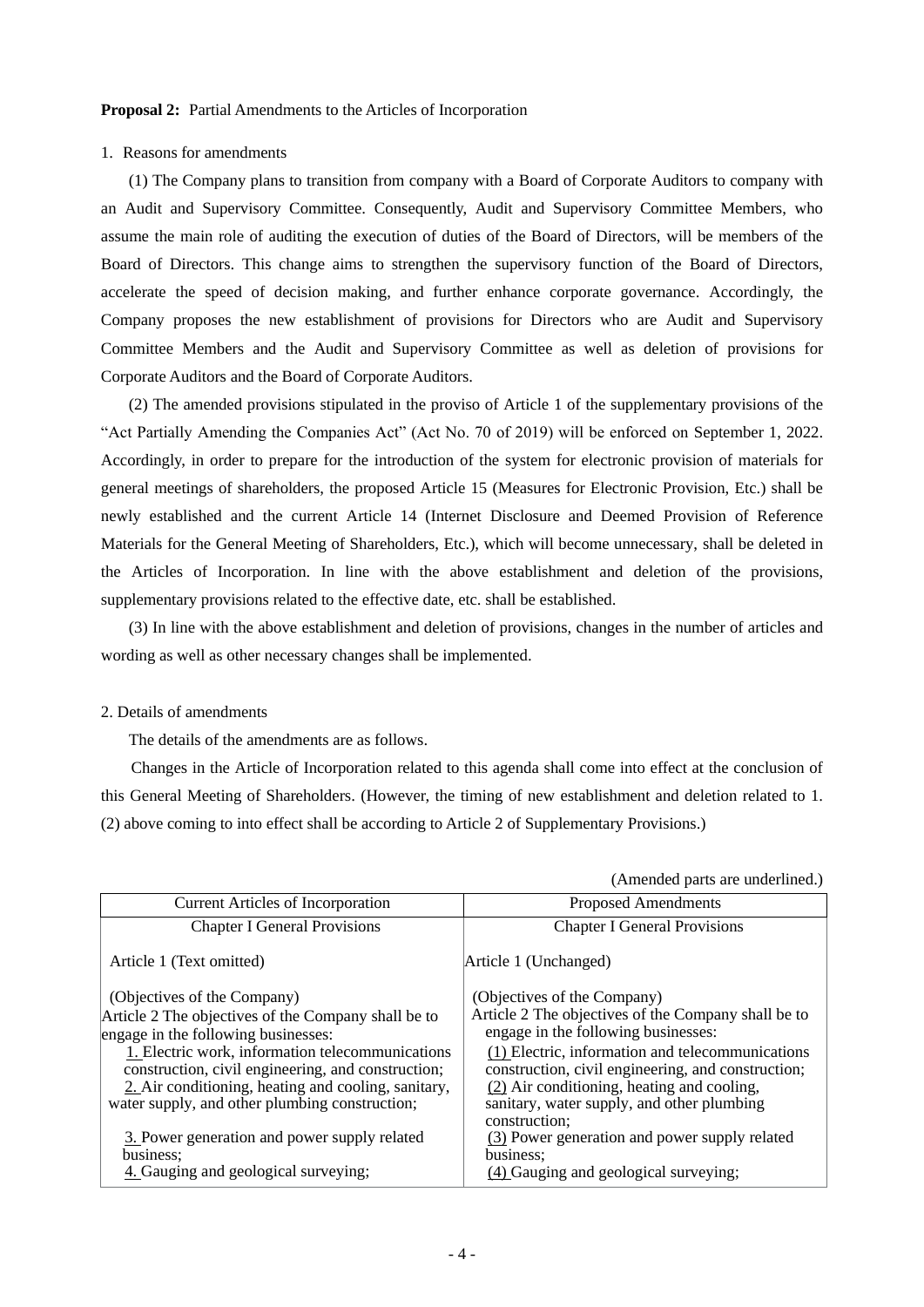| <b>Current Articles of Incorporation</b>                                                                                                                                                         | <b>Proposed Amendments</b>                                                                                                                                                                                                                                        |
|--------------------------------------------------------------------------------------------------------------------------------------------------------------------------------------------------|-------------------------------------------------------------------------------------------------------------------------------------------------------------------------------------------------------------------------------------------------------------------|
| 5. Purchase, lease, and sales of automobiles,<br>office appliances, information and<br>telecommunications equipment, power generation<br>equipment, and construction machinery and<br>apparatus; | (5) Purchase, lease, and sales of automobiles,<br>office appliances, information and<br>telecommunications equipment, power<br>generation equipment, and construction<br>machinery and apparatus;<br>(6) Survey, planning, measurement, design,                   |
| 6. Survey, planning, measurement, design,                                                                                                                                                        | maintenance, supervision, engineering, and                                                                                                                                                                                                                        |
| maintenance, supervision, engineering, and                                                                                                                                                       | consulting business related to the preceding                                                                                                                                                                                                                      |
| consulting business related to the preceding items;                                                                                                                                              | items;                                                                                                                                                                                                                                                            |
| 7. Cargo transportation business;                                                                                                                                                                | (7) Cargo transportation business;                                                                                                                                                                                                                                |
| 8. Treatment, processing, sales of industrial                                                                                                                                                    | (8) Treatment, processing, sales of industrial                                                                                                                                                                                                                    |
| waste;                                                                                                                                                                                           | waste;                                                                                                                                                                                                                                                            |
| 9. Manufacturing and sales of soft drinks;                                                                                                                                                       | (9) Manufacturing and sales of soft drinks;                                                                                                                                                                                                                       |
| 10. Purchase and sales of electric machinery and                                                                                                                                                 | (10) Purchase and sales of electric machinery                                                                                                                                                                                                                     |
| apparatus and materials;                                                                                                                                                                         | and apparatus and materials;                                                                                                                                                                                                                                      |
| 11. Lease, sales, and management of land and                                                                                                                                                     | (11) Lease, sales, and management of land and                                                                                                                                                                                                                     |
| buildings;                                                                                                                                                                                       | buildings;                                                                                                                                                                                                                                                        |
| 12. Security service business;                                                                                                                                                                   | $(12)$ Security service business;                                                                                                                                                                                                                                 |
| 13. Temporary personnel placement service;                                                                                                                                                       | (13) Temporary personnel placement service;                                                                                                                                                                                                                       |
| 14. Any and all business incidental to the items                                                                                                                                                 | (14) Any and all business incidental to the items                                                                                                                                                                                                                 |
| mentioned in the preceding items.                                                                                                                                                                | mentioned in the preceding items.                                                                                                                                                                                                                                 |
| Article 3<br>(Text omitted)                                                                                                                                                                      | Article 3 (Unchanged)                                                                                                                                                                                                                                             |
| <newly established=""></newly>                                                                                                                                                                   | (Organizational Bodies)<br>Article 4 The Company shall have the following<br>organizational bodies in addition to the General<br>Meeting of Shareholders and Directors.<br>(1) Board of Directors<br>(2) Audit & Supervisory Committee<br>(3) Accounting Auditors |
| Article 4                                                                                                                                                                                        | Article 5                                                                                                                                                                                                                                                         |
| (Text omitted)                                                                                                                                                                                   | (Unchanged)                                                                                                                                                                                                                                                       |
| Chapter II                                                                                                                                                                                       | Chapter II                                                                                                                                                                                                                                                        |
| <b>Shares</b>                                                                                                                                                                                    | <b>Shares</b>                                                                                                                                                                                                                                                     |
| Article $\frac{5}{2}$ to Article $\frac{8}{2}$ (Text omitted)                                                                                                                                    | Article $6$ to Article $9$ (Unchanged)                                                                                                                                                                                                                            |
| (Rights of Shareholders Holding Fractions of One                                                                                                                                                 | (Rights of Shareholders Holding Fractions of One                                                                                                                                                                                                                  |
| Unit of Stock)                                                                                                                                                                                   | Unit of Stock)                                                                                                                                                                                                                                                    |
| A shareholder holding fractions of one                                                                                                                                                           | Article $\underline{10}$ A shareholder holding fractions of one                                                                                                                                                                                                   |
| Article 9                                                                                                                                                                                        | unit of stock cannot exercise any rights other                                                                                                                                                                                                                    |
| unit of stock cannot exercise any rights other                                                                                                                                                   | than those shown hereunder:                                                                                                                                                                                                                                       |
| than those shown hereunder:                                                                                                                                                                      | (1) Rights shown in the Companies Act, Article                                                                                                                                                                                                                    |
| 1. Rights shown in the Companies Act, Article                                                                                                                                                    | 189, Paragraph 2, items thereof,                                                                                                                                                                                                                                  |
| 189, Paragraph 2, items thereof,                                                                                                                                                                 | (2) Rights to request acquisition of shares                                                                                                                                                                                                                       |
| 2. Rights to request acquisition of shares                                                                                                                                                       | combined with acquisition claims                                                                                                                                                                                                                                  |
| combined with acquisition claims,                                                                                                                                                                | (3) Rights to receive allotment of owner-invited                                                                                                                                                                                                                  |
| 3. Rights to receive allotment of owner-invited                                                                                                                                                  | shares or owner-invited Stock Acquisition                                                                                                                                                                                                                         |
| shares or owner-invited Stock Acquisition Rights,                                                                                                                                                | Rights,                                                                                                                                                                                                                                                           |
| 4. Rights to make requests for increasing the                                                                                                                                                    | $\frac{4}{2}$ Rights to make requests for increasing the                                                                                                                                                                                                          |
| fractions of one unit of stock as provided for in the                                                                                                                                            | fractions of one unit of stock as provided for in                                                                                                                                                                                                                 |
| preceding Article.                                                                                                                                                                               | the preceding Article.                                                                                                                                                                                                                                            |
| Article 10 to Article 12                                                                                                                                                                         | Article 11 to Article 13                                                                                                                                                                                                                                          |
| (Text omitted)                                                                                                                                                                                   | (Unchanged)                                                                                                                                                                                                                                                       |
|                                                                                                                                                                                                  |                                                                                                                                                                                                                                                                   |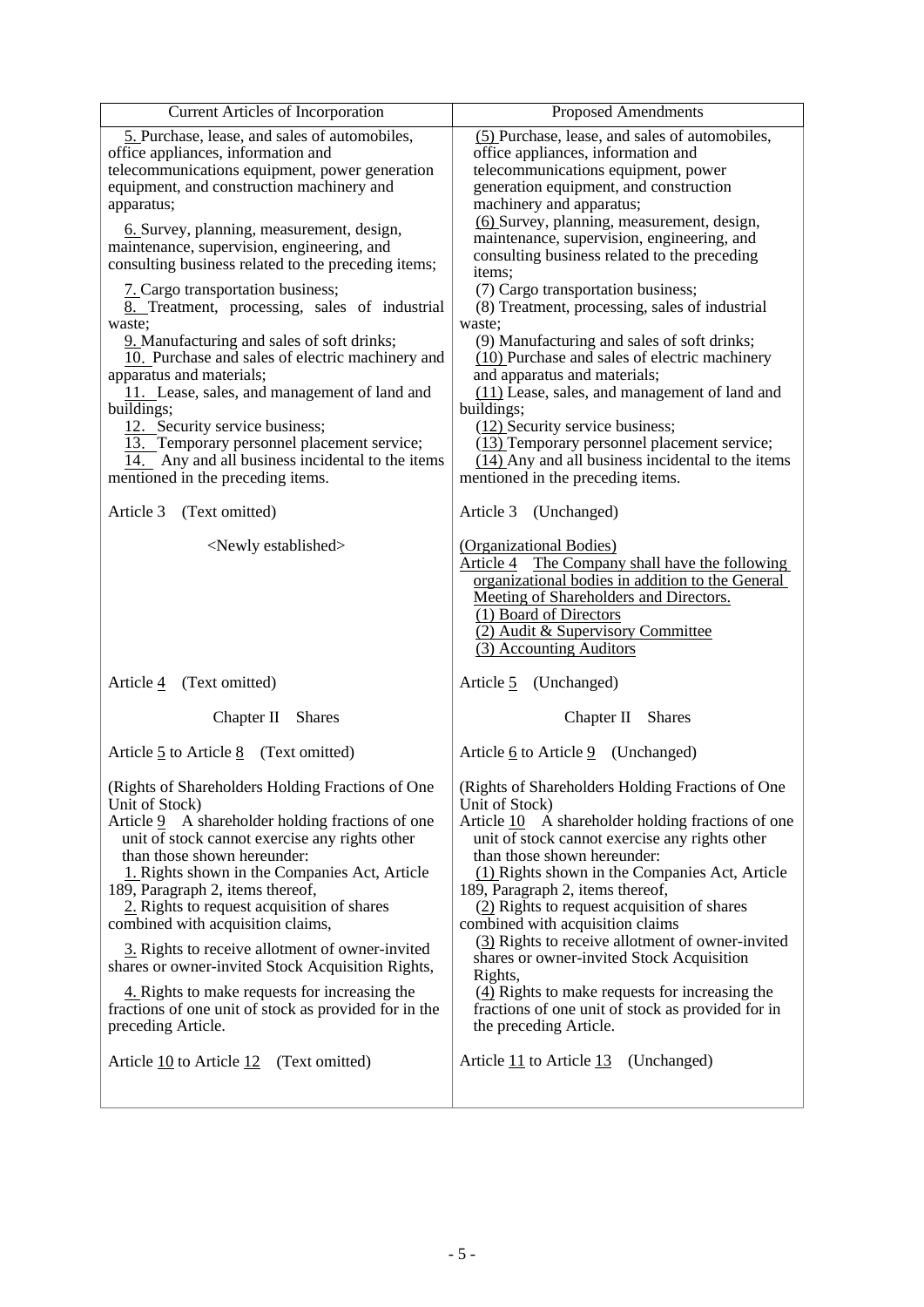| <b>Current Articles of Incorporation</b>                                                                                                                                                                                                                                                                                                                                                                                                                                                                                                                                         | <b>Proposed Amendments</b>                                                                                                                                                                                                                                                                                                                                                                                                                                                                                                                                             |
|----------------------------------------------------------------------------------------------------------------------------------------------------------------------------------------------------------------------------------------------------------------------------------------------------------------------------------------------------------------------------------------------------------------------------------------------------------------------------------------------------------------------------------------------------------------------------------|------------------------------------------------------------------------------------------------------------------------------------------------------------------------------------------------------------------------------------------------------------------------------------------------------------------------------------------------------------------------------------------------------------------------------------------------------------------------------------------------------------------------------------------------------------------------|
| <b>Chapter III General Meeting of Shareholders</b>                                                                                                                                                                                                                                                                                                                                                                                                                                                                                                                               | <b>Chapter III General Meeting of Shareholders</b>                                                                                                                                                                                                                                                                                                                                                                                                                                                                                                                     |
| (Text omitted)<br>Article 13                                                                                                                                                                                                                                                                                                                                                                                                                                                                                                                                                     | Article 14 (Unchanged)                                                                                                                                                                                                                                                                                                                                                                                                                                                                                                                                                 |
| (Internet Disclosure of Reference Materials for the<br>General Meeting of Shareholders, etc.)<br>Article 14 The Company may, when convening a<br>general meeting of shareholders, disclose<br>information to shareholders pertaining to matters<br>to be described or indicated in the reference<br>materials for the general meeting of<br>shareholders, business report, non-consolidated<br>financial statements, and consolidated financial<br>statements through the internet in accordance<br>with the provisions provided in the Ordinance of<br>the Ministry of Justice. | (Deleted)                                                                                                                                                                                                                                                                                                                                                                                                                                                                                                                                                              |
| (Newly established)                                                                                                                                                                                                                                                                                                                                                                                                                                                                                                                                                              | (Measures for Electronic Provision, Etc.)<br>Article 15 The Company shall, when convening a<br>general meeting of shareholders, provide<br>information contained in the reference materials<br>for the general meeting of shareholders, etc.<br>electronically.<br>2. Among the matters to be provided<br>electronically, the Company may choose not to<br>include all or part of the matters stipulated in the<br>Ordinance of the Ministry of Justice in the paper<br>copy to be sent to shareholders who have<br>requested it by the record date for voting rights. |
| Article 15 to Article 18 (Text omitted)                                                                                                                                                                                                                                                                                                                                                                                                                                                                                                                                          | Article 16 to Article 19<br>(Unchanged)                                                                                                                                                                                                                                                                                                                                                                                                                                                                                                                                |
| (Remuneration for Directors and Corporate<br>Auditors)<br>Article 19 Remuneration for Directors shall be<br>decided by resolution of a General Meeting of<br>Shareholders, and the distribution shall be<br>decided by resolution of a meeting of the Board<br>of Directors.<br>(Newly established)                                                                                                                                                                                                                                                                              | (Remuneration for Directors)<br>Article 20 Remuneration for Directors shall be<br>decided by resolution of a General Meeting of<br>Shareholders separately for Directors who are<br>Audit & Supervisory Committee Members and<br>other Directors.<br>2. Distribution of remuneration for Directors<br>(excluding Directors who are Audit &<br>Supervisory Committee Members) shall be<br>decided by resolution of a meeting of the Board<br>of Directors.                                                                                                              |
| 2. Remuneration for Corporate Auditors shall be<br>decided by resolution of a General Meeting of<br>Shareholders and the distribution shall be<br>decided by discussion by Corporate Auditors.<br>Chapter IV DIRECTORS AND BOARD OF                                                                                                                                                                                                                                                                                                                                              | 3. Distribution of remuneration for Directors who<br>are Audit & Supervisory Committee Members<br>shall be decided by discussion by Directors who<br>are Audit & Supervisory Committee Members.<br>Chapter IV DIRECTORS AND BOARD OF                                                                                                                                                                                                                                                                                                                                   |
| <b>DIRECTORS</b>                                                                                                                                                                                                                                                                                                                                                                                                                                                                                                                                                                 | <b>DIRECTORS</b>                                                                                                                                                                                                                                                                                                                                                                                                                                                                                                                                                       |
| (Establishment of Board of Directors)<br>The Company shall have a Board of<br>Article 20<br>Directors.                                                                                                                                                                                                                                                                                                                                                                                                                                                                           | (Deleted)                                                                                                                                                                                                                                                                                                                                                                                                                                                                                                                                                              |
| (Number of Directors)<br>The number of Directors of the<br>Article 21<br>Company shall be not more than fifteen (15).                                                                                                                                                                                                                                                                                                                                                                                                                                                            | (Number of Directors)<br>Article 21 The number of Directors (excluding<br>Directors who are Audit & Supervisory<br>Committee Members) of the Company shall be<br>not more than <u>twelve</u> (12).                                                                                                                                                                                                                                                                                                                                                                     |
| (Newly established)                                                                                                                                                                                                                                                                                                                                                                                                                                                                                                                                                              | 2. The number of Directors who are Audit $&$<br><b>Supervisory Committee Members of the</b>                                                                                                                                                                                                                                                                                                                                                                                                                                                                            |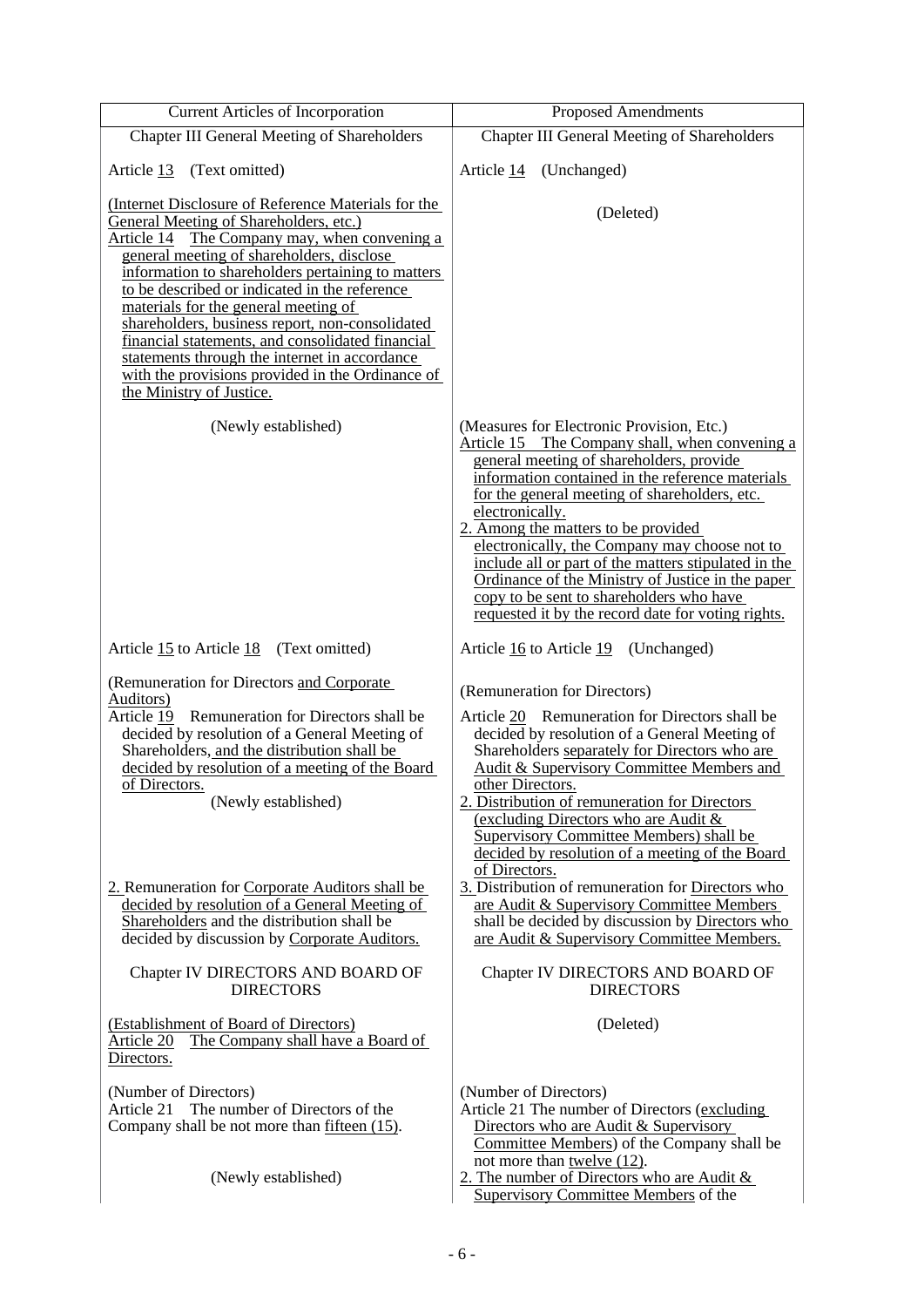| <b>Current Articles of Incorporation</b> | <b>Proposed Amendments</b>               |
|------------------------------------------|------------------------------------------|
|                                          | Company shall be not more than five (5). |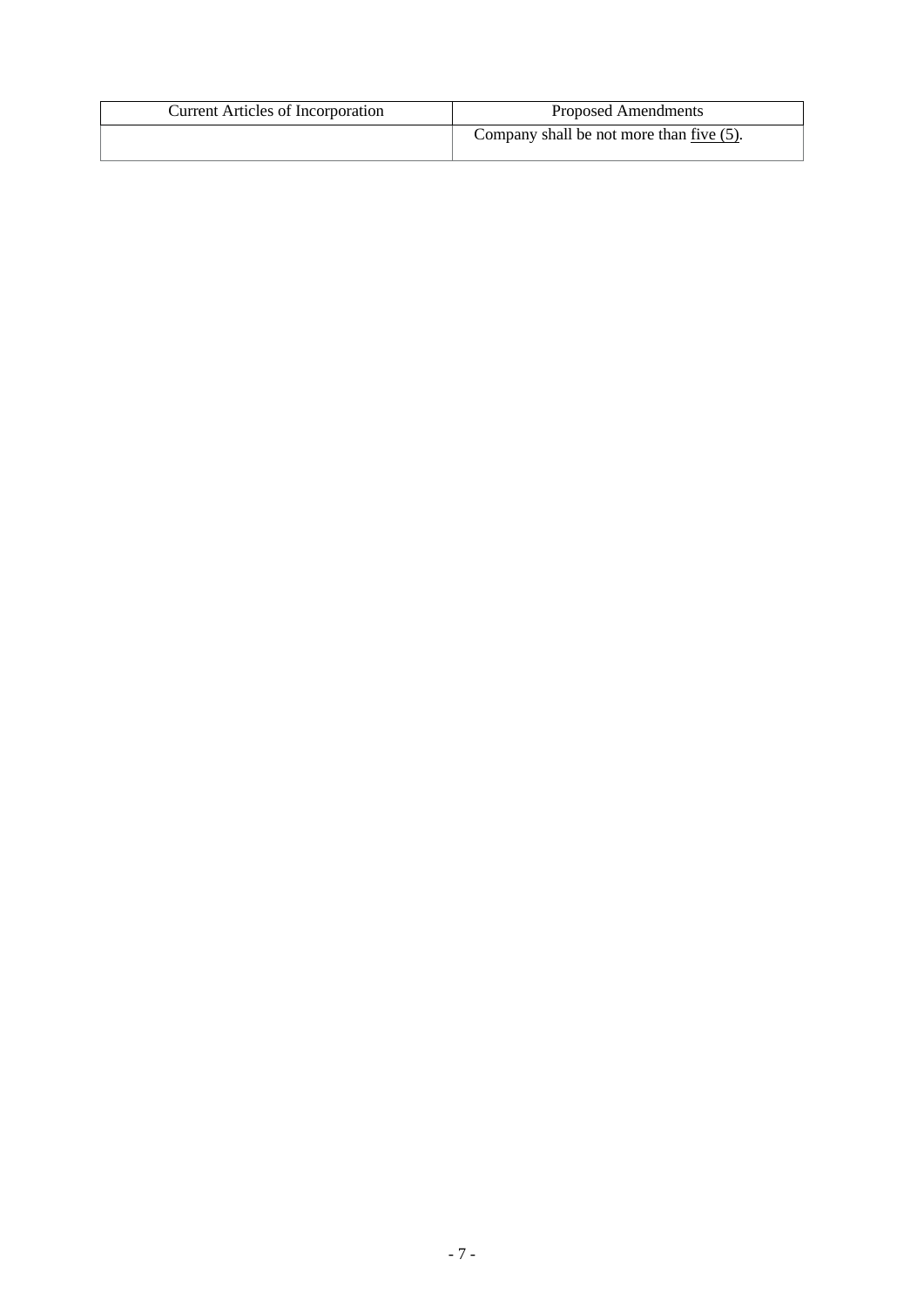| <b>Current Articles of Incorporation</b>                                                                                                                                                                                                                                                                                                                                                                                                                                                                                                                                | <b>Proposed Amendments</b>                                                                                                                                                                                                                                                                                                                                                                                                                                                                                                                                                                   |
|-------------------------------------------------------------------------------------------------------------------------------------------------------------------------------------------------------------------------------------------------------------------------------------------------------------------------------------------------------------------------------------------------------------------------------------------------------------------------------------------------------------------------------------------------------------------------|----------------------------------------------------------------------------------------------------------------------------------------------------------------------------------------------------------------------------------------------------------------------------------------------------------------------------------------------------------------------------------------------------------------------------------------------------------------------------------------------------------------------------------------------------------------------------------------------|
| (Method of Election)<br>Article 22 Directors shall be elected by<br>resolution of a General Meeting of Shareholders.                                                                                                                                                                                                                                                                                                                                                                                                                                                    | (Method of Election)<br>Article 22 Directors who are Audit $\&$<br><b>Supervisory Committee Members and other</b><br>Directors shall be separately elected by<br>resolution of a General Meeting of Shareholders.                                                                                                                                                                                                                                                                                                                                                                            |
| (Text omitted)<br>2.<br>3.<br>(Text omitted)                                                                                                                                                                                                                                                                                                                                                                                                                                                                                                                            | (Unchanged)<br>2.<br>3.<br>(Unchanged)                                                                                                                                                                                                                                                                                                                                                                                                                                                                                                                                                       |
| (Term of Office)<br>The term of office of Directors shall<br>Article 23<br>expire at the close of the Annual General<br>Meeting of Shareholders held in respect of the<br>last fiscal year ending within one (1) year after<br>their election.<br>(Newly established)                                                                                                                                                                                                                                                                                                   | (Term of Office)<br>Article 23 The term of office of Directors<br>(excluding Directors who are Audit &<br>Supervisory Committee Members) shall expire at<br>the close of the Annual General Meeting of<br>Shareholders held in respect of the last fiscal<br>year ending within one (1) year after their<br>election.<br>2. The term of office of Directors who are Audit &<br>Supervisory Committee Members shall expire at<br>the close of the Annual General Meeting of<br>Shareholders held in respect of the last fiscal<br>year ending within two $(2)$ years after their<br>election. |
| (Members of the Board of Directors and Notice of<br>Calling of Meetings of the Board of Directors)<br>Article 24 (Text omitted)<br>(Text omitted)<br>2.<br>3. Each of the Directors and the Corporate<br>Auditors shall be notified of a meeting of the<br>Board of Directors at least three (3) days before<br>the date set for such meeting; provided, however,<br>that in case consent from all Directors and<br>Corporate Auditors is obtained, the meetings of<br>Board of Directors may be held without<br>following the set procedure to convene the<br>meeting. | (Members of the Board of Directors and Notice of<br>Calling of Meetings of the Board of Directors)<br>Article 24 (Unchanged)<br>2. (Unchanged)<br>3. Each of the Directors shall be notified of a<br>meeting of the Board of Directors at least three<br>(3) days before the date set for such meeting;<br>provided, however, that in case consent from all<br>Directors is obtained, the meetings of Board of<br>Directors may be held without following the set<br>procedure to convene the meeting.                                                                                       |
| Article 25<br>(Text omitted)                                                                                                                                                                                                                                                                                                                                                                                                                                                                                                                                            | Article 25<br>(Unchanged)                                                                                                                                                                                                                                                                                                                                                                                                                                                                                                                                                                    |
| (Matters to be Resolved at a Meeting of the Board<br>of Directors)<br>Article 26<br>(Text omitted)<br>(Newly established)                                                                                                                                                                                                                                                                                                                                                                                                                                               | (Matters to be Resolved at a Meeting of the Board<br>of Directors and Delegation of Important Business<br>Execution)<br>Article 26<br>(Unchanged)<br>2. The Company may delegate part or all decisions<br>(except the cases prescribed in Article 399-13,<br>paragraph (5) on important business execution<br>by resolution of a meeting of the Board of<br>Directors according to provisions of Article<br>399-13, Paragraph (6) of the Companies Act.                                                                                                                                      |
| (Manner of Adopting Resolutions of the Board of<br>Directors)<br>Article 27 Resolutions of the Board of Directors<br>shall be made with a majority of the Directors in<br>attendance, by a majority of those attending<br>Directors.                                                                                                                                                                                                                                                                                                                                    | (Manner of Adopting Resolutions of the Board of<br>Directors)<br>Article 27<br>Resolutions of the Board of Directors<br>shall be made with a majority of the Directors<br>who are entitled to participate in<br>resolution-making in attendance, by a majority of<br>those attending Directors.                                                                                                                                                                                                                                                                                              |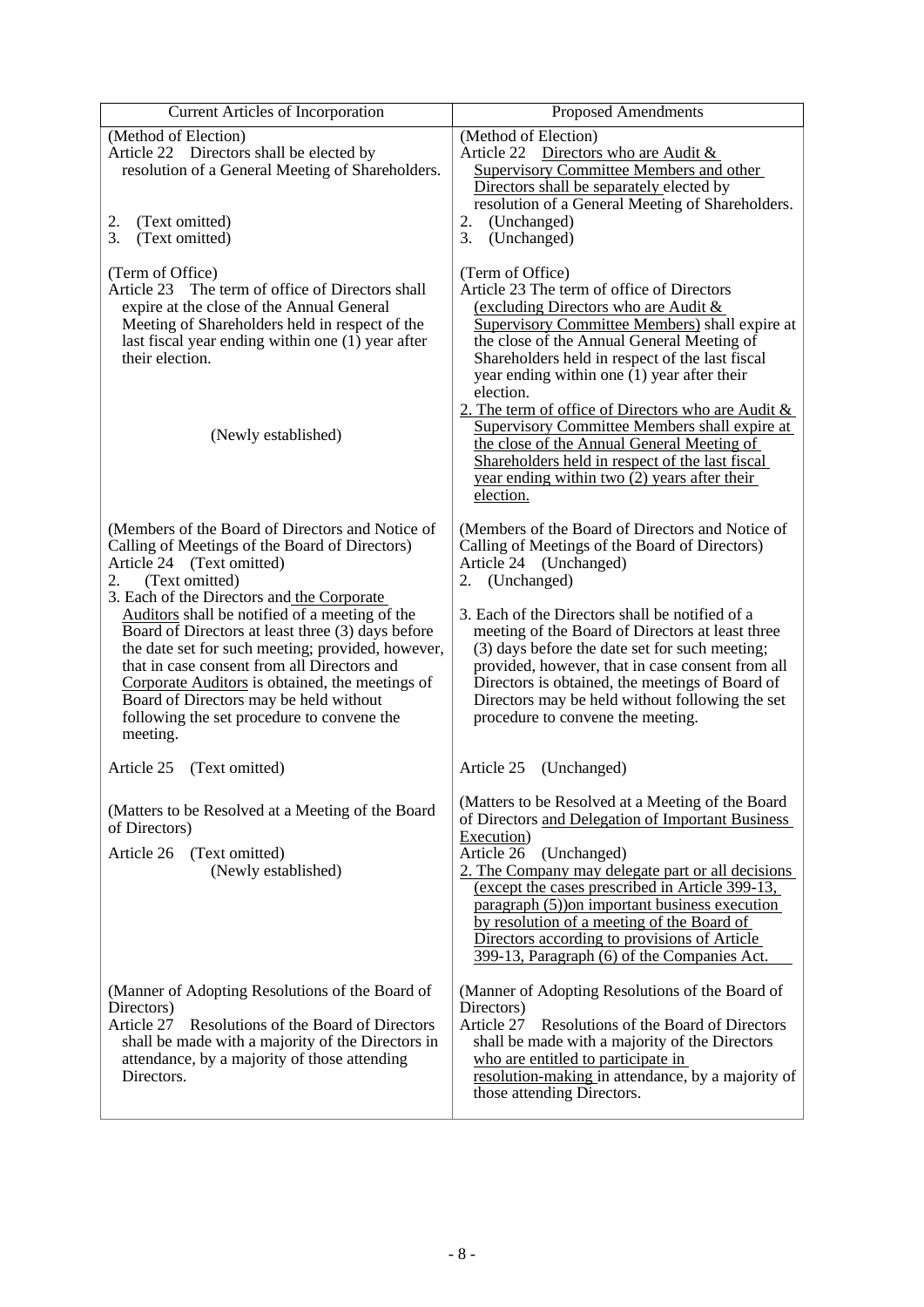| (Omission of Resolution of the Board of<br>Directors)                                                                                                                                                                                                                                                                      |
|----------------------------------------------------------------------------------------------------------------------------------------------------------------------------------------------------------------------------------------------------------------------------------------------------------------------------|
| Article 28<br>With respect to the matters to be.<br>resolved by the Board of Directors, the                                                                                                                                                                                                                                |
| Company shall deem that such matters were<br>approved by a resolution of the Board of<br>Directors when all the Directors express their<br>agreement in writing or by an electromagnetic<br>device.                                                                                                                        |
| (Minutes of Meetings of the Board of Directors)<br>Article 29 With respect to the proceedings of<br>meetings of the Board of Directors shall,<br>pursuant to laws and regulations, minutes shall<br>be created, to which the Directors present shall<br>put their names and affix their seals or<br>electronic signatures. |
| (Representative Directors and Directors with<br>Special Titles)<br>Article 30 The Board of Directors shall, by its<br>resolution, appoint the Representative Directors<br>from the Directors (excluding Directors who<br>are Audit & Supervisory Committee<br>Members).                                                    |
| 2. The Board of Directors may, by its resolution,<br>appoint one $(1)$ Chairman and one $(1)$ President<br>from the Directors (excluding Directors who<br>are Audit & Supervisory Committee<br>Members).                                                                                                                   |
| 3. When the Chairman is appointed, "President"<br>in Articles $14$ , $16$ , 24, and 25 shall be deemed<br>to be replaced with "Chairman."                                                                                                                                                                                  |
| Article 31 to Article 34<br>(Unchanged)                                                                                                                                                                                                                                                                                    |
| (Deleted)                                                                                                                                                                                                                                                                                                                  |
| (Deleted)                                                                                                                                                                                                                                                                                                                  |
| (Deleted)                                                                                                                                                                                                                                                                                                                  |
| (Deleted)                                                                                                                                                                                                                                                                                                                  |
|                                                                                                                                                                                                                                                                                                                            |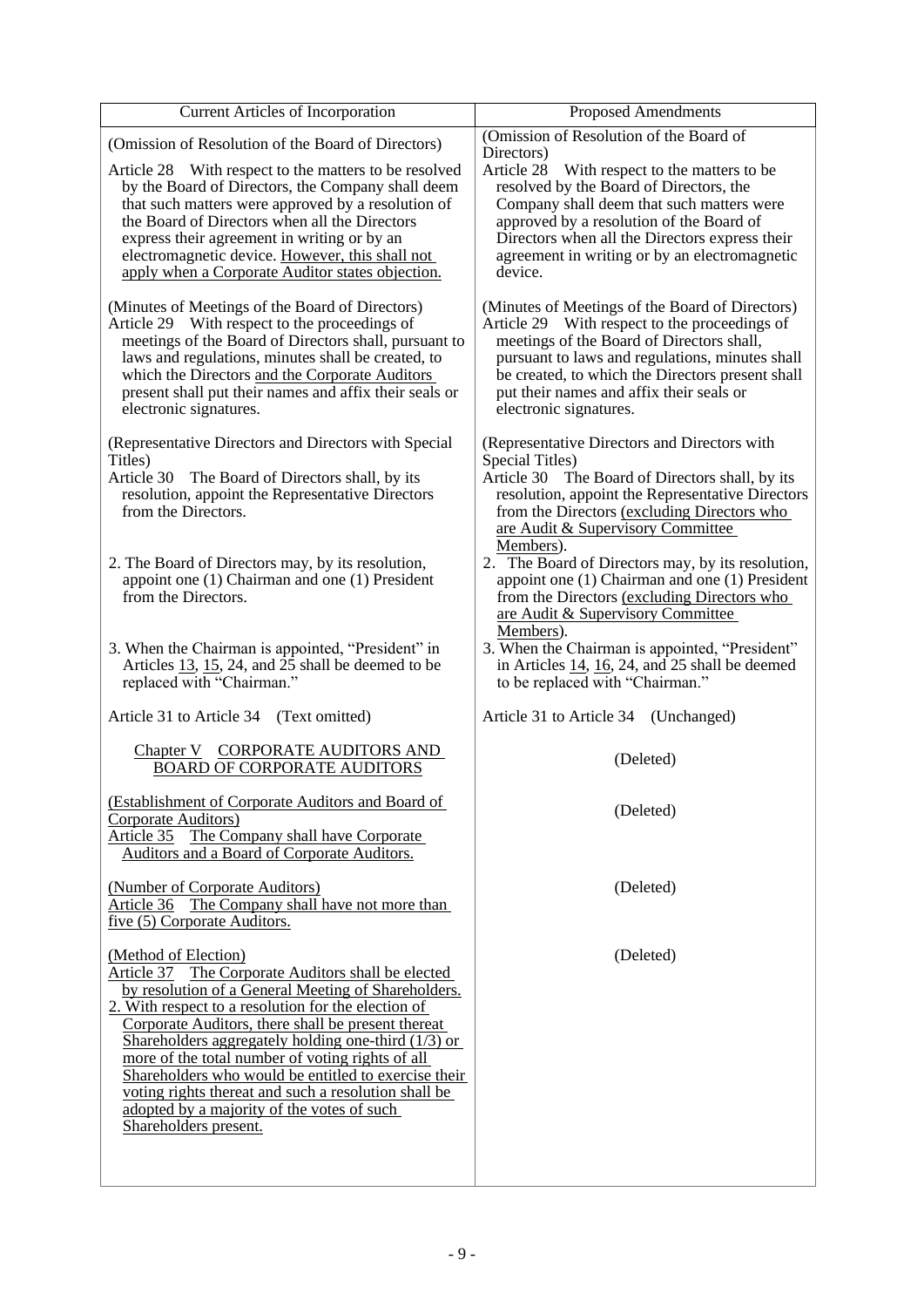| <b>Current Articles of Incorporation</b>                                                                                                                                                                                                                                                                                                                                                                                                                                                                                                                                                                           | <b>Proposed Amendments</b> |
|--------------------------------------------------------------------------------------------------------------------------------------------------------------------------------------------------------------------------------------------------------------------------------------------------------------------------------------------------------------------------------------------------------------------------------------------------------------------------------------------------------------------------------------------------------------------------------------------------------------------|----------------------------|
| (Term of Office)<br>Article 38 The term of office of Corporate<br>Auditors shall expire at the conclusion of the<br>Annual General Meeting of Shareholders held with<br>respect to the last financial year ending within four<br>(4) years after their election as Corporate Auditors.<br>2. The term of office of any Substitute Corporate                                                                                                                                                                                                                                                                        | (Deleted)                  |
| Auditor elected as a Corporate Auditor to fill a<br>vacancy shall be the remaining term of office of<br>his/her predecessor.                                                                                                                                                                                                                                                                                                                                                                                                                                                                                       |                            |
| (Members of the Board of Corporate Auditors and<br>Notice of Calling of Meeting of the Board of<br>Corporate Auditors)<br>Article 39 The Board of Corporate Auditors shall<br>be composed of Corporate Auditors.<br>2. Notice of Calling of Meetings of the Board of<br>Corporate Auditors shall be given to each<br>Corporate Auditor no later than three (3) days<br>prior to the date for such Meeting; provided,<br>however, that in case the consent from all<br>Corporate Auditors is obtained, Meetings of<br>Corporate Auditors may be held without following<br>the set procedure to convene the meeting. | (Deleted)                  |
| (Method of Adopting Resolutions of the Board of<br>Corporate Auditors)<br>Article 40 Unless otherwise provided by laws or<br>regulations, resolutions of the Board of Corporate<br>Auditors shall be made with a majority of the<br>Board of Corporate Auditors.                                                                                                                                                                                                                                                                                                                                                   | (Deleted)                  |
| (Minutes of the Board of Corporate Auditors)<br>Article 41 With respect to the proceedings of<br>meetings of the Board of Corporate Auditors shall,<br>pursuant to laws and regulations, minutes shall be<br>created, to which the Corporate Auditors present<br>shall put their names and affix their seals or<br>electronic signatures.                                                                                                                                                                                                                                                                          | (Deleted)                  |
| (Full-time Corporate Auditor)<br>Article 42 The Board of Corporate Auditors shall<br>select full-time Corporate Auditors from the<br>Corporate Auditors.                                                                                                                                                                                                                                                                                                                                                                                                                                                           | (Deleted)                  |
| (Board of Corporate Auditors Regulations)<br>Article 43 Matters regarding the Board of<br>Corporate Auditors shall be according to the Board<br>of Corporate Auditors Regulations set forth by the<br>Board of Corporate Auditors in addition to<br>provisions in laws and regulations or Articles of<br>Incorporation.                                                                                                                                                                                                                                                                                            | (Deleted)                  |
| (Exemption from Liability of Corporate Auditors)<br>In accordance with the provisions of<br>Article 44<br>Article 426, Paragraph 1 of the Companies Act,<br>the Company may, by a resolution of the Board of<br>Directors, exempt Corporate Auditors (including<br>former Corporate Auditors) from their liabilities<br>set forth in Article 423, Paragraph 1 of the<br>Companies Act within the limits stipulated by laws<br>and regulations.<br>2. Pursuant to the provisions of Article 427,                                                                                                                    | (Deleted)                  |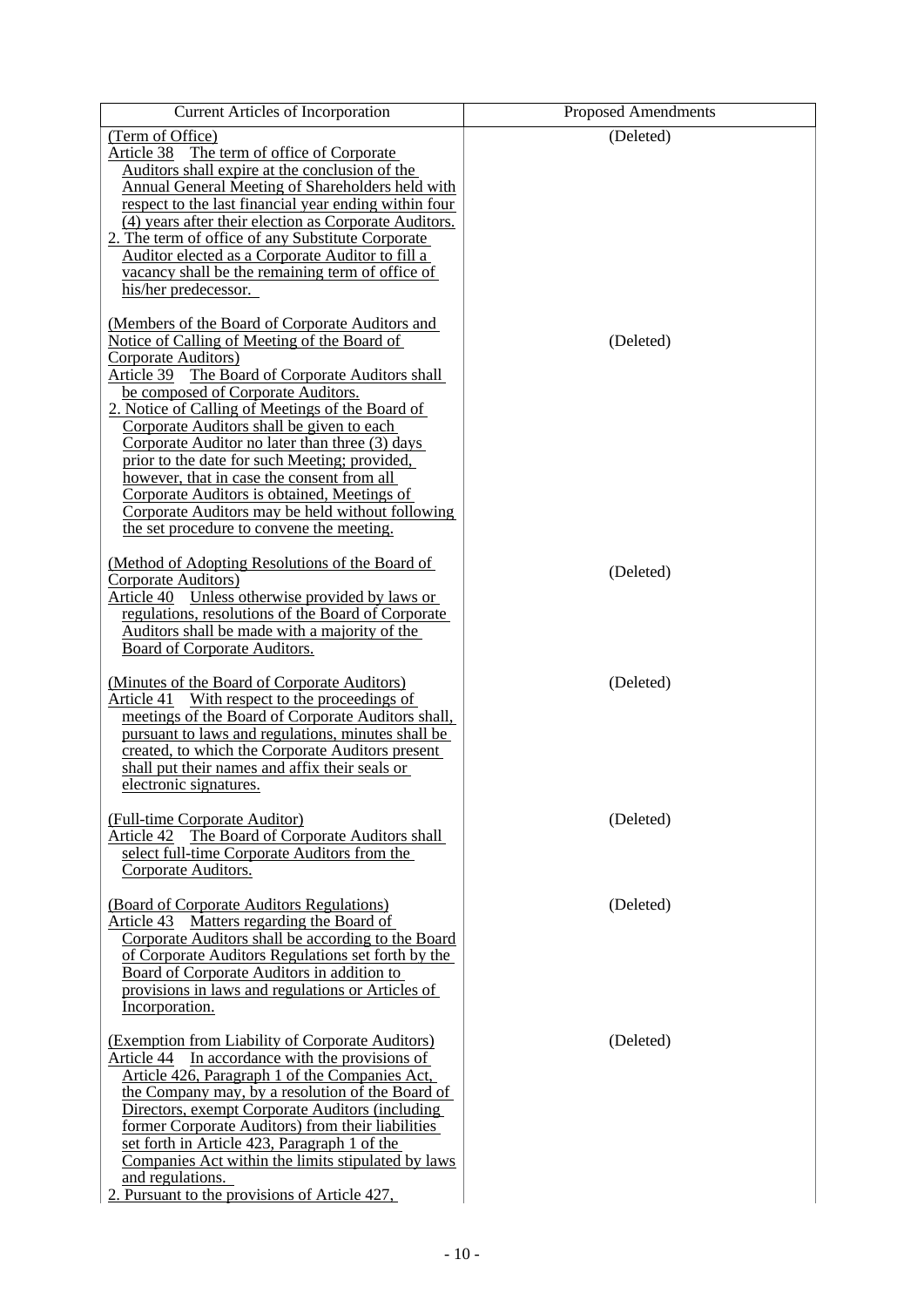| <b>Current Articles of Incorporation</b>                                                                                                                                                                                                                                                   | <b>Proposed Amendments</b> |
|--------------------------------------------------------------------------------------------------------------------------------------------------------------------------------------------------------------------------------------------------------------------------------------------|----------------------------|
| Paragraph 1 of the Companies Act, the Company<br>may execute agreements with Corporate Auditors,<br>which limit the liability of such Corporate<br>Auditors provided for in Article 423, Paragraph 1<br>of the Companies Act to the liability amount<br>prescribed by laws or regulations. |                            |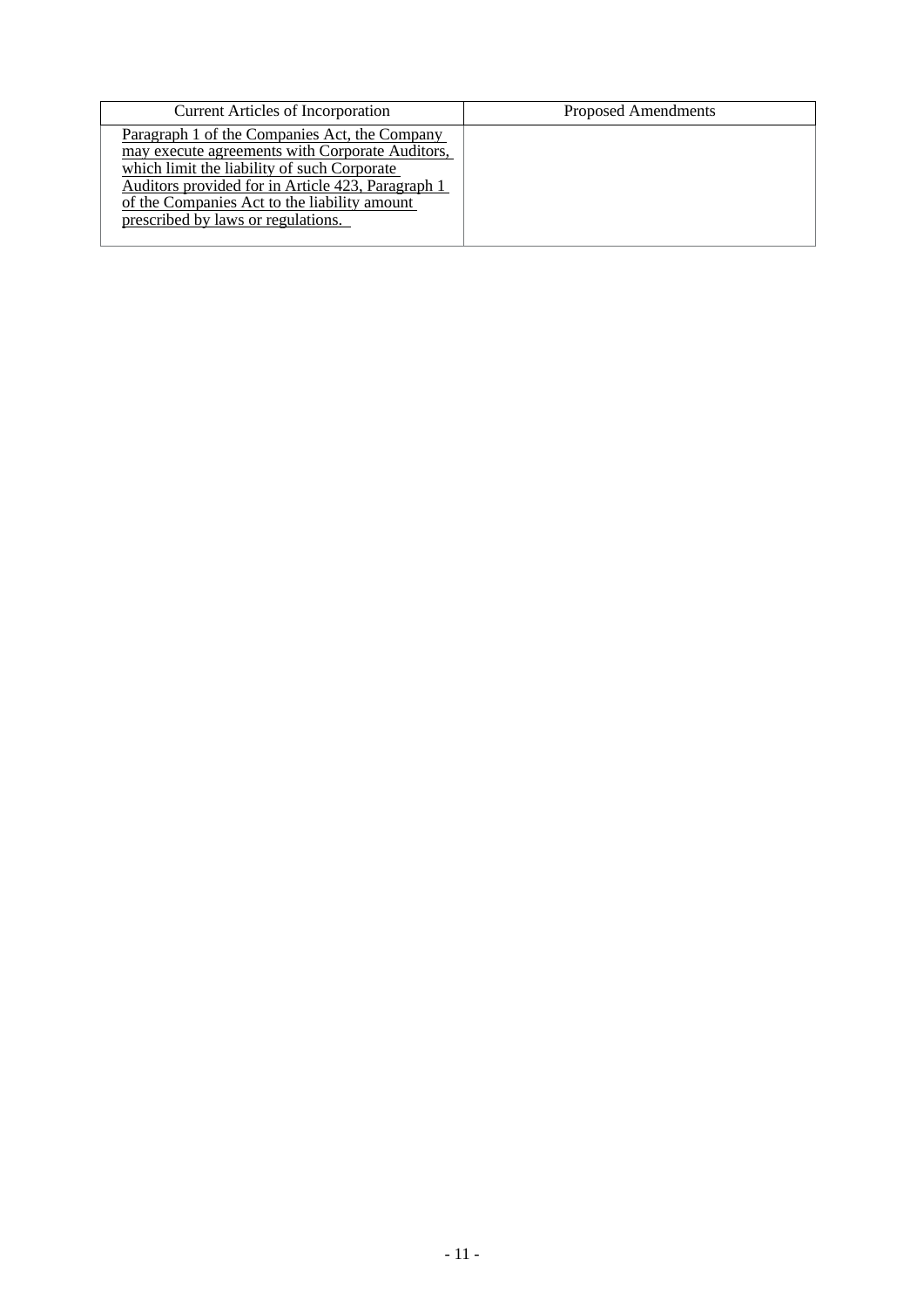| <b>Current Articles of Incorporation</b>                                            | <b>Proposed Amendments</b>                                                                                                                                                                                                                                                                                                                                                                                                                                                                                                                                                                                                                                                                              |
|-------------------------------------------------------------------------------------|---------------------------------------------------------------------------------------------------------------------------------------------------------------------------------------------------------------------------------------------------------------------------------------------------------------------------------------------------------------------------------------------------------------------------------------------------------------------------------------------------------------------------------------------------------------------------------------------------------------------------------------------------------------------------------------------------------|
| (Newly established)                                                                 | <b>AUDIT &amp; SUPERVISORY</b><br>Chapter V<br><b>COMMITTEE</b>                                                                                                                                                                                                                                                                                                                                                                                                                                                                                                                                                                                                                                         |
| (Newly established)                                                                 | (Members of the Audit and Supervisory)<br>Committee and Notice of Calling of Meeting of the<br><b>Audit and Supervisory Committee)</b><br>Article 35 The Audit and Supervisory Committee<br>shall be composed of Audit and Supervisory<br>Committee Members.<br>2. Notice of Calling of Meetings of the Audit and<br>Supervisory Committee shall be given to each<br>Corporate Auditor no later than three (3) days<br>prior to the date for such Meeting; provided,<br>however, that in case consent from all Audit and<br>Supervisory Committee Members is obtained,<br>the Meetings of Audit and Supervisory<br>Committee may be held without following the<br>set procedure to convene the meeting. |
| (Newly established)                                                                 | (Manner of Adopting Resolutions of the Audit and<br><b>Supervisory Committee)</b><br>Article 36 Unless otherwise provided by laws or<br>regulations, resolutions of the Audit and<br>Supervisory Committee shall be made with a<br>majority of Audit and Supervisory Committee<br>Members who are entitled to participate in<br>resolution-making in attendance, by a majority of<br>those attending Audit and Supervisory<br><b>Committee Members.</b>                                                                                                                                                                                                                                                 |
| (Newly established)                                                                 | (Minutes of Audit and Supervisory Committee)<br>Article 37 With respect to the proceedings of<br>meetings of the Audit and Supervisory<br>Committee shall, pursuant to laws and<br>regulations, minutes shall be created, to which<br>the Audit and Supervisory Committee Members<br>present shall put their names and affix their seals<br>or electronic signatures.                                                                                                                                                                                                                                                                                                                                   |
| (Newly established)                                                                 | (Full-time Audit and Supervisory Committee)<br>Members)<br>Article 38<br>The Audit and Supervisory Committee<br>may shall select full-time Audit and Supervisory<br>Committee Members from the Audit and<br><b>Supervisory Committee Members.</b>                                                                                                                                                                                                                                                                                                                                                                                                                                                       |
| (Newly established)                                                                 | (Audit and Supervisory Committee Regulations)<br>Matters regarding the Audit and<br>Article 39<br>Supervisory Committee shall be according to<br><b>Audit and Supervisory Committee Regulations</b><br>set forth by the Audit and Supervisory<br>Committee in addition to provisions in laws and<br>regulations or Articles of Incorporation.                                                                                                                                                                                                                                                                                                                                                           |
| Chapter VI ACCOUNTING AUDITOR                                                       | Chapter VI ACCOUNTING AUDITOR                                                                                                                                                                                                                                                                                                                                                                                                                                                                                                                                                                                                                                                                           |
| (Accounting Auditor)<br>Article 45 The Company shall have an Accounting<br>Auditor. | (Deleted)                                                                                                                                                                                                                                                                                                                                                                                                                                                                                                                                                                                                                                                                                               |
| Article 46 to Article 47 (Text omitted)                                             | Article 40 to Article 41 (Unchanged)                                                                                                                                                                                                                                                                                                                                                                                                                                                                                                                                                                                                                                                                    |
| (Remuneration for Accounting Auditor)                                               | (Remuneration for Accounting Auditor)                                                                                                                                                                                                                                                                                                                                                                                                                                                                                                                                                                                                                                                                   |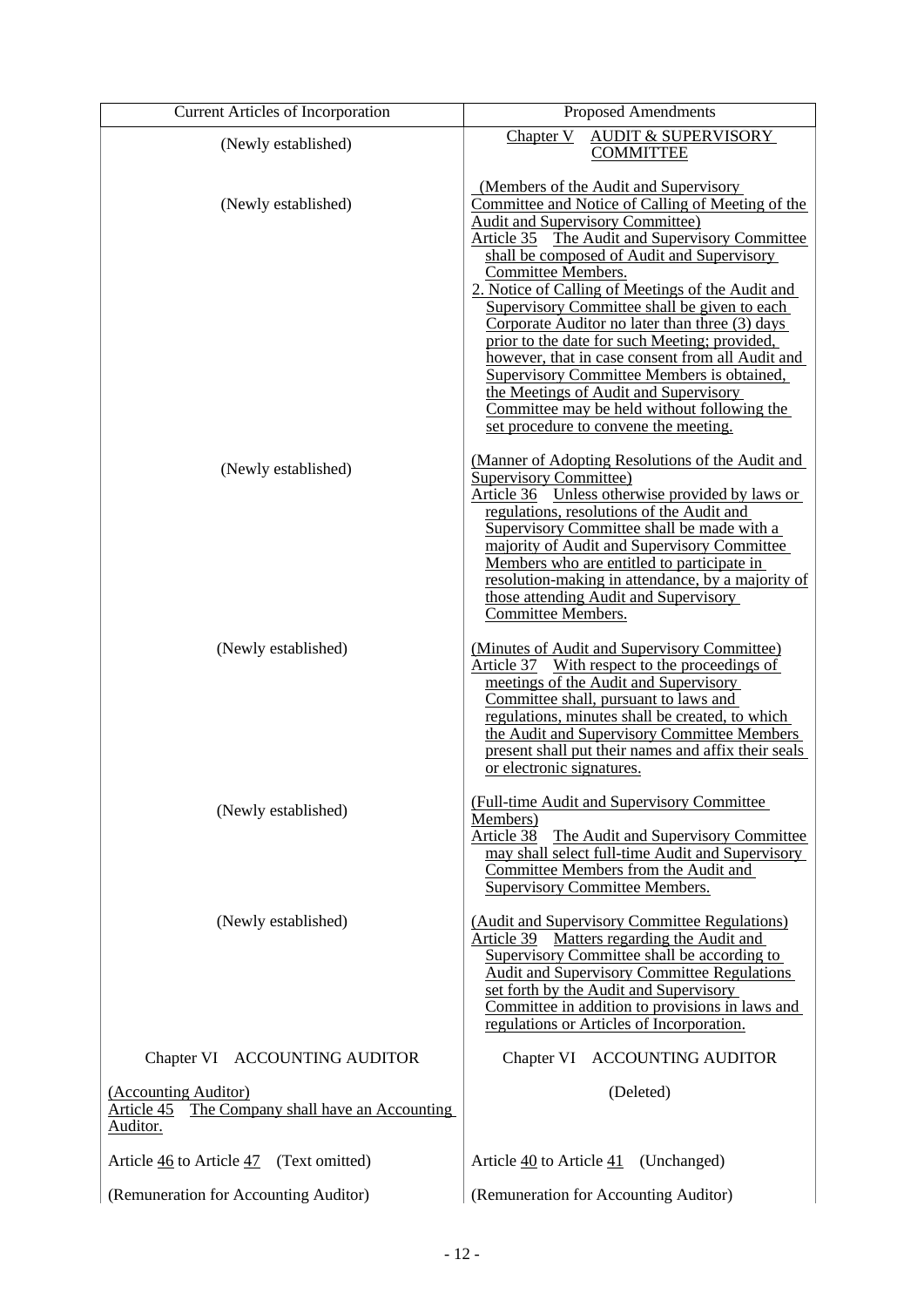| <b>Current Articles of Incorporation</b>          | <b>Proposed Amendments</b>                   |
|---------------------------------------------------|----------------------------------------------|
| Article 48 Remuneration for the Accounting        | Article 42 Remuneration for the Accounting   |
| Auditor shall be determined by the Representative | Auditor shall be determined by the           |
| Director with approval of the Board of Corporate  | Representative Director with approval of the |
| Auditors.                                         | Audit and Supervisory Committee.             |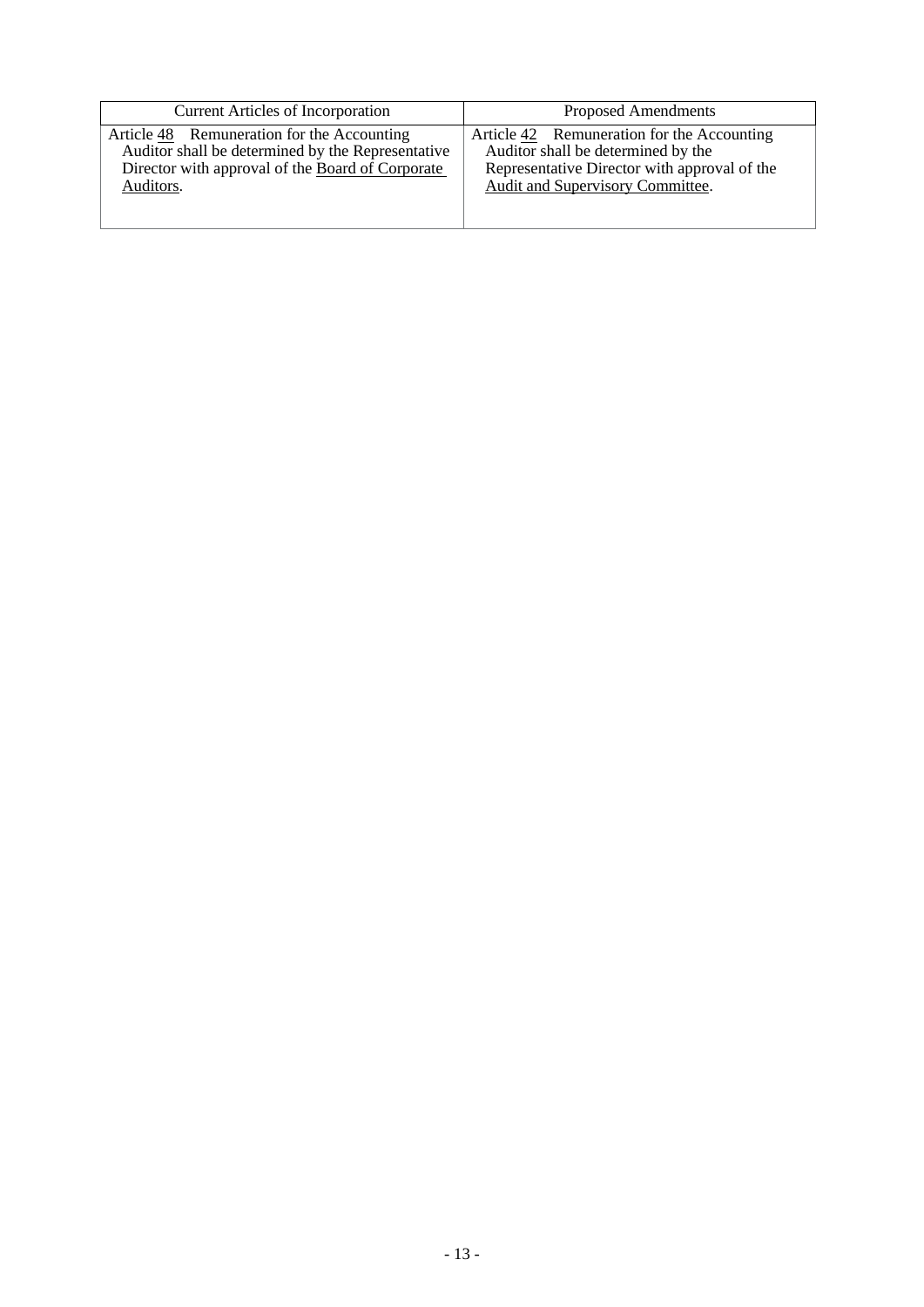| <b>Current Articles of Incorporation</b> | <b>Proposed Amendments</b>                                                                                                                                                                                                                                                                                                                                                                                                                                                                                                                                                                                                                                                                                                                                                                                                                                                                                                                                                                                                                                                                                                                                                                                                                    |  |  |
|------------------------------------------|-----------------------------------------------------------------------------------------------------------------------------------------------------------------------------------------------------------------------------------------------------------------------------------------------------------------------------------------------------------------------------------------------------------------------------------------------------------------------------------------------------------------------------------------------------------------------------------------------------------------------------------------------------------------------------------------------------------------------------------------------------------------------------------------------------------------------------------------------------------------------------------------------------------------------------------------------------------------------------------------------------------------------------------------------------------------------------------------------------------------------------------------------------------------------------------------------------------------------------------------------|--|--|
| <b>CHAPTER VII ACCOUNTS</b>              | <b>CHAPTER VII</b><br><b>ACCOUNTS</b>                                                                                                                                                                                                                                                                                                                                                                                                                                                                                                                                                                                                                                                                                                                                                                                                                                                                                                                                                                                                                                                                                                                                                                                                         |  |  |
| Article 49 to Article 52 (Text omitted)  | Article 43 to Article 46 (Unchanged)                                                                                                                                                                                                                                                                                                                                                                                                                                                                                                                                                                                                                                                                                                                                                                                                                                                                                                                                                                                                                                                                                                                                                                                                          |  |  |
| (Newly established)                      | <b>Supplementary Provisions</b>                                                                                                                                                                                                                                                                                                                                                                                                                                                                                                                                                                                                                                                                                                                                                                                                                                                                                                                                                                                                                                                                                                                                                                                                               |  |  |
| (Newly established)                      | <b>Transitional Measures Regarding Exemption</b><br>from Liabilities of the Corporate Auditors<br>Prior to Transition to a Company with an<br>Audit & Supervisory Committee)<br>Article 1. The Company may, by a resolution<br>of the Board of Directors under Paragraph 1<br>of Article 426 of the Companies Act, exempt<br>any person who served as a Corporate<br><b>Auditor (including former Corporate Auditor)</b><br>prior to the close of the 108th Annual General<br>Meeting of Shareholders from their liabilities<br>provided for in Paragraph 1 of Article 423 of<br>the Companies Act to the extent permitted by<br>law.<br>2. An agreement with Corporate Auditors<br>(including former Corporate Auditors) which<br>limits their liability pursuant to Article 423,<br>Paragraph 1 of the Companies Act shall be<br>according to the provisions in Article 44,<br>Paragraph 2 of the Articles of Incorporation<br>prior to any change by resolution of the 108th<br>Annual General Meeting of Shareholders.                                                                                                                                                                                                                    |  |  |
| (Newly established)                      | (Transitional Measures for Electronic Provision<br>of Reference Materials for the General Meeting<br>of Shareholders)<br>The deletion of Article 14 (Internet)<br>Article 2<br>Disclosure of Reference Materials for the<br>General Meeting of Shareholders, Etc.) of the<br>current Articles of Incorporation and the<br>proposed Article 15 (Measures for Electronic<br>Provision, Etc.) shall come into effect on<br>September 1, 2022 ("Effective Date"), the<br>date of enforcement of the amended<br>provisions stipulated in the proviso of Article<br>1 of the Supplementary Provisions of the Act<br>Partially Amending the Companies Act (Act)<br>No. 70 of 2019).<br>2. Notwithstanding the provisions of the<br>preceding paragraph, Article 14 of the current<br>Articles of Incorporation shall remain in<br>force with respect to a general meeting of<br>shareholders to be held on a date within six<br>(6) months from the Effective Date.<br>3. These supplementary provisions shall be<br>deleted after the lapse of six $(6)$ months from<br>the Effective Date or the lapse of three (3)<br>months from the date of the general meeting<br>of shareholders set forth in the preceding<br>paragraph, whichever is later. |  |  |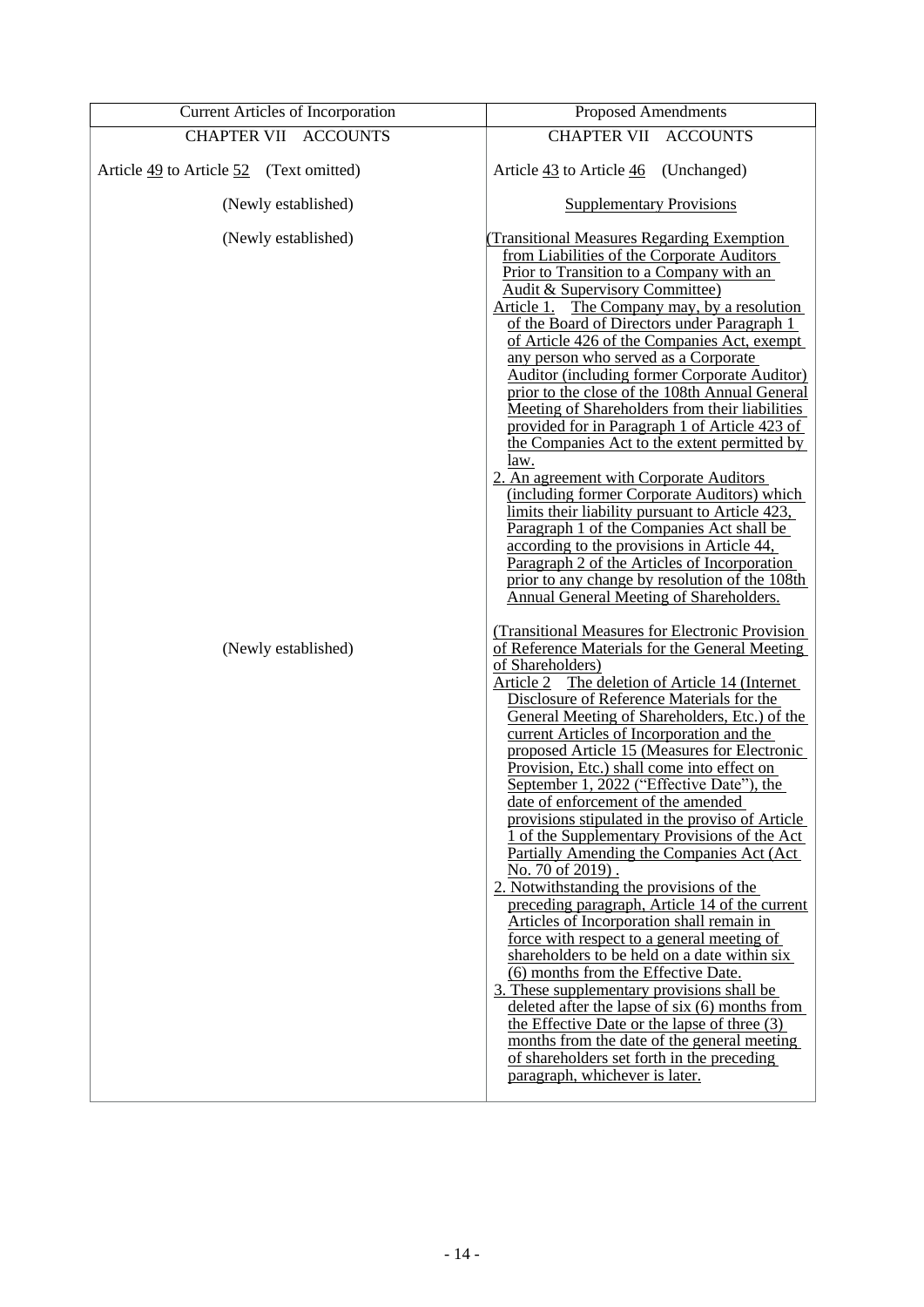**Proposal 3:** Election of Eleven (11) Directors (Excluding Directors who are Audit and Supervisory Committee Members)

The Company will transition to a company with an Audit and Supervisory Committee, subject to the approval of Proposal 2 "Partial Amendments to the Articles of Incorporation."

Accordingly, the terms of office of all eleven (11) Directors will expire at the time of changes to the Articles of Incorporation coming into effect. Therefore, the election of eleven (11) Directors (excluding Directors who are Audit and Supervisory Committee Members. The same applies hereinafter in this proposal) is proposed.

For the selection of candidates for Directors, the Nomination and Remuneration Advisory Committee, more than half of the members of which are External Independent Directors, has deliberated on this matter to ensure independence and objectivity.

The resolution of this proposal will come into effect on condition that changes to the Articles of Incorporation in Proposal 2 "Partial Amendments to the Articles of Incorporation" come into effect.

The candidates for Directors are as follows:

| No.          | Name                  |                 | Current positions at the<br>Company                                                    | Attendance at Board of<br>Directors meetings |
|--------------|-----------------------|-----------------|----------------------------------------------------------------------------------------|----------------------------------------------|
| $\mathbf{1}$ | <b>Tsutomu Satake</b> | Reappointment   | Representative Director &<br>Chairman of the Board                                     | 10 out of 10<br>meetings<br>$(100\%)$        |
| 2            | Yoshiharu Ota         | Reappointment   | Representative Director &<br>President<br>Chief Executive Officer                      | 10 out of $10$<br>meetings<br>$(100\%)$      |
| 3            | Ikumi Kobayashi       | Reappointment   | Representative Director &<br><b>Executive Vice President</b>                           | 10 out of 10<br>meetings<br>$(100\%)$        |
| 4            | Kazuo Takasugi        | New Appointment |                                                                                        |                                              |
| 5            | Naoki Fujii           | Reappointment   | Director & Managing<br><b>Executive Officer</b>                                        | 8 out of 8 meetings<br>$(100\%)$             |
| 6            | Hiroyuki Kagawa       | Reappointment   | Director & Managing<br><b>Executive Officer</b>                                        | 8 out of 8 meetings<br>$(100\%)$             |
| 7            | Koji Miura            | New Appointment | Managing Executive Officer &<br>General Manager of the<br>Overseas Business Department |                                              |
| 8            | Yasuhiro Suzuki       | New Appointment | Executive Officer & General<br>Manager of Yamagata Branch                              |                                              |
| 9            | <b>Toshinori Abe</b>  | New Appointment |                                                                                        |                                              |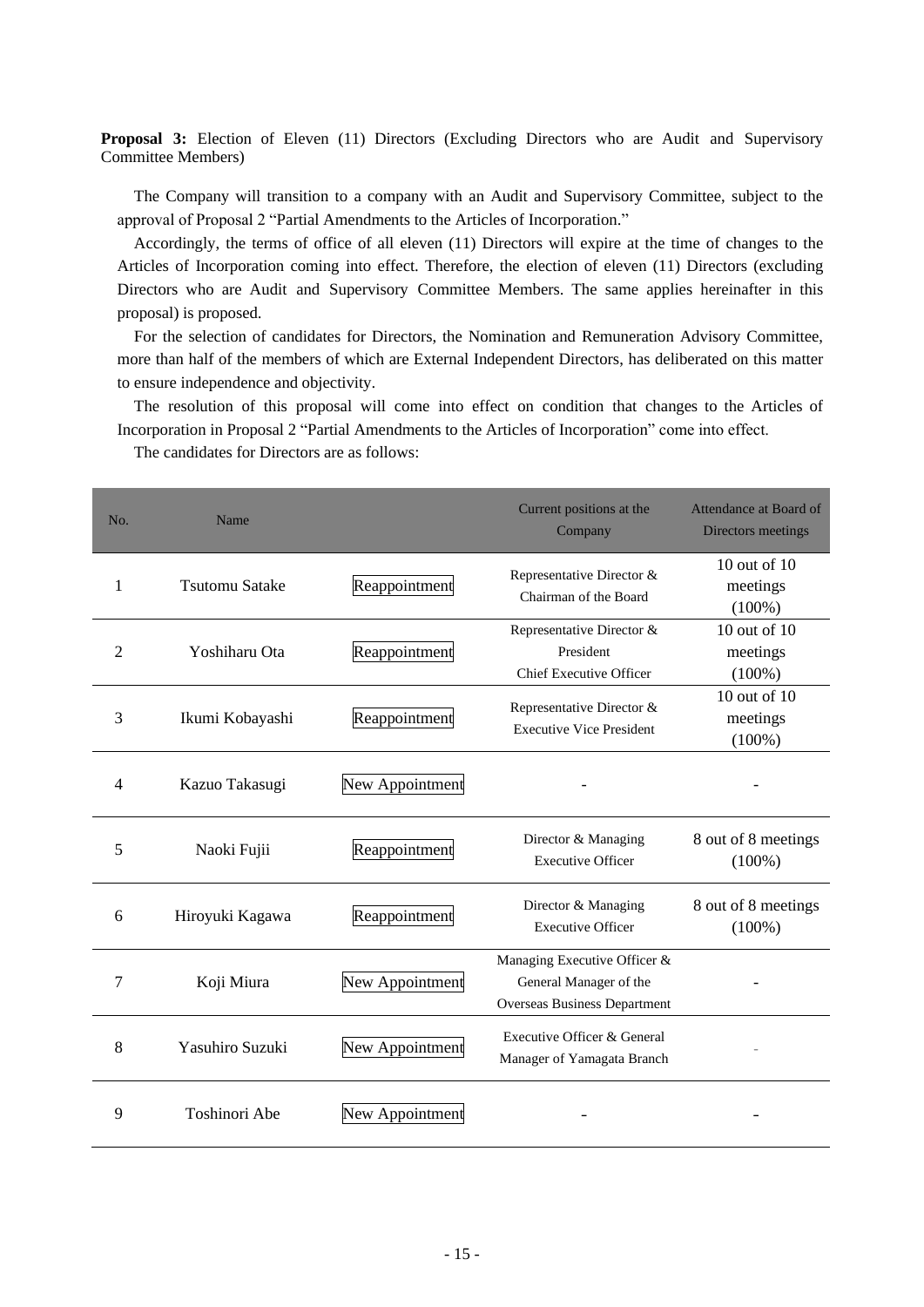|    |                | Reappointment              |          | 10 out of $10$      |
|----|----------------|----------------------------|----------|---------------------|
| 10 | Seiichi Mitsui | <b>External Director</b>   | Director | meetings            |
|    |                | <b>Independent Officer</b> |          | $(100\%)$           |
|    |                | Reappointment              |          |                     |
|    | Keiichi Takano | <b>External Director</b>   | Director | 8 out of 8 meetings |
|    |                | <b>Independent Officer</b> |          | $(100\%)$           |

(Note) Since Mr. Naoki Fujii, Mr. Hiroyuki Kagawa, and Mr. Keiichi Takano were appointed on June 24, 2021, their attendance is for Board of Directors meetings held thereafter.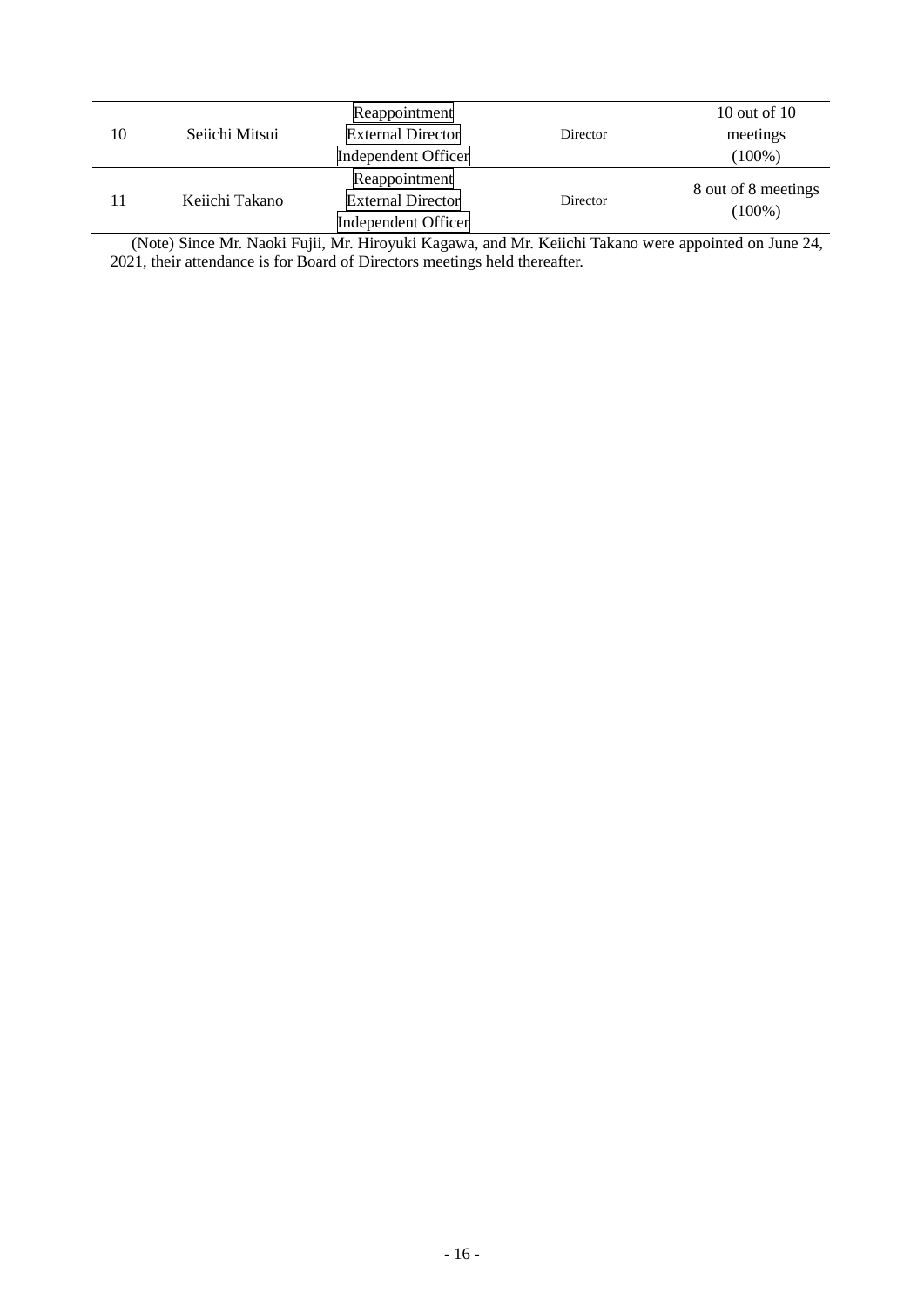| No. | Name<br>(Date of birth)                                                                                                                                                                                                                                                                                                                                                                                                                                                                                                                                                                                                                                                                                                            | Career summary, positions, responsibilities<br>and significant concurrent positions                                                                                                                                                                                                                                                                                                                                                                                                                                                                                                                                                                                                                                                                                                                                                                          | Number of<br>shares of the<br>Company held |  |  |
|-----|------------------------------------------------------------------------------------------------------------------------------------------------------------------------------------------------------------------------------------------------------------------------------------------------------------------------------------------------------------------------------------------------------------------------------------------------------------------------------------------------------------------------------------------------------------------------------------------------------------------------------------------------------------------------------------------------------------------------------------|--------------------------------------------------------------------------------------------------------------------------------------------------------------------------------------------------------------------------------------------------------------------------------------------------------------------------------------------------------------------------------------------------------------------------------------------------------------------------------------------------------------------------------------------------------------------------------------------------------------------------------------------------------------------------------------------------------------------------------------------------------------------------------------------------------------------------------------------------------------|--------------------------------------------|--|--|
| 1   | Tsutomu Satake<br>(March 2, 1953)<br>[Reappointment]                                                                                                                                                                                                                                                                                                                                                                                                                                                                                                                                                                                                                                                                               | Joined Tohoku Electric Power Co., Inc.<br>April 1975<br>Managing Director; General Manager of Customer Services Div.,<br><b>June 2009</b><br>Tohoku Electric Power Co., Inc.<br>Corporate Auditor, the Company (left office in June 2012)<br>June 2009<br>June 2012<br>Director (left office in June 2013)<br>Executive Vice President and Director, Tohoku Electric Power Co.,<br>June 2012<br>Inc.; In charge of CSR, In charge of Compliance Promotion, In<br>charge of IR<br>President, the Company<br>June 2014<br>Representative Director & President, Chief Executive Officer<br>June 2019<br>Representative Director & Chairman of the Board<br>June 2021                                                                                                                                                                                            | 20,500                                     |  |  |
|     |                                                                                                                                                                                                                                                                                                                                                                                                                                                                                                                                                                                                                                                                                                                                    | [Significant concurrent positions]<br>· Outside Director, Jimoto Holdings, Inc. (Scheduled to take office as of June 23, 2022)                                                                                                                                                                                                                                                                                                                                                                                                                                                                                                                                                                                                                                                                                                                               | (to present)                               |  |  |
|     | [Reason for nomination as candidate for Director]<br>Having acquired business experience mainly in the areas of public relations and corporate planning as well as having<br>served in positions that included Executive Vice President and Director since joining the Company's parent, Tohoku<br>Electric Power Co., Inc., Mr. Tsutomu Satake is well versed in management overall. The Company nominated him again<br>as a candidate for Director, given that he has been serving as its President since June 2014 and Representative Director &<br>Chairman of the Board since June 2021, has extensive business experience with both the parent and the Company, and is<br>knowledgeable about management overall.            |                                                                                                                                                                                                                                                                                                                                                                                                                                                                                                                                                                                                                                                                                                                                                                                                                                                              |                                            |  |  |
| 2   | Yoshiharu Ota<br>(January 18, 1956)<br>[Reappointment]                                                                                                                                                                                                                                                                                                                                                                                                                                                                                                                                                                                                                                                                             | April 1978<br>Joined the Company<br>June 2011<br>Executive Officer; Manager of Electrical Installation Department,<br>Sales Headquarters<br>June 2014<br>Director, General Manager of Information & Communication<br>Headquarters<br>June 2015<br>Managing Director; Deputy General Manager of Sales<br>Headquarters and General Manager of Information &<br><b>Communication Headquarters</b><br>June 2017<br>Senior Executive Managing Director; General Manager of Sales<br>Headquarters; In charge of Corporate Ethics<br>April 2018<br>Vice President; General Manager of Sales Headquarters; In charge<br>of Corporate Ethics<br>June 2019<br>Representative Director & Executive Vice President; General<br>Manager of Sales Headquarters; In charge of Corporate Ethics<br>June 2021<br>Representative Director & President, Chief Executive Officer | 15,938                                     |  |  |
|     | (to present)<br>[Reason for nomination as candidate for Director]<br>Having acquired business experience mainly in the area of electrical installation as well as having served in positions that<br>included Executive Officer and Manager of Electrical Installation Department., Sales Headquarters since joining the<br>Company, Mr. Yoshiharu Ota is well versed in business operations overall. The Company nominated him again as a<br>candidate for Director, given that he has been serving as its Director since June 2014 and Representative Director $\&$<br>President, Chief Executive Officer since June 2021, has extensive business experience with the Company, and is<br>knowledgeable about management overall. |                                                                                                                                                                                                                                                                                                                                                                                                                                                                                                                                                                                                                                                                                                                                                                                                                                                              |                                            |  |  |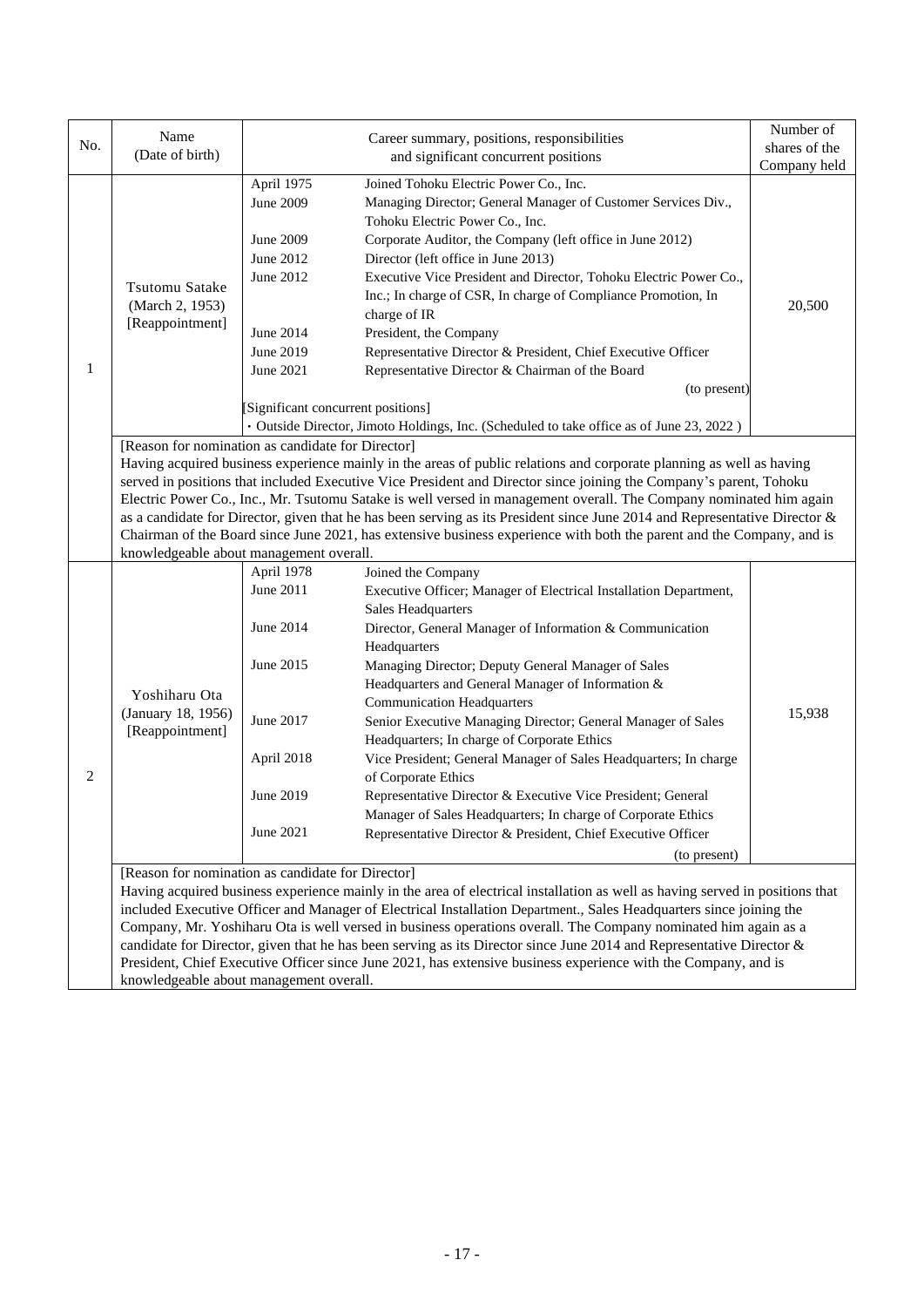| No. | Name                                              |                  | Career summary, positions, responsibilities<br>and significant concurrent positions                                       | Number of<br>shares of the    |
|-----|---------------------------------------------------|------------------|---------------------------------------------------------------------------------------------------------------------------|-------------------------------|
|     | (Date of birth)                                   |                  | Company held                                                                                                              |                               |
|     |                                                   | April 1981       | Joined the Company                                                                                                        |                               |
|     |                                                   | June 2016        | Senior Executive Officer; General Manager of Business & Sales                                                             |                               |
|     |                                                   |                  | Planning Department, Sales Headquarters                                                                                   |                               |
|     |                                                   | June 2017        | Managing Director; Deputy General Manager of Sales                                                                        |                               |
|     |                                                   |                  | Headquarters and General Manager of Tokyo Headquarters                                                                    |                               |
|     |                                                   | June 2019        | Director & Managing Executive Officer; Deputy General                                                                     |                               |
|     | Ikumi Kobayashi                                   |                  | Manager of Sales Headquarters, General Manager of Information                                                             |                               |
|     | (January 24, 1959)                                |                  | & Communication Headquarters, and General Manager of                                                                      | 7,100                         |
|     | [Reappointment]                                   |                  | Business & Sales Planning Department                                                                                      |                               |
|     |                                                   | June 2020        | Director & Managing Executive Officer; Deputy General                                                                     |                               |
| 3   |                                                   |                  | Manager of Sales Headquarters, and Deputy General Manager of                                                              |                               |
|     |                                                   |                  | Electric Power Infrastructure Headquarters                                                                                |                               |
|     |                                                   | June 2021        | Representative Director & Executive Vice President; General                                                               |                               |
|     |                                                   |                  | Manager of Sales Headquarters; In charge of Corporate Ethics                                                              |                               |
|     |                                                   |                  | (to present)                                                                                                              |                               |
|     | [Reason for nomination as candidate for Director] |                  | Having acquired business experience mainly in the areas of business $\&$ sales planning and corporate planning as well as |                               |
|     |                                                   |                  | having served in positions that included Senior Executive Officer and General Manager of Business & Sales Planning        |                               |
|     |                                                   |                  | Department, Sales Headquarters since joining the Company, Mr. Ikumi Kobayashi is well versed in business operations       |                               |
|     |                                                   |                  | overall. The Company nominated him again as a candidate for Director, given that he has been serving as its Managing      |                               |
|     |                                                   |                  | Director since June 2017 and Representative Director & Executive Vice President since June 2021, has extensive business   |                               |
|     |                                                   |                  | experience with the Company and is knowledgeable about management overall.                                                |                               |
|     | Name                                              |                  | Career summary, positions, responsibilities                                                                               | Number of                     |
| No. | (Date of birth)                                   |                  | and significant concurrent positions                                                                                      | shares of the<br>Company held |
|     |                                                   | April 1987       | Joined Tohoku Electric Power Co., Inc.                                                                                    |                               |
|     |                                                   | <b>July 2009</b> | Assistant Manager of the Distribution Engineering Department,                                                             |                               |
|     |                                                   |                  | Customer Services Div.; In charge of business planning, Tohoku                                                            |                               |
|     |                                                   |                  | Electric Power Co., Inc.                                                                                                  |                               |
|     |                                                   | <b>July 2012</b> | Distribution Engineering Management Leader of the Customer                                                                |                               |
|     |                                                   |                  | Services Div. (Power Supply), Fukushima Branch, Tohoku                                                                    |                               |
|     |                                                   |                  | Electric Power Co., Inc.                                                                                                  |                               |
|     |                                                   | <b>July 2014</b> | General Manager of the Goshogawara Office, Tohoku Electric                                                                |                               |
|     |                                                   |                  | Power Co., Inc.                                                                                                           |                               |
|     |                                                   | June 2017        | Vice Manager of the Distribution Engineering Department, Power                                                            |                               |
|     | Kazuo Takasugi                                    |                  | Network Division; In charge of next generation energy at Corporate                                                        |                               |
|     | (April 26, 1964)                                  |                  | Planning Department, Tohoku Electric Power Co., Inc.                                                                      | $\mathbf{0}$                  |
|     | [New Appointment]                                 | April 2018       | Vice Manager of the Distribution Engineering Department,                                                                  |                               |
| 4   |                                                   |                  | Distribution Engineering Company; In charge of next generation                                                            |                               |
|     |                                                   |                  | energy at Corporate Planning Department, Tohoku Electric Power                                                            |                               |
|     |                                                   | <b>July 2018</b> | Co., Inc.                                                                                                                 |                               |
|     |                                                   |                  | General Manager of the Iwate Regional Office, Distribution<br>Engineering Company, Tohoku Electric Power Co., Inc.        |                               |
|     |                                                   | April 2020       | General Manager of the Office of Internal Audit, Tohoku Electric                                                          |                               |
|     |                                                   |                  | Power Network Co., Inc.                                                                                                   |                               |
|     |                                                   | April 2022       | General Manager of the Corporate Strategy Div., In charge of                                                              |                               |
|     |                                                   |                  | Group Governance, Tohoku Electric Power Co., Inc.                                                                         |                               |
|     |                                                   |                  | (to present)                                                                                                              |                               |
|     | [Reason for nomination as candidate for Director] |                  |                                                                                                                           |                               |
|     |                                                   |                  | Having acquired business experience mainly in the area of power distribution engineering as well as having served in      |                               |
|     |                                                   |                  | positions that included General Manager of the Office of Internal Audit of Tohoku Electric Power Network Co., Inc., since |                               |
|     |                                                   |                  | joining the Company's parent, Tohoku Electric Power Co., Inc., Mr. Kazuo Takasugi is well versed in management            |                               |
|     |                                                   |                  | overall. The Company nominated him as a candidate for Director, given that he has extensive business experience in the    |                               |
|     | parent.                                           |                  |                                                                                                                           |                               |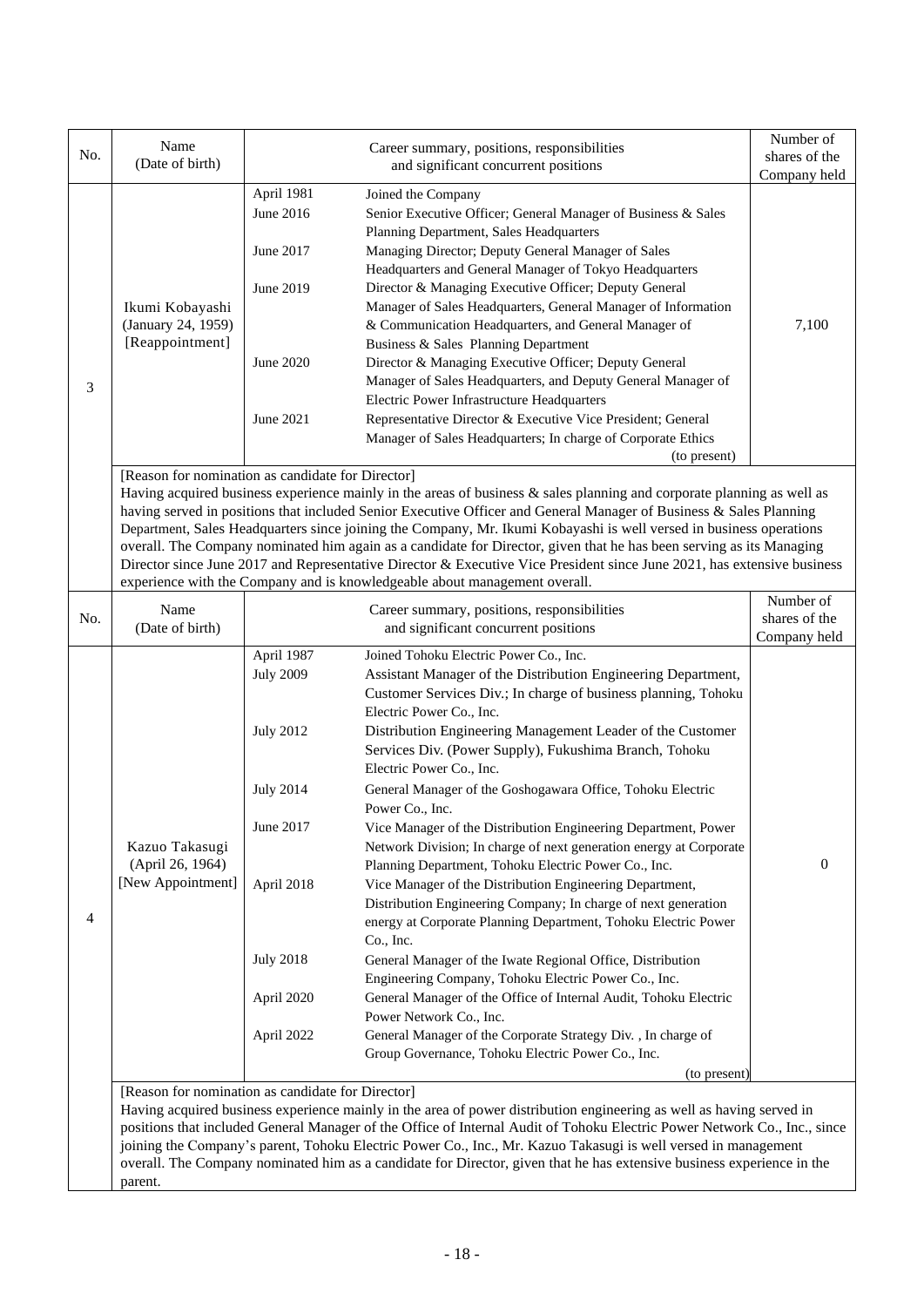| No. | Name<br>(Date of birth)                                                                                                                                                                                                                                                                                                                                                                                                                                                                             |                                                                             | Career summary, positions, responsibilities<br>and significant concurrent positions                                                                                                                                                                                                                                                                                                                                                                                                                                                                                                                               | Number of<br>shares of the<br>Company held |  |
|-----|-----------------------------------------------------------------------------------------------------------------------------------------------------------------------------------------------------------------------------------------------------------------------------------------------------------------------------------------------------------------------------------------------------------------------------------------------------------------------------------------------------|-----------------------------------------------------------------------------|-------------------------------------------------------------------------------------------------------------------------------------------------------------------------------------------------------------------------------------------------------------------------------------------------------------------------------------------------------------------------------------------------------------------------------------------------------------------------------------------------------------------------------------------------------------------------------------------------------------------|--------------------------------------------|--|
|     |                                                                                                                                                                                                                                                                                                                                                                                                                                                                                                     | April 1983                                                                  | Joined the Company                                                                                                                                                                                                                                                                                                                                                                                                                                                                                                                                                                                                |                                            |  |
| 5   | Naoki Fujii<br>(June 25, 1960)<br>[Reappointment]                                                                                                                                                                                                                                                                                                                                                                                                                                                   | June 2016<br>June 2017<br>June 2019<br>June 2021                            | Executive Officer; Manager of Air conditioning and Plumbing<br><b>Installation Department, Sales Headquarters</b><br>Executive Officer; Manager of Technical Proposal Department,<br><b>Sales Headquarters</b><br>Managing Executive Officer; General Manager of Aomori<br><b>Branch</b><br>Director & Managing Executive Officer; Deputy General<br>Manager of Sales Headquarters; Deputy General Manager of<br>Engineering Headquarters; Deputy General Manager of Electric                                                                                                                                     | 7,600                                      |  |
|     |                                                                                                                                                                                                                                                                                                                                                                                                                                                                                                     |                                                                             | Power Infrastructure Headquarters                                                                                                                                                                                                                                                                                                                                                                                                                                                                                                                                                                                 |                                            |  |
|     | [Reason for nomination as candidate for Director]                                                                                                                                                                                                                                                                                                                                                                                                                                                   |                                                                             | (to present)                                                                                                                                                                                                                                                                                                                                                                                                                                                                                                                                                                                                      |                                            |  |
|     | overall.                                                                                                                                                                                                                                                                                                                                                                                                                                                                                            |                                                                             | Having acquired business experience mainly in the areas of air conditioning and plumbing installation as well as having<br>served in positions that included Executive Officer and General Manager of Air Conditioning and Plumbing Installation<br>Department since joining the Company, Mr. Naoki Fujii is well versed in business operations overall. The Company<br>nominated him again as a candidate for Director, given that he has been serving as its Director & Managing Executive<br>Officer since June 2021, has extensive business experience with the Company and is knowledgeable about management |                                            |  |
| 6   | Hiroyuki Kagawa<br>(March 12, 1960)<br>[Reappointment]<br>[Reason for nomination as candidate for Director]                                                                                                                                                                                                                                                                                                                                                                                         | April 1983<br>June 2011<br>June 2014<br>June 2017<br>June 2019<br>June 2021 | Joined Tohoku Electric Power Co., Inc.<br>General Manager of Morioka Office<br>Deputy General Manager of Yamagata Branch; General Manager<br>of Customer Services Div.<br>Senior Executive Officer; General Manager of General Affairs<br>Department of the Company<br>Managing Executive Officer; General Manager of General Affairs<br>Department of the Company<br>Director & Managing Executive Officer<br>(to present)<br>Having acquired business experience mainly in the areas of general affairs as well as having served as Deputy General                                                              | 2,600                                      |  |
|     | Manager of Yamagata Branch and General Manager of Customer Services Div. since joining the Company's parent, Tohoku<br>Electric Power Co., Inc., Mr. Hiroyuki Kagawa is well versed in business operations overall. The Company nominated<br>him as a candidate for Director, given that he has been serving as Director & Managing Executive Officer since June 2021,<br>has extensive business experience with both the parent and the Company, and is knowledgeable about management<br>overall. |                                                                             |                                                                                                                                                                                                                                                                                                                                                                                                                                                                                                                                                                                                                   |                                            |  |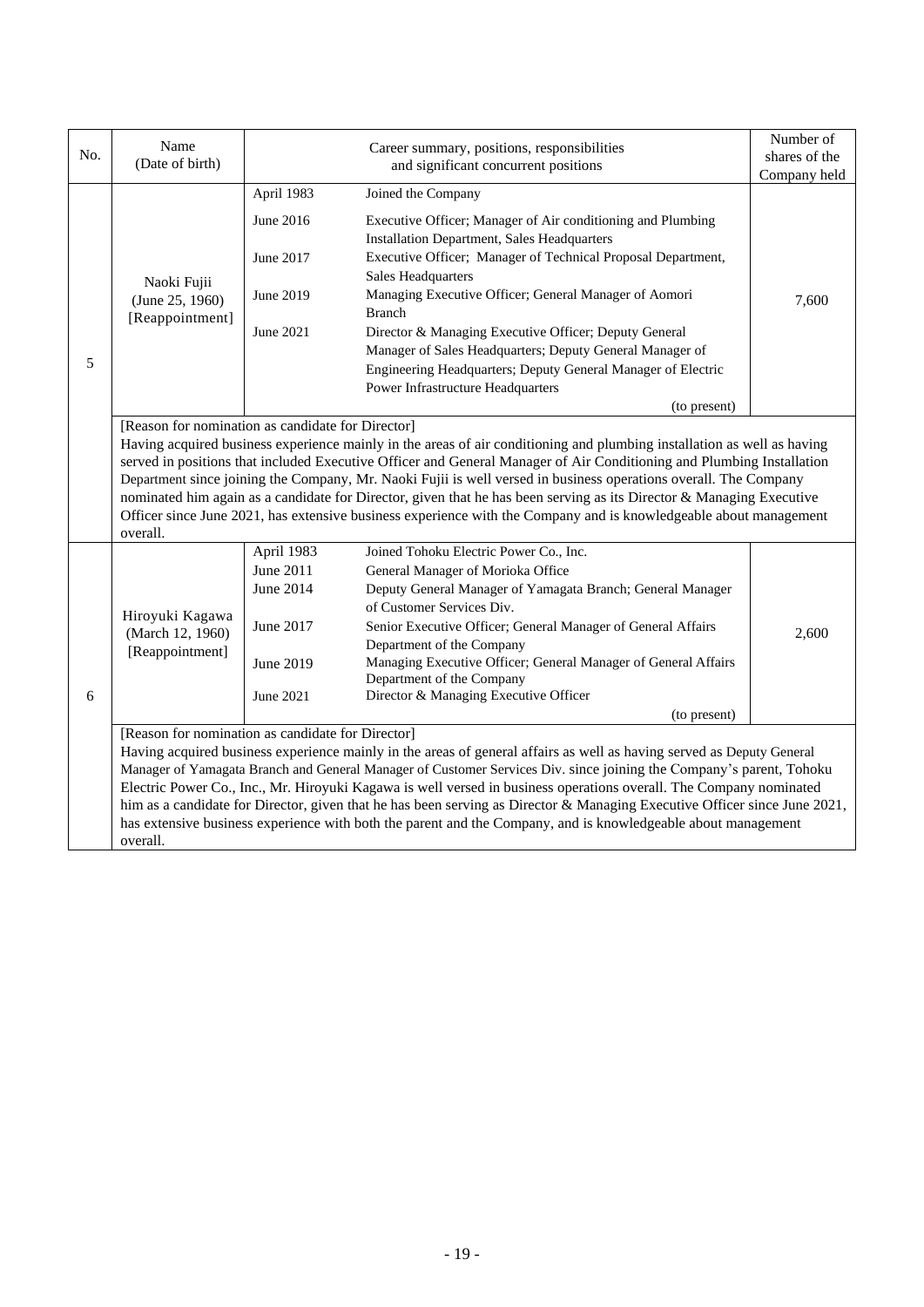|     | Name<br>Career summary, positions, responsibilities                                                                                                                                                                                                                                                                                                                                                                                                                                                                                                                                                                                                                                                                                                                                                                                  |                                                                                                                                                                                                                                                                                                                                                                                                                                                                                                                                                                                                                                                           | Number of     |  |
|-----|--------------------------------------------------------------------------------------------------------------------------------------------------------------------------------------------------------------------------------------------------------------------------------------------------------------------------------------------------------------------------------------------------------------------------------------------------------------------------------------------------------------------------------------------------------------------------------------------------------------------------------------------------------------------------------------------------------------------------------------------------------------------------------------------------------------------------------------|-----------------------------------------------------------------------------------------------------------------------------------------------------------------------------------------------------------------------------------------------------------------------------------------------------------------------------------------------------------------------------------------------------------------------------------------------------------------------------------------------------------------------------------------------------------------------------------------------------------------------------------------------------------|---------------|--|
| No. | (Date of birth)                                                                                                                                                                                                                                                                                                                                                                                                                                                                                                                                                                                                                                                                                                                                                                                                                      | and significant concurrent positions                                                                                                                                                                                                                                                                                                                                                                                                                                                                                                                                                                                                                      | shares of the |  |
|     |                                                                                                                                                                                                                                                                                                                                                                                                                                                                                                                                                                                                                                                                                                                                                                                                                                      |                                                                                                                                                                                                                                                                                                                                                                                                                                                                                                                                                                                                                                                           | Company held  |  |
| 7   | Koji Miura<br>(September 9, 1961)<br>[New Appointment]                                                                                                                                                                                                                                                                                                                                                                                                                                                                                                                                                                                                                                                                                                                                                                               | April 1984<br>Joined the Company<br><b>July 2016</b><br>Manager of Technical Proposal Department, Sales Headquarters<br>June 2017<br>Executive Officer; General Manager of Business & Sales<br>Planning Department, Sales Headquarters<br>April 2019<br>Senior Executive Officer status of the Company; Representative<br>Director & Chairman of YURTEC VIETNAM COLTD.<br>June 2019<br>Managing Director status of the Company; Representative<br>Director & Chairman of YURTEC VIETNAM CO.,LTD.<br>June 2021<br>Managing Director; Deputy General Manager of Sales<br>Headquarters; General Manager of the Overseas Business<br>Division<br>(to present) | 7,000         |  |
|     | [Reason for nomination as candidate for Director]<br>Having acquired business experience mainly in the areas of electrical installation as well as having served in positions that<br>included Executive Officer; General Manager of Business & Sales Planning Department, Sales Headquarters since joining<br>the Company, Mr. Koji Miura is well versed in business operations overall. The Company nominated him as a candidate<br>for Director, given that he has been serving as Representative Director & Chairman of YURTEC VIETNAM CO., LTD. as<br>Senior Executive Officer status of the Company since April 2019 and Managing Director, Deputy General Manager of<br>Sales Headquarters, and General Manager of the Overseas Business Division since June 2021, and has extensive business<br>experience with the Company. |                                                                                                                                                                                                                                                                                                                                                                                                                                                                                                                                                                                                                                                           |               |  |
| 8   | Yasuhiro Suzuki<br>(May 5, 1961)<br>[New Appointment]                                                                                                                                                                                                                                                                                                                                                                                                                                                                                                                                                                                                                                                                                                                                                                                | April 1986<br>Joined the Company<br><b>July 2015</b><br>Deputy General Manager of Yamagata Branch; General Manager<br>of General Affairs Department<br>June 2017<br>General Manager of Accounting and Finance Department<br>June 2019<br>Executive Officer; General Manager of Yamagata Branch<br>(to present)                                                                                                                                                                                                                                                                                                                                            | 7,200         |  |
|     | experience with the Company.                                                                                                                                                                                                                                                                                                                                                                                                                                                                                                                                                                                                                                                                                                                                                                                                         | [Reason for nomination as candidate for Director]<br>Having acquired business experience mainly in the areas of accounting and finance as well as having served in positions<br>that included General Manager of Accounting and Finance Department since joining the Company, Mr. Yasuhiro Suzuki is<br>well versed in business operations overall. The Company nominated him as a candidate for Director, given that he has<br>been serving as its Executive Officer and General Manager of Yamagata Branch since June 2019, has extensive business                                                                                                      |               |  |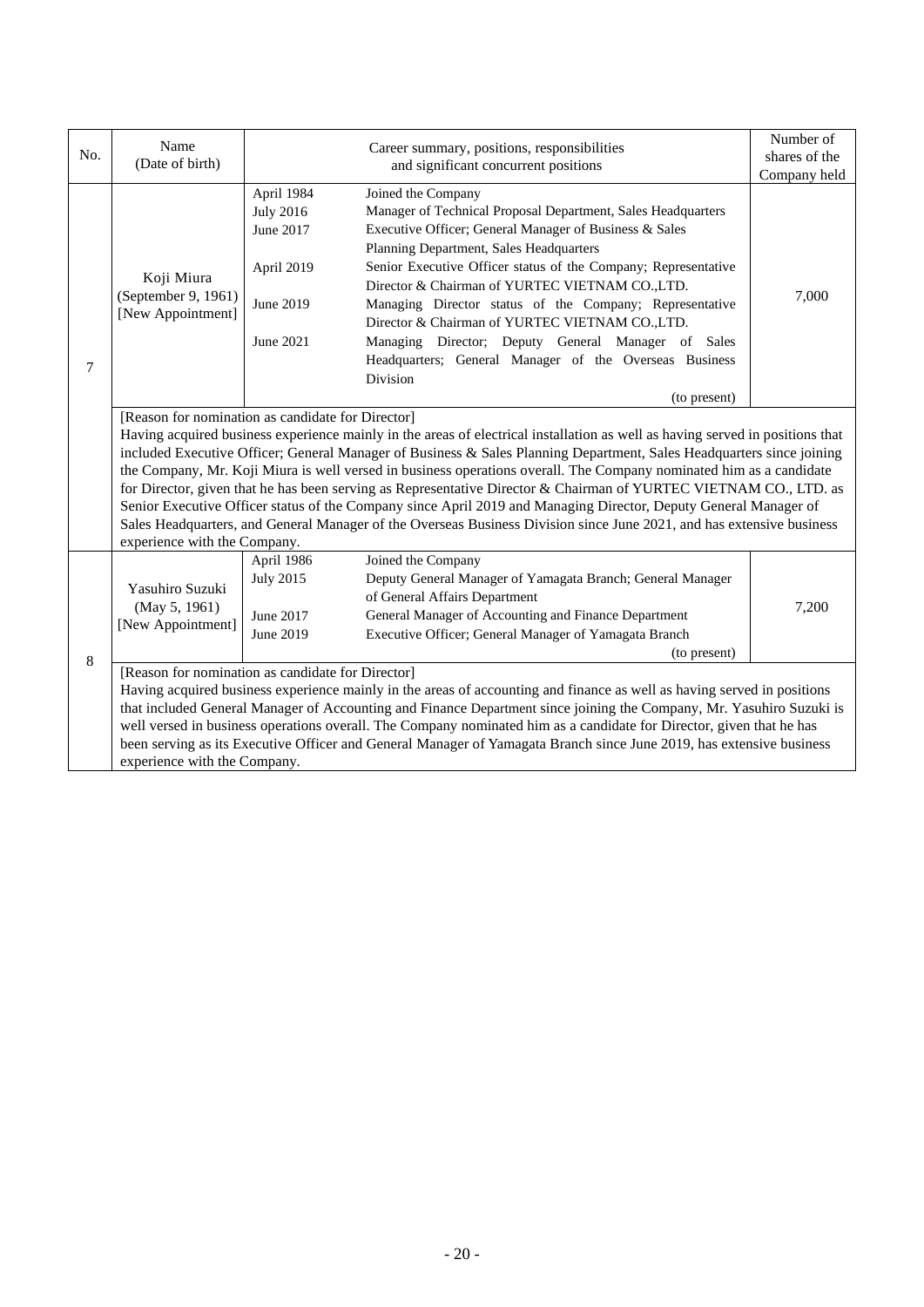| No. | Name                                                     |                                                                                                                                   | Career summary, positions, responsibilities                                                                                                                                                                                                                                                                                                                                                                                                                                                                                                                                                                                                                                                                                                                                                                                                                      | Number of                     |
|-----|----------------------------------------------------------|-----------------------------------------------------------------------------------------------------------------------------------|------------------------------------------------------------------------------------------------------------------------------------------------------------------------------------------------------------------------------------------------------------------------------------------------------------------------------------------------------------------------------------------------------------------------------------------------------------------------------------------------------------------------------------------------------------------------------------------------------------------------------------------------------------------------------------------------------------------------------------------------------------------------------------------------------------------------------------------------------------------|-------------------------------|
|     | (Date of birth)                                          |                                                                                                                                   | and significant concurrent positions                                                                                                                                                                                                                                                                                                                                                                                                                                                                                                                                                                                                                                                                                                                                                                                                                             | shares of the<br>Company held |
| 9   | Toshinori Abe<br>(October 28, 1957)<br>[New Appointment] | April 1981<br>June 2011<br>June 2014<br>June 2017<br>April 2018<br>April 2021<br>April 2022<br>[Significant concurrent positions] | Joined Tohoku Electric Power Co., Inc.<br>General Manager of Human Capital Department, Tohoku Electric<br>Power Co., Inc.<br>Executive Officer; Tokyo Branch Office, Tohoku Electric Power<br>$Co.$ Inc.<br>Managing Director; General Manager of Customer Services Div.,<br>Tohoku Electric Power Co., Inc.<br>Director & Managing Executive Officer; Head of the Power<br>Generation Company and Sales Company, Tohoku Electric<br>Power Co., Inc.<br>Representative Director & Executive Vice President; Head of the<br>Power Generation Company and Sales Company, Tohoku Electric<br>Power Co., Inc.<br>Representative Director & Executive Vice President; In charge of<br>Compliance Promotion, In charge of Risk Management, Tohoku<br>Electric Power Co., Inc.<br>(to present)<br>• Representative Director & Executive Vice President, Tohoku Electric | $\Omega$                      |
|     |                                                          | Power Co., Inc.                                                                                                                   |                                                                                                                                                                                                                                                                                                                                                                                                                                                                                                                                                                                                                                                                                                                                                                                                                                                                  |                               |
|     |                                                          | [Reason for nomination as candidate for Director]                                                                                 |                                                                                                                                                                                                                                                                                                                                                                                                                                                                                                                                                                                                                                                                                                                                                                                                                                                                  |                               |
|     |                                                          |                                                                                                                                   | Given his experience in managing the electric power business as Representative Director & Executive Vice President of the                                                                                                                                                                                                                                                                                                                                                                                                                                                                                                                                                                                                                                                                                                                                        |                               |
|     |                                                          |                                                                                                                                   | Company's parent, Tohoku Electric Power Co., Inc., the Company nominated Mr. Toshinori Abe as a candidate for                                                                                                                                                                                                                                                                                                                                                                                                                                                                                                                                                                                                                                                                                                                                                    |                               |
|     |                                                          |                                                                                                                                   | Director, with the expectation that he will contribute to its management from the perspective of its parent company by                                                                                                                                                                                                                                                                                                                                                                                                                                                                                                                                                                                                                                                                                                                                           |                               |
|     |                                                          | drawing on his extensive experience and outstanding insight.                                                                      |                                                                                                                                                                                                                                                                                                                                                                                                                                                                                                                                                                                                                                                                                                                                                                                                                                                                  |                               |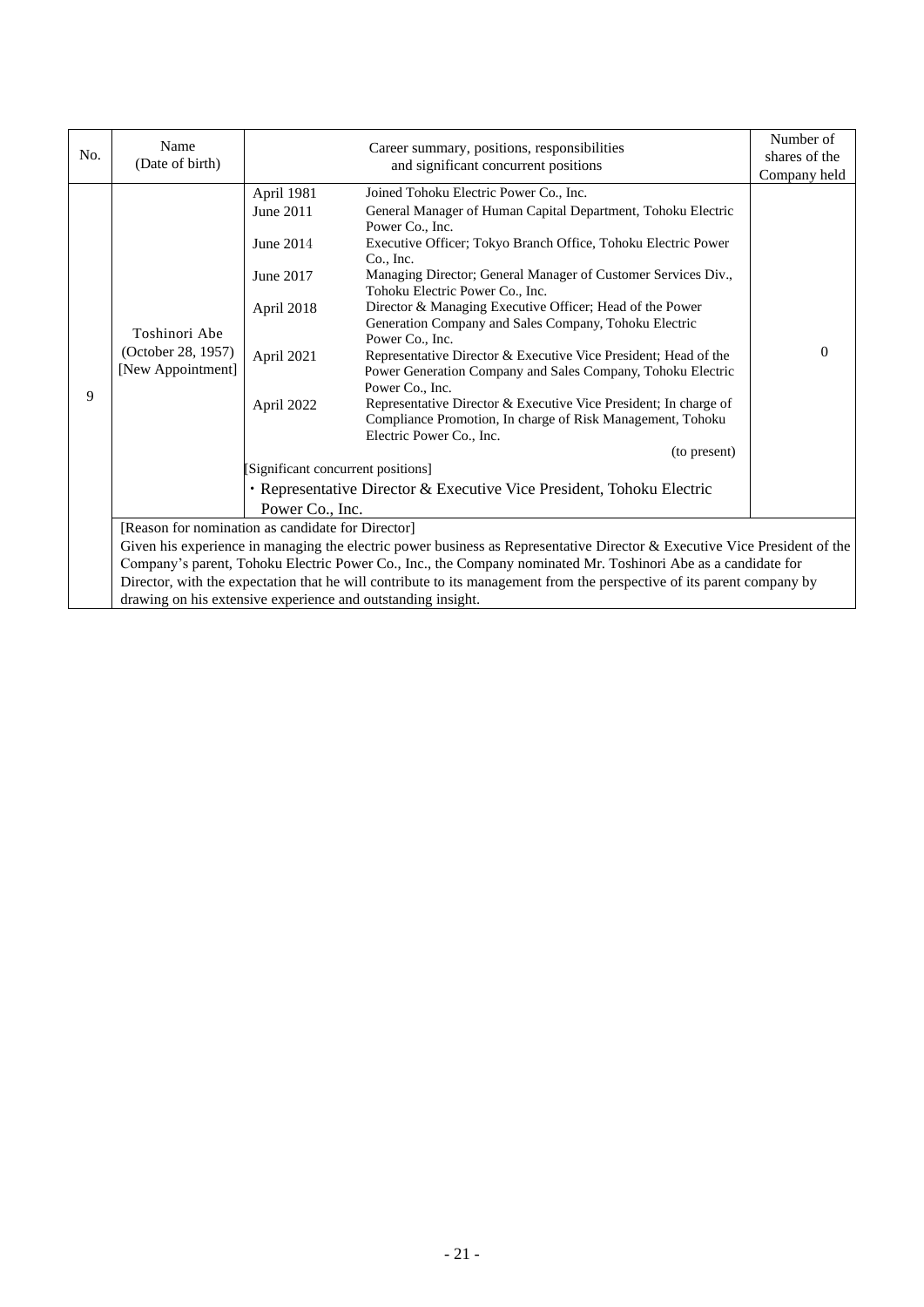|     | Name                                                                                                                                                                                                                                                                                                                                                                                                                                                                                                                                                                                                                                                                                                                                                                                                                                                                                                                                                                                                                                                                                                                                                                                                                                                                                                                                                                                                                       | Career summary, positions, responsibilities                                                                                                                                                                                                                                                                                                                                                                                                                                                                                                                                                                                                                   | Number of     |  |  |  |
|-----|----------------------------------------------------------------------------------------------------------------------------------------------------------------------------------------------------------------------------------------------------------------------------------------------------------------------------------------------------------------------------------------------------------------------------------------------------------------------------------------------------------------------------------------------------------------------------------------------------------------------------------------------------------------------------------------------------------------------------------------------------------------------------------------------------------------------------------------------------------------------------------------------------------------------------------------------------------------------------------------------------------------------------------------------------------------------------------------------------------------------------------------------------------------------------------------------------------------------------------------------------------------------------------------------------------------------------------------------------------------------------------------------------------------------------|---------------------------------------------------------------------------------------------------------------------------------------------------------------------------------------------------------------------------------------------------------------------------------------------------------------------------------------------------------------------------------------------------------------------------------------------------------------------------------------------------------------------------------------------------------------------------------------------------------------------------------------------------------------|---------------|--|--|--|
| No. | (Date of birth)                                                                                                                                                                                                                                                                                                                                                                                                                                                                                                                                                                                                                                                                                                                                                                                                                                                                                                                                                                                                                                                                                                                                                                                                                                                                                                                                                                                                            | and significant concurrent positions                                                                                                                                                                                                                                                                                                                                                                                                                                                                                                                                                                                                                          | shares of the |  |  |  |
|     |                                                                                                                                                                                                                                                                                                                                                                                                                                                                                                                                                                                                                                                                                                                                                                                                                                                                                                                                                                                                                                                                                                                                                                                                                                                                                                                                                                                                                            |                                                                                                                                                                                                                                                                                                                                                                                                                                                                                                                                                                                                                                                               | Company held  |  |  |  |
|     | Seiichi Mitsui<br>(July 11, 1942)<br>[Reappointment]<br>[External Director]<br>[Independent Officer]                                                                                                                                                                                                                                                                                                                                                                                                                                                                                                                                                                                                                                                                                                                                                                                                                                                                                                                                                                                                                                                                                                                                                                                                                                                                                                                       | Joined Shinko Sogo Bank, Ltd. (current The Sendai Bank, Ltd.)<br>April 1966<br>President, Shinko Sogo Bank, Ltd. (current The Sendai Bank,<br><b>June 2001</b><br>Ltd.<br>Corporate Auditor, the Company (left office in June 2015)<br>June 2010<br>Chairman of the Board, Jimoto Holdings, Inc. (left office in June<br>October 2012<br>2013)<br>Chairman of the Board, The Sendai Bank, Ltd.<br>June 2013<br>Corporate Adviser, The Sendai Bank, Ltd.<br>June 2014<br>Director, the Company<br>June 2015<br>Outside Director, Kamei Corporation<br>June 2019<br>(to present)<br>[Significant concurrent positions]<br>· Outside Director, Kamei Corporation | 9,900         |  |  |  |
|     | [Number of years in office of the Company as External Director]<br>Seven (7) years                                                                                                                                                                                                                                                                                                                                                                                                                                                                                                                                                                                                                                                                                                                                                                                                                                                                                                                                                                                                                                                                                                                                                                                                                                                                                                                                         |                                                                                                                                                                                                                                                                                                                                                                                                                                                                                                                                                                                                                                                               |               |  |  |  |
| 10  | [Reason for nomination as candidate for External Director and outline of expected roles]<br>Mr. Seiichi Mitsui has experience in managing The Sendai Bank, Ltd. and Jimoto Holdings, Inc. Given his career history<br>and track record, the Company nominated Mr. Mitsui again as a candidate for External Director with the expectation that<br>he will contribute to its management by drawing on his extensive experience and outstanding insight.<br>Mr. Mitsui is expected to provide advice on and supervision of the Company's management policy and business from an<br>objective and independent standpoint representing the common interests of all shareholders including minority<br>shareholders by drawing on his extensive experience and wide-ranging insight as a manager in financial institutions.                                                                                                                                                                                                                                                                                                                                                                                                                                                                                                                                                                                                      |                                                                                                                                                                                                                                                                                                                                                                                                                                                                                                                                                                                                                                                               |               |  |  |  |
|     | [Matters pertaining to independence]<br>Mr. Seiichi Mitsui is a candidate for external director as provided for in Article 2, paragraph (3), item (vii) of the Regulation<br>for Enforcement of the Companies Act, and the Company has registered him as an independent officer, as stipulated in<br>Article 436-2 of the Securities Listing Regulations of the Tokyo Stock Exchange Inc.<br>Mr. Mitsui is Corporate Adviser to The Sendai Bank, Ltd., which is one of the main lenders of the Group; however, the<br>ratio of the amount of borrowings of the Company from The Sendai Bank, Ltd. to the consolidated total assets of the<br>Company is less than 0.4%. In addition, there is business relationships, including construction contracts, between the<br>Company and The Sendai Bank, Ltd.; however, the ratio of the annual amount of such transactions to the consolidated net<br>sales of the Company is less than 0.1% and the ratio to the ordinary income of The Sendai Bank, Ltd. is less than 0.2%.<br>Also, Mr. Mitsui is currently an Outside Director of Kamei Corporation. There is business relationships, including<br>construction contracts, between the Company and Kamei Corporation; however, the ratio of the annual amount of such<br>transactions to the consolidated net sales of the Company is less than 0.1% and the ratio to that of Kamei Corporation is<br>also less than 0.1%. |                                                                                                                                                                                                                                                                                                                                                                                                                                                                                                                                                                                                                                                               |               |  |  |  |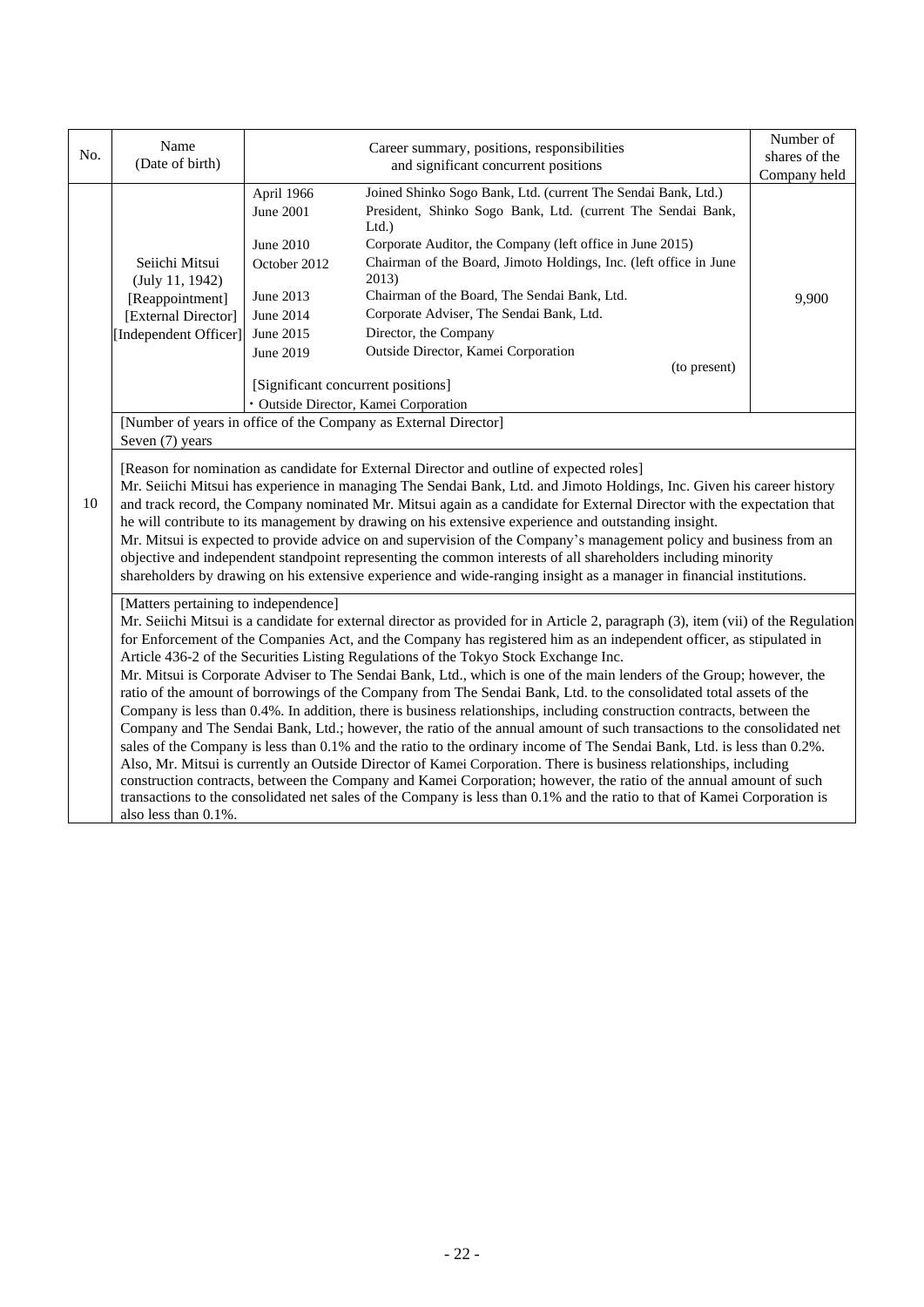| No. | Name<br>(Date of birth)                                                                                                                                                                                                                                                                                                                                                                                                                                                                                                                                                                                                                                                                                                                                                                                                  | Career summary, positions, responsibilities<br>and significant concurrent positions                                                                                                                                                                                                                                                                                                                                                                                                                                    |  | Number of<br>shares of the<br>Company held |  |  |  |
|-----|--------------------------------------------------------------------------------------------------------------------------------------------------------------------------------------------------------------------------------------------------------------------------------------------------------------------------------------------------------------------------------------------------------------------------------------------------------------------------------------------------------------------------------------------------------------------------------------------------------------------------------------------------------------------------------------------------------------------------------------------------------------------------------------------------------------------------|------------------------------------------------------------------------------------------------------------------------------------------------------------------------------------------------------------------------------------------------------------------------------------------------------------------------------------------------------------------------------------------------------------------------------------------------------------------------------------------------------------------------|--|--------------------------------------------|--|--|--|
|     | Keiichi Takano<br>(February 5, 1953)<br>[Reappointment]<br>[External Director]<br>[Independent Officer]                                                                                                                                                                                                                                                                                                                                                                                                                                                                                                                                                                                                                                                                                                                  | Joined Nippon Zenyaku Kogyo Co., Ltd.<br>April 1976<br>President and Director, Nippon Zenyaku Kogyo Co., Ltd.<br>April 2009<br>Director and Corporate Adviser, Nippon Zenyaku Kogyo Co.,<br><b>June 2018</b><br>Ltd.<br>Corporate Adviser, Nippon Zenyaku Kogyo Co., Ltd. (left office<br>June 2019<br>in June, 2021)<br>100<br>Director, ZENOAQ HOLDINGS CO., LTD.<br>April 2021<br>Director, the Company<br>June 2021<br>(to present)<br>[Significant concurrent positions]<br>· Director, ZENOAQ HOLDINGS CO., LTD. |  |                                            |  |  |  |
|     | [Number of years in office of the Company as External Director]<br>One $(1)$ year                                                                                                                                                                                                                                                                                                                                                                                                                                                                                                                                                                                                                                                                                                                                        |                                                                                                                                                                                                                                                                                                                                                                                                                                                                                                                        |  |                                            |  |  |  |
| 11  | [Reason for nomination as candidate for External Director and Outline of Expected Roles]<br>Mr. Keiichi Takano has experience in managing Nippon Zenyaku Kogyo Co., Ltd., a leading veterinary drug company.<br>Given his career history and track record, the Company nominated Mr. Takano again as a candidate for External Director<br>with the expectation that he will contribute to its management by drawing on his extensive experience and outstanding<br>insight.<br>Mr. Takano is expected to give advice on and supervision of the Company's management policy and business from an<br>objective and independent standpoint representing the common interests of all shareholders including minority<br>shareholders by drawing on his extensive experience and wide-ranging insight as a corporate manager. |                                                                                                                                                                                                                                                                                                                                                                                                                                                                                                                        |  |                                            |  |  |  |
|     | [Matters pertaining to independence]<br>Mr. Keiichi Takano is a candidate for external director as provided for in Article 2, paragraph (3), item (vii) of the<br>Regulation for Enforcement of the Companies Act, and he is a candidate for independent officer as stipulated in Article<br>436-2 of the Securities Listing Regulations of the Tokyo Stock Exchange Inc.<br>Mr. Takano is currently a Director of ZENOAQ HOLDINGS CO., LTD. There is no business relationship between the<br>Company and ZENOAQ HOLDINGS CO., LTD.                                                                                                                                                                                                                                                                                      |                                                                                                                                                                                                                                                                                                                                                                                                                                                                                                                        |  |                                            |  |  |  |

(Notes) 1. There are no special interests between the candidates and the Company.

- 2. The Company has entered into a liability limitation agreement with Mr. Seiichi Mitsui and Mr. Keiichi Takano based on the provisions of Article 427, Paragraph 1 of the Companies Act. The maximum amount of liability pursuant to the agreement is the amount stipulated by laws and regulations. Subject to the approval of the election of the candidate, the Company intends to renew the agreement. If election of Mr. Toshinori Abe is approved as originally proposed, the Company intends to newly enter into the same agreement with him.
- 3. The Company has entered into an indemnity agreement with each of Mr. Tsutomu Satake, Mr. Yoshiharu Ota, Mr. Ikumi Kobayashi, Mr. Naoki Fujii, Mr. Hiroyuki Kagawa, Mr. Seiichi Mitsui and Mr. Keiichi Takano pursuant to the provisions of Article 430-2, Paragraph 1 of the Companies Act. In accordance with the indemnity agreement, the Company will provide compensation for expenses in Item 1 of the said Paragraph and losses in Item 2 of the said Paragraph within the range stipulated by laws and regulations. Subject to the approval of the election of each candidate, the Company intends to renew the agreement. If election of Mr. Kazuo Takasugi, Mr. Koji Miura, Mr. Yasuhiro Suzuki and Mr. Toshinori Abe is approved as originally proposed, the Company intends to newly enter into the same agreement with them.
- 4. The Company has entered into a directors and officers liability insurance contract, where the Company, Directors, Corporate Auditors, Executive Officers, and employees in management positions are the insureds, stipulated in Article 430-3, Paragraph 1 of the Companies Act with an insurance company. The said insurance contract will cover damages including compensation for damages and legal expenses to be borne by the insureds arising from performance of their duties. The Company pays the entire insurance premium amount. If the election of the candidates is approved as originally proposed, they will be included as the insureds under the said insurance contract.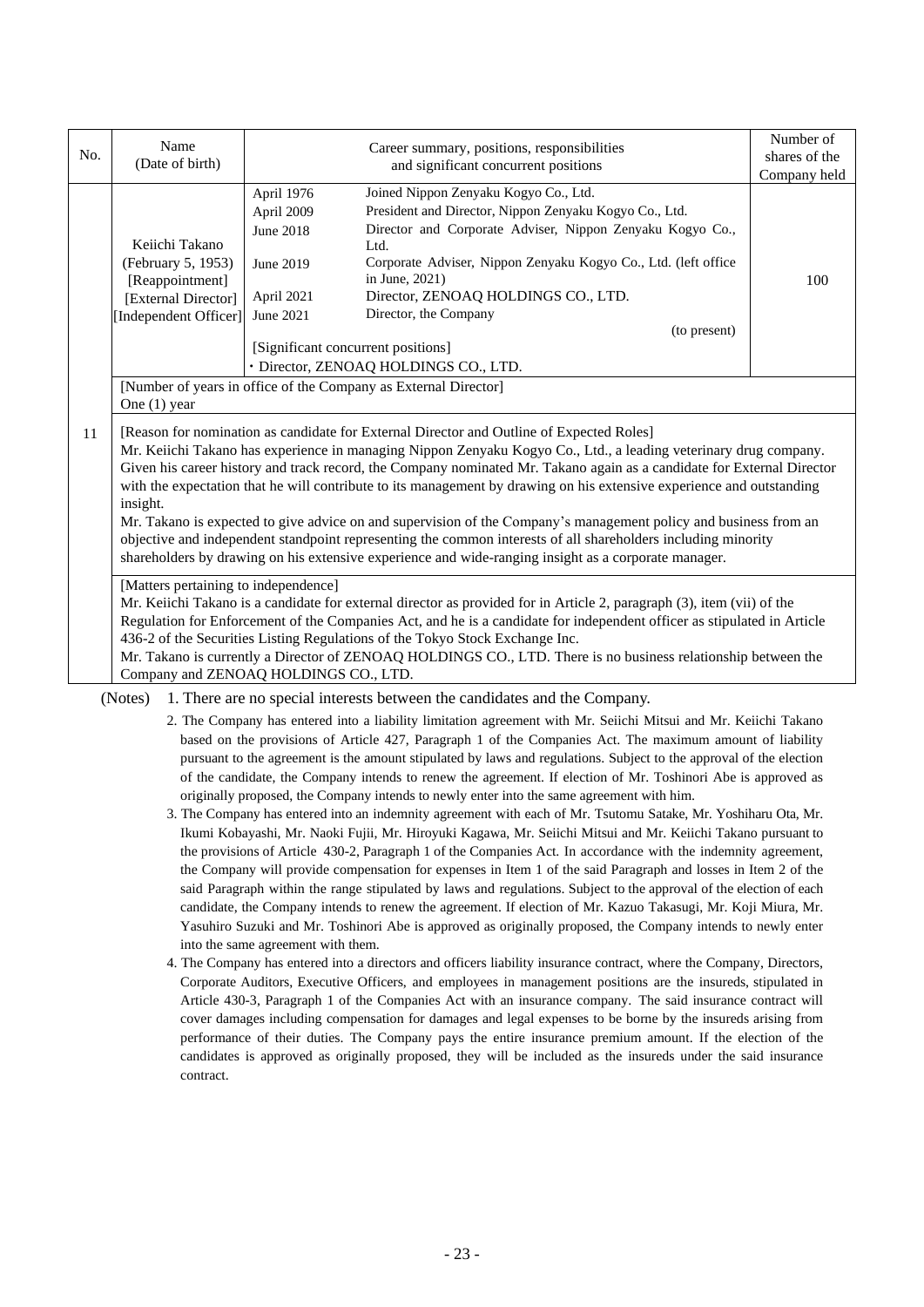**Proposal 4:** Election of Four (4) Directors who are Audit and Supervisory Committee Members

The Company will transition to a company with an Audit and Supervisory Committee, subject to approval of Proposal 2 "Partial Amendments to the Articles of Incorporation."

Accordingly, the election of four (4) Directors who Are Audit and Supervisory Committee Members is proposed.

For the selection of candidates for Corporate Auditors, the Nomination and Remuneration Advisory Committee, more than half of whose members are External Independent Directors, has deliberated on this matter to ensure independence and objectivity. The Board of Corporate Auditors has previously given its consent to this proposal.

The resolution of this proposal will come into effect on the condition that changes to the Articles of Incorporation in Proposal 2 "Partial Amendments to the Articles of Incorporation" come into effect.

The candidates are as follows:

| No.            | Name                 |                                                                           | <b>Current positions</b><br>at the Company | Attendance at<br><b>Board of Directors</b><br>meetings | Attendance at<br>Board of<br>Corporate<br><b>Auditors meetings</b> |
|----------------|----------------------|---------------------------------------------------------------------------|--------------------------------------------|--------------------------------------------------------|--------------------------------------------------------------------|
|                | Kazunari<br>Sugawara | New Appointment                                                           | Full-time<br>Corporate<br>Auditor          | 100%<br>$(8 \text{ out of } 8)$<br>meetings)           | 100%<br>$(10 \text{ out of } 10)$<br>meetings)                     |
| 2              | Koichi Ono           | New Appointment<br><b>External Director</b><br><b>Independent Officer</b> | Corporate<br>Auditor                       | 100\%<br>$(10 \text{ out of } 10)$<br>meetings)        | 100\%<br>$(12 \text{ out of } 12)$<br>meetings)                    |
| 3              | Yasunari Takaura     | New Appointment<br><b>External Director</b><br><b>Independent Officer</b> | Corporate<br>Auditor                       | 100\%<br>$(10 \text{ out of } 10)$<br>meetings)        | 100%<br>$(12 \text{ out of } 12)$<br>meetings)                     |
| $\overline{4}$ | Tokuko Yashima       | New Appointment<br><b>External Director</b><br><b>Independent Officer</b> | Corporate<br>Auditor                       | 100%<br>$(8$ out of $8$<br>meetings)                   | 100%<br>$(10 \text{ out of } 10)$<br>meetings)                     |

(Note) Since Mr. Kazunari Sugawara and Ms. Tokuko Yashima were appointed on June 24, 2021, their attendance is for the Board of Directors meetings and Board of Corporate Auditors meetings held thereafter.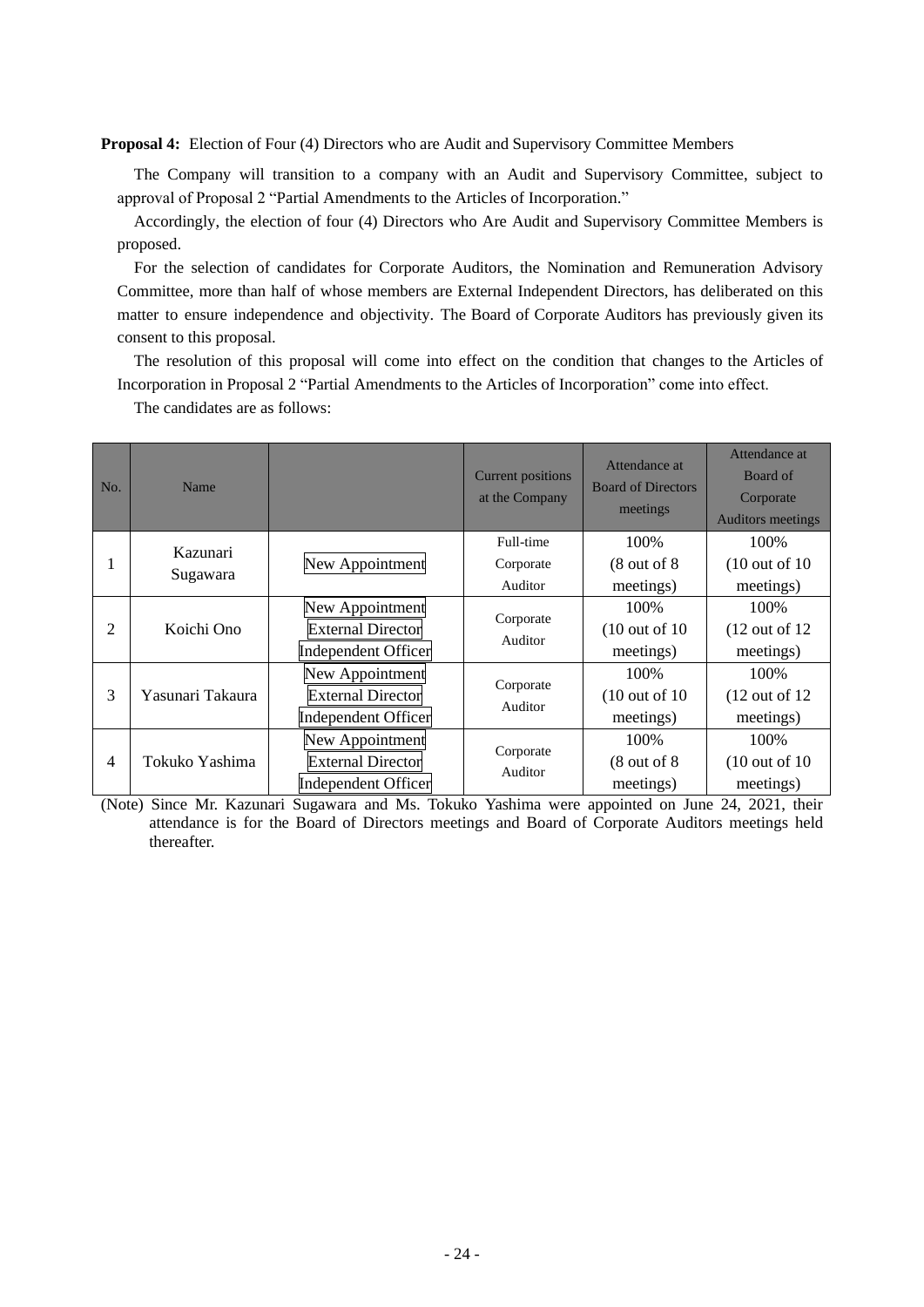| No.                                                                                                            | Name<br>(Date of birth)                                                                                              | Career summary, positions and significant concurrent positions |                                                                                                                          | Number of<br>shares of the |  |
|----------------------------------------------------------------------------------------------------------------|----------------------------------------------------------------------------------------------------------------------|----------------------------------------------------------------|--------------------------------------------------------------------------------------------------------------------------|----------------------------|--|
|                                                                                                                |                                                                                                                      |                                                                |                                                                                                                          | Company held               |  |
|                                                                                                                |                                                                                                                      | April 1982                                                     | Joined Tohoku Electric Power Co., Inc.                                                                                   |                            |  |
|                                                                                                                |                                                                                                                      | June 2010                                                      | Managing Auditor, Office of Internal Audits (internal control)                                                           |                            |  |
|                                                                                                                |                                                                                                                      | June 2012                                                      | Deputy General Manager of Akita Branch; In charge of planning                                                            |                            |  |
|                                                                                                                |                                                                                                                      |                                                                | & administration and in charge of low-carbon society promotion                                                           |                            |  |
|                                                                                                                |                                                                                                                      |                                                                | at Corporate Planning Department                                                                                         |                            |  |
|                                                                                                                | Kazunari Sugawara                                                                                                    | March 2013                                                     | Deputy General Manager of Akita Branch, In charge of planning                                                            |                            |  |
|                                                                                                                | (January 31, 1960)                                                                                                   |                                                                | & administration and in charge of next generation energy                                                                 |                            |  |
|                                                                                                                | [New appointment]                                                                                                    |                                                                | promotion at Corporate Planning Department                                                                               | 5,000                      |  |
|                                                                                                                |                                                                                                                      | June 2014                                                      | Special assignment to Group Business Department, Tohoku                                                                  |                            |  |
|                                                                                                                |                                                                                                                      |                                                                | Electric Power Co., Inc.; TDG Business Support Co., Inc.                                                                 |                            |  |
|                                                                                                                |                                                                                                                      | June 2017                                                      | General Manager of Office of Internal Audits, Tohoku Electric                                                            |                            |  |
|                                                                                                                |                                                                                                                      |                                                                | Power Co., Inc.                                                                                                          |                            |  |
|                                                                                                                |                                                                                                                      | June 2019                                                      | Director & Managing Executive Officer, the Company                                                                       |                            |  |
|                                                                                                                |                                                                                                                      | June 2021                                                      | Full-time Corporate Auditor, the Company                                                                                 |                            |  |
|                                                                                                                |                                                                                                                      |                                                                | (to present)                                                                                                             |                            |  |
|                                                                                                                |                                                                                                                      |                                                                | [Reason for nomination as candidate for Director who is an Audit and Supervisory Committee Member]                       |                            |  |
|                                                                                                                |                                                                                                                      |                                                                | Having acquired business experience mainly in the areas of accounting and finance as well as having served in positions  |                            |  |
|                                                                                                                | that included General Manager of Office of Internal Audits since joining the Company's parent, Tohoku Electric Power |                                                                |                                                                                                                          |                            |  |
| Co., Inc., Mr. Kazunari Sugawara is well versed in business operations overall. The Company nominated him as a |                                                                                                                      |                                                                |                                                                                                                          |                            |  |
|                                                                                                                |                                                                                                                      |                                                                | candidate for Director who is an Audit and Supervisory Committee Member, given that he has been serving as its Full-time |                            |  |
|                                                                                                                |                                                                                                                      |                                                                | Corporate Auditor since June 2021, has extensive business experience with both the parent and the Company, and is        |                            |  |
|                                                                                                                |                                                                                                                      |                                                                | knowledgeable about management overall. The Company expects that he would draw on his extensive experience and           |                            |  |
|                                                                                                                | outstanding insight to conduct audits and supervision.                                                               |                                                                |                                                                                                                          |                            |  |

outstanding insight to conduct audits and supervision.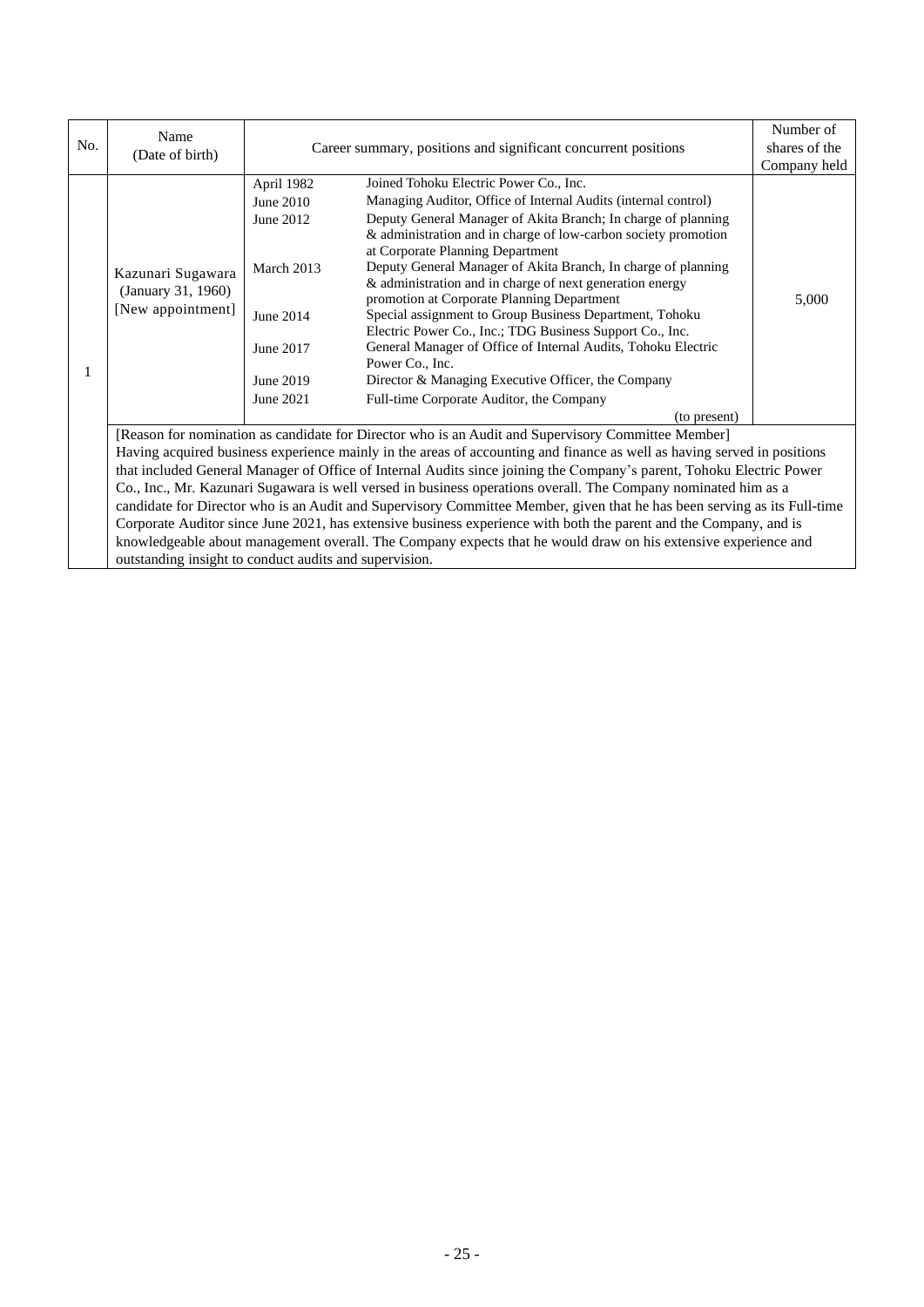| No.                                                                                                                           | Name                                                                                                                                                                                                        | Career summary, positions and significant concurrent positions                                                                                                                                                                                                                                                                       |              | Number of<br>shares of the |  |  |  |
|-------------------------------------------------------------------------------------------------------------------------------|-------------------------------------------------------------------------------------------------------------------------------------------------------------------------------------------------------------|--------------------------------------------------------------------------------------------------------------------------------------------------------------------------------------------------------------------------------------------------------------------------------------------------------------------------------------|--------------|----------------------------|--|--|--|
|                                                                                                                               | (Date of birth)                                                                                                                                                                                             |                                                                                                                                                                                                                                                                                                                                      | Company held |                            |  |  |  |
|                                                                                                                               | Koichi Ono<br>(June 7, 1962)<br>[New appointment]<br>[External Director]<br>[Independent<br>Officer]                                                                                                        | Registration in Sendai Bar Association<br>September 2001<br>Partner of Kimura & Ono Law Firm<br>September 2004<br>Representative, Higashi Niban-cho Dori Law Firm<br>March 2014<br>Corporate Auditor of the Company<br>June 2015<br>[Significant concurrent positions]<br>Lawyer,<br>Representative, Higashi Niban-cho Dori Law Firm | (to present) | $\Omega$                   |  |  |  |
|                                                                                                                               | [Number of years in office as External Corporate Auditor]                                                                                                                                                   |                                                                                                                                                                                                                                                                                                                                      |              |                            |  |  |  |
|                                                                                                                               | Seven (7) years                                                                                                                                                                                             |                                                                                                                                                                                                                                                                                                                                      |              |                            |  |  |  |
|                                                                                                                               | [Reason for nomination as candidate for External Director who is an Audit and Supervisory Committee Member and<br>outline of expected roles]                                                                |                                                                                                                                                                                                                                                                                                                                      |              |                            |  |  |  |
| 2                                                                                                                             | The Company nominated Mr. Koichi Ono as a candidate for External Director who is an Audit and Supervisory Committee                                                                                         |                                                                                                                                                                                                                                                                                                                                      |              |                            |  |  |  |
|                                                                                                                               | Member with the expectation that he would draw on his extensive experience and outstanding insight as an expert in law to                                                                                   |                                                                                                                                                                                                                                                                                                                                      |              |                            |  |  |  |
|                                                                                                                               | give valuable opinion to the Board of Directors and conduct objective and impartial audits and supervision in terms of the                                                                                  |                                                                                                                                                                                                                                                                                                                                      |              |                            |  |  |  |
|                                                                                                                               | Company's business execution. The Company believes that Mr. Ono is capable of fulfilling his responsibility as an External                                                                                  |                                                                                                                                                                                                                                                                                                                                      |              |                            |  |  |  |
|                                                                                                                               | Director who is an Audit and Supervisory Committee Member for the foregoing reason, despite not having been directly                                                                                        |                                                                                                                                                                                                                                                                                                                                      |              |                            |  |  |  |
|                                                                                                                               | involved in corporate management in the past.                                                                                                                                                               |                                                                                                                                                                                                                                                                                                                                      |              |                            |  |  |  |
|                                                                                                                               | [Matters pertaining to independence]                                                                                                                                                                        |                                                                                                                                                                                                                                                                                                                                      |              |                            |  |  |  |
| Mr. Koichi Ono is a candidate for External Director as provided for in Article 2, paragraph (3), item (vii) of the Regulation |                                                                                                                                                                                                             |                                                                                                                                                                                                                                                                                                                                      |              |                            |  |  |  |
|                                                                                                                               | for Enforcement of the Companies Act, and the Company has registered him as an independent officer as stipulated in<br>Article 436-2 of the Securities Listing Regulations of the Tokyo Stock Exchange Inc. |                                                                                                                                                                                                                                                                                                                                      |              |                            |  |  |  |
|                                                                                                                               | Although Mr. Koichi Ono is a Representative of Higashi Niban-cho Dori Law Firm, there is no business relationship                                                                                           |                                                                                                                                                                                                                                                                                                                                      |              |                            |  |  |  |
|                                                                                                                               | between the Company and Higashi Niban-cho Dori Law Firm.                                                                                                                                                    |                                                                                                                                                                                                                                                                                                                                      |              |                            |  |  |  |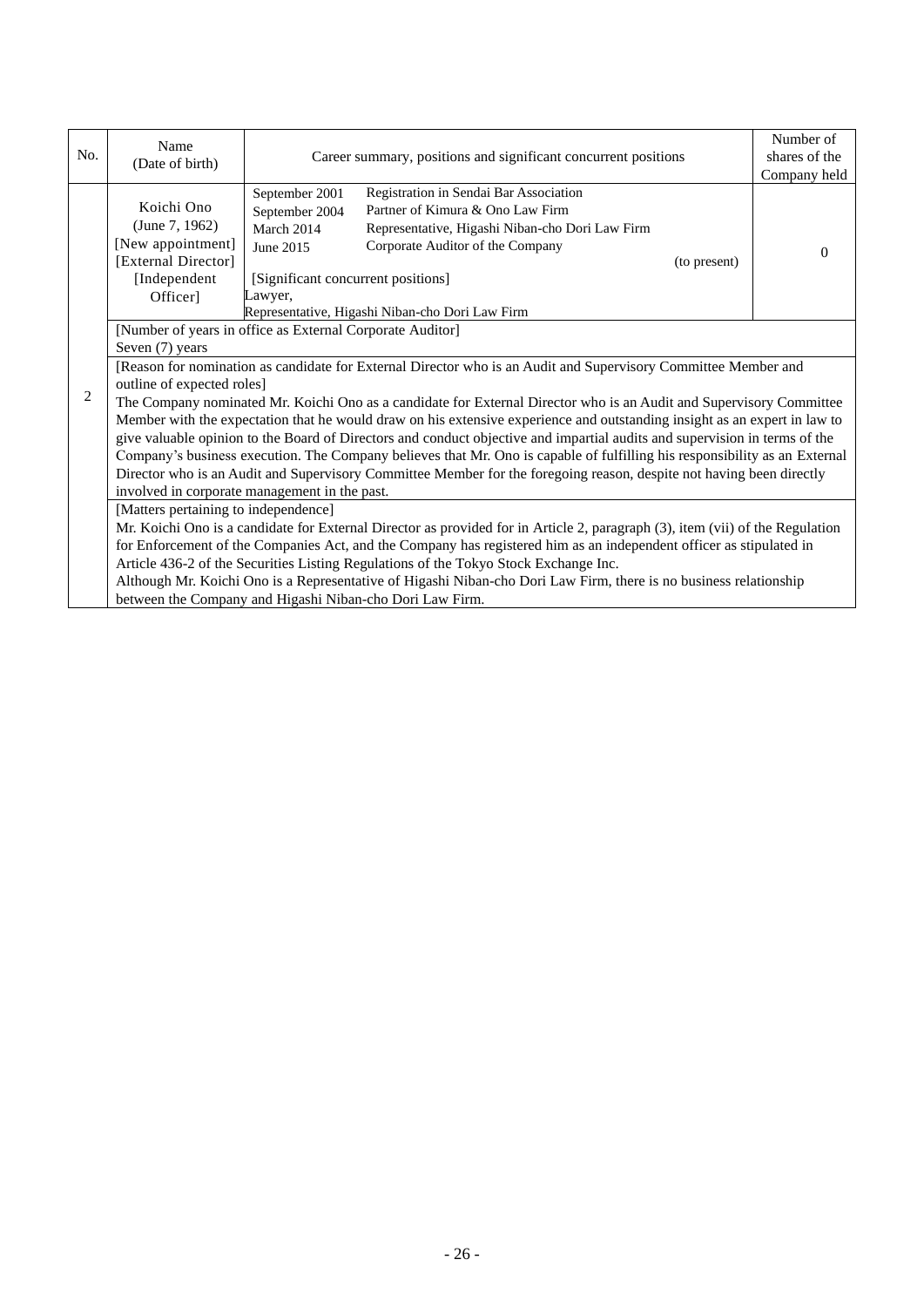| No. | Name<br>(Date of birth)                                                                                                                                                                                                                                                                                                                                                                                                                                                                                                                                                                               | Career summary, positions and significant concurrent positions | Number of<br>shares of the                                                                                                               |          |  |  |  |
|-----|-------------------------------------------------------------------------------------------------------------------------------------------------------------------------------------------------------------------------------------------------------------------------------------------------------------------------------------------------------------------------------------------------------------------------------------------------------------------------------------------------------------------------------------------------------------------------------------------------------|----------------------------------------------------------------|------------------------------------------------------------------------------------------------------------------------------------------|----------|--|--|--|
|     |                                                                                                                                                                                                                                                                                                                                                                                                                                                                                                                                                                                                       |                                                                | Company held                                                                                                                             |          |  |  |  |
|     | Yasunari Takaura<br>(September 24, 1973)<br>[New appointment]<br>[External Director]                                                                                                                                                                                                                                                                                                                                                                                                                                                                                                                  | April 2001                                                     | Lecturer, Department of Management, Nagoya University of<br>Commerce & Business<br>Associate Professor, Department of Management, Nagoya |          |  |  |  |
|     |                                                                                                                                                                                                                                                                                                                                                                                                                                                                                                                                                                                                       | April 2004                                                     | University of Commerce & Business                                                                                                        |          |  |  |  |
|     |                                                                                                                                                                                                                                                                                                                                                                                                                                                                                                                                                                                                       | April 2006                                                     | Research Associate, Graduate School of Economics and<br>Management, Tohoku University                                                    |          |  |  |  |
|     |                                                                                                                                                                                                                                                                                                                                                                                                                                                                                                                                                                                                       | April 2007                                                     | Associate Professor, Graduate School of Economics and<br>Management, Tohoku University                                                   | $\Omega$ |  |  |  |
|     | [Independent                                                                                                                                                                                                                                                                                                                                                                                                                                                                                                                                                                                          | June 2018                                                      | Corporate Auditor of the Company                                                                                                         |          |  |  |  |
|     | Officer]                                                                                                                                                                                                                                                                                                                                                                                                                                                                                                                                                                                              |                                                                | (to present)                                                                                                                             |          |  |  |  |
|     |                                                                                                                                                                                                                                                                                                                                                                                                                                                                                                                                                                                                       | [Significant concurrent positions]                             | Associate Professor, Graduate School of Economics and Management, Tohoku                                                                 |          |  |  |  |
|     |                                                                                                                                                                                                                                                                                                                                                                                                                                                                                                                                                                                                       | University                                                     |                                                                                                                                          |          |  |  |  |
|     | [Number of years in office as External Corporate Auditor]                                                                                                                                                                                                                                                                                                                                                                                                                                                                                                                                             |                                                                |                                                                                                                                          |          |  |  |  |
|     | Four $(4)$ years                                                                                                                                                                                                                                                                                                                                                                                                                                                                                                                                                                                      |                                                                |                                                                                                                                          |          |  |  |  |
|     | [Reason for nomination as candidate for External Director who is an Audit and Supervisory Committee Member and                                                                                                                                                                                                                                                                                                                                                                                                                                                                                        |                                                                |                                                                                                                                          |          |  |  |  |
| 3   | outline of expected roles]                                                                                                                                                                                                                                                                                                                                                                                                                                                                                                                                                                            |                                                                |                                                                                                                                          |          |  |  |  |
|     | The Company nominated Mr. Yasunari Takaura as a candidate for External Director who is an Audit and Supervisory<br>Committee Member with the expectation that he would draw on his extensive experience and outstanding insight as a                                                                                                                                                                                                                                                                                                                                                                  |                                                                |                                                                                                                                          |          |  |  |  |
|     | university associate professor and an expert in business administration and economics to give valuable opinion to the Board                                                                                                                                                                                                                                                                                                                                                                                                                                                                           |                                                                |                                                                                                                                          |          |  |  |  |
|     | of Directors and conduct objective and impartial audits and supervision mainly in terms of the Company's business                                                                                                                                                                                                                                                                                                                                                                                                                                                                                     |                                                                |                                                                                                                                          |          |  |  |  |
|     | execution. The Company believes that Mr. Takaura is capable of fulfilling his responsibility as an External Director who is                                                                                                                                                                                                                                                                                                                                                                                                                                                                           |                                                                |                                                                                                                                          |          |  |  |  |
|     | an Audit and Supervisory Committee Member for the foregoing reason, despite not having been directly involved in                                                                                                                                                                                                                                                                                                                                                                                                                                                                                      |                                                                |                                                                                                                                          |          |  |  |  |
|     | corporate management in the past.                                                                                                                                                                                                                                                                                                                                                                                                                                                                                                                                                                     |                                                                |                                                                                                                                          |          |  |  |  |
|     | [Matters pertaining to independence]                                                                                                                                                                                                                                                                                                                                                                                                                                                                                                                                                                  |                                                                |                                                                                                                                          |          |  |  |  |
|     | Mr. Yasunari Takaura is a candidate for External Director as provided for in Article 2, paragraph (3), item (vii) of the                                                                                                                                                                                                                                                                                                                                                                                                                                                                              |                                                                |                                                                                                                                          |          |  |  |  |
|     | Regulation for Enforcement of the Companies Act, and the Company has registered him as an independent officer as<br>stipulated in Article 436-2 of the Securities Listing Regulations of the Tokyo Stock Exchange Inc.<br>Mr. Yasunari Takaura is an Associate Professor of Graduate School of Economics and Management of Tohoku University.<br>There is business relationships, including construction contracts, between the Company and Tohoku University; however,<br>the ratio of the annual amount of such transactions to the consolidated net sales of the Company is less than 0.1% and the |                                                                |                                                                                                                                          |          |  |  |  |
|     |                                                                                                                                                                                                                                                                                                                                                                                                                                                                                                                                                                                                       |                                                                |                                                                                                                                          |          |  |  |  |
|     |                                                                                                                                                                                                                                                                                                                                                                                                                                                                                                                                                                                                       |                                                                |                                                                                                                                          |          |  |  |  |
|     |                                                                                                                                                                                                                                                                                                                                                                                                                                                                                                                                                                                                       |                                                                |                                                                                                                                          |          |  |  |  |
|     |                                                                                                                                                                                                                                                                                                                                                                                                                                                                                                                                                                                                       |                                                                | ratio to the proceeds from operating activities of Tohoku University is less than 0.1%.                                                  |          |  |  |  |
|     |                                                                                                                                                                                                                                                                                                                                                                                                                                                                                                                                                                                                       |                                                                |                                                                                                                                          |          |  |  |  |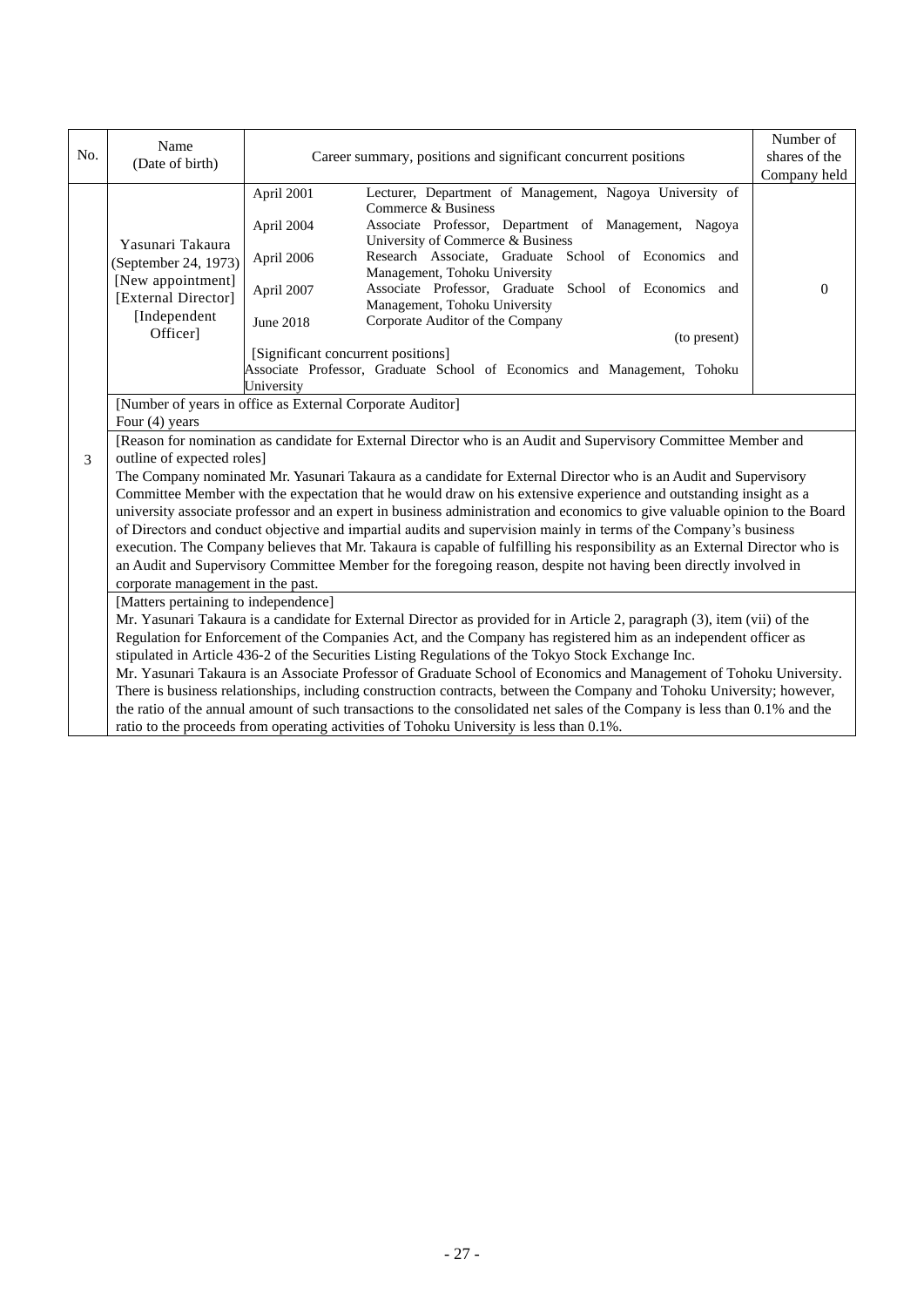| No.            | Name<br>(Date of birth)                                                                                                                                                                                                                                                                                                                                                                                                                                                                                                                                                                                                                                                                                                                                                                                                                                                                                                                                  | Career summary, positions and significant concurrent positions                                                                                          | Number of<br>shares of the<br>Company held                                                                                                                                                                                                                                                                                                                                                             |     |  |  |
|----------------|----------------------------------------------------------------------------------------------------------------------------------------------------------------------------------------------------------------------------------------------------------------------------------------------------------------------------------------------------------------------------------------------------------------------------------------------------------------------------------------------------------------------------------------------------------------------------------------------------------------------------------------------------------------------------------------------------------------------------------------------------------------------------------------------------------------------------------------------------------------------------------------------------------------------------------------------------------|---------------------------------------------------------------------------------------------------------------------------------------------------------|--------------------------------------------------------------------------------------------------------------------------------------------------------------------------------------------------------------------------------------------------------------------------------------------------------------------------------------------------------------------------------------------------------|-----|--|--|
|                | Tokuko Yashima<br>(March 22, 1967)<br>[New appointment]<br>[External Director]<br>[Independent<br>Officer]                                                                                                                                                                                                                                                                                                                                                                                                                                                                                                                                                                                                                                                                                                                                                                                                                                               | April 1987<br>December 2006<br><b>July 2014</b><br>June 2021<br>[Significant concurrent positions]<br>· Certified Public Accountant<br>• Tax Accountant | Joined Miyagi Prefectural Government (Retired from the<br>prefectural government in March 1999)<br>Joined Shin Nihon Audit Corporation (current Ernst & Young<br>ShinNihon LLC) (Retired from the audit corporation in June<br>2014)<br>Representative, Yashima CPA Office (current<br>Office_Yashima-CPA)<br>Corporate Auditor of the Company<br>(to present)<br>· Representative, Office_Yashima-CPA | 300 |  |  |
| $\overline{4}$ | [Number of years in office as External Corporate Auditor]<br>One $(1)$ year<br>[Reason for nomination as candidate for External Director who is an Audit and Supervisory Committee Member and<br>outline of expected roles]<br>The Company nominated Ms. Tokuko Yashima as a candidate for External Director who is an Audit and Supervisory<br>Committee Member with the expectation that she would draw on her extensive experience and outstanding insight as an<br>expert in accounting and tax to give valuable opinion to the Board of Directors and conduct objective and impartial audits<br>and supervision in terms of legality of the Company's business execution. The Company believes that Ms. Yashima is<br>capable of fulfilling her responsibility as an External Director who is an Audit and Supervisory Committee Member for the<br>foregoing reason, despite not having been directly involved in corporate management in the past. |                                                                                                                                                         |                                                                                                                                                                                                                                                                                                                                                                                                        |     |  |  |
|                | [Matters pertaining to independence]<br>Ms. Tokuko Yashima is a candidate for External Director as provided for in Article 2, paragraph (3), item (vii) of the<br>Regulation for Enforcement of the Companies Act, and the Company has registered her as an independent officer as<br>stipulated in Article 436-2 of the Securities Listing Regulations of the Tokyo Stock Exchange Inc.<br>Also, Ms. Yashima is currently Representative of Office_Yashima-CPA. There is no business relationship between the<br>Company and Office_Yashima-CPA.                                                                                                                                                                                                                                                                                                                                                                                                        |                                                                                                                                                         |                                                                                                                                                                                                                                                                                                                                                                                                        |     |  |  |

(Notes) 1. There are no special interests between the candidates and the Company.

- 2. The Company has entered into a liability limitation agreement with each candidate based on the provisions of Article 427, Paragraph 1 of the Companies Act. The maximum amount of liability pursuant to the agreement is the amount stipulated by laws and regulations. Subject to the approval of the election of each candidate, the Company intends to newly enter into the same agreement with each candidate.
- 3. The Company has entered into an indemnity agreement with each candidate pursuant to the provisions of Article 430-2, Paragraph 1 of the Companies Act. In accordance with the indemnity agreement, the Company will provide compensation for expenses in Item 1 of the said Paragraph and losses in Item 2 of the said Paragraph within the range stipulated by laws and regulations. Subject to the approval of the election of each candidate, the Company intends to enter into the same agreement with each candidate again.
- 4. The Company has entered into a directors and officers liability insurance contract, where the Company, Directors, Corporate Auditors, Executive Officers, and employees in management positions are the insureds, stipulated in Article 430-3, Paragraph 1 of the Companies Act with an insurance company. The said insurance contract will cover damages including legal compensation for damages and legal expenses to be borne by the insureds arising from performance of their duties. The Company pays the entire insurance premium amount. If the election of the candidates is approved as originally proposed, they will be included as the insureds under the said insurance contract.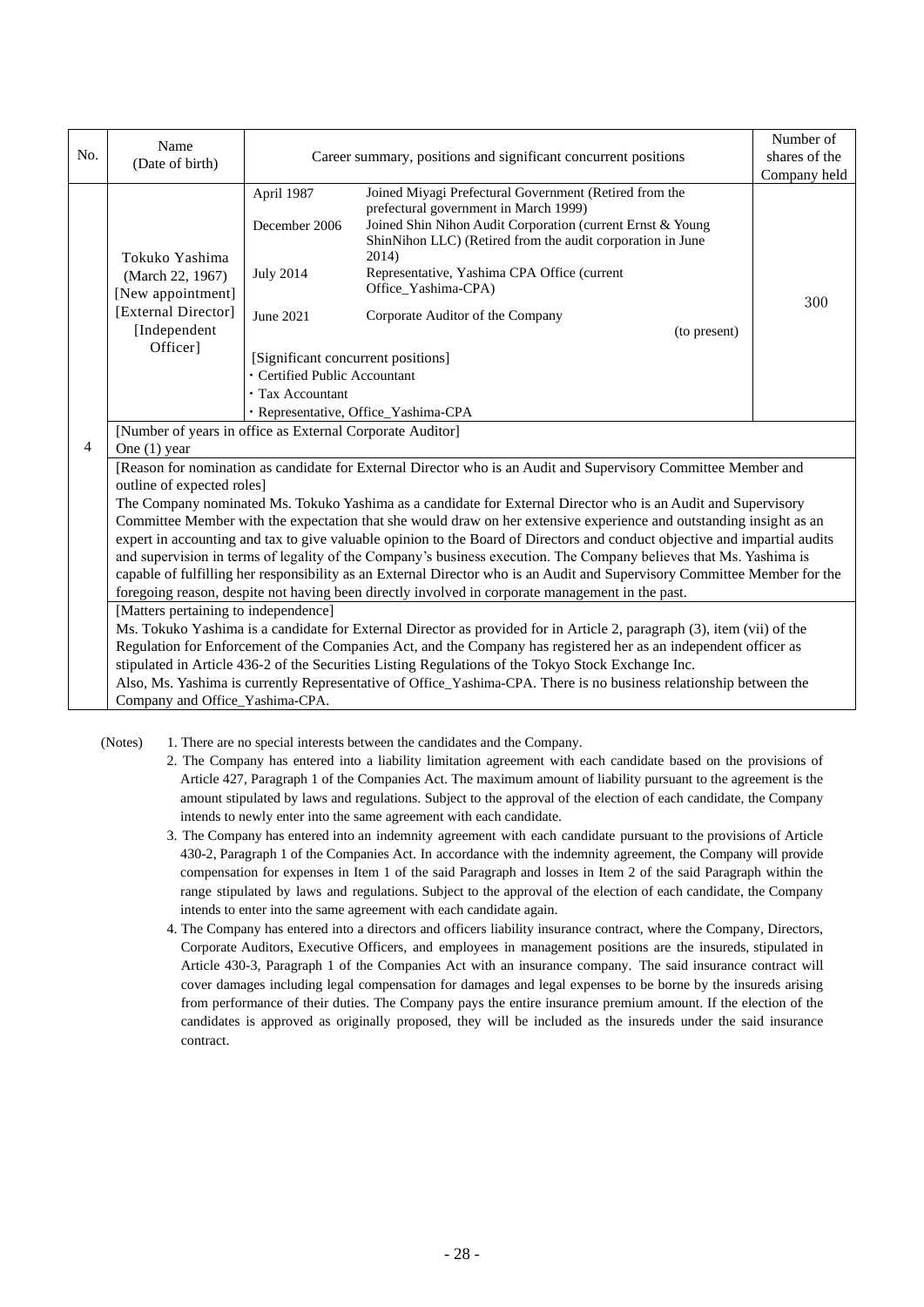# <For Your Reference for Proposals 3 and 4>

## 1. Board of Directors' Skill Matrix

Subject to approval of Proposals 3 and 4, the Board of Directors of the Company will be comprised of members with the following skills.

| Name                  | Audit and<br>Supervisory<br>Committee<br>Member | External<br>Director/<br>Independent<br>Officer | Directors' Skills                                  |                     |                                    |                                |                        |                         |                             |
|-----------------------|-------------------------------------------------|-------------------------------------------------|----------------------------------------------------|---------------------|------------------------------------|--------------------------------|------------------------|-------------------------|-----------------------------|
|                       |                                                 |                                                 | Corporate<br>management/<br>Management<br>strategy | Sales/<br>Marketing | Technology/<br>Safety &<br>Quality | Legal matters/<br>Risk control | Finance/<br>Accounting | Global<br>understanding | Sustainability<br>promotion |
| <b>Tsutomu Satake</b> |                                                 |                                                 | $\bullet$                                          |                     |                                    | $\bullet$                      |                        | $\bullet$               |                             |
| Yoshiharu Ota         |                                                 |                                                 | $\bullet$                                          | $\bullet$           | $\bullet$                          | $\bullet$                      |                        |                         |                             |
| Ikumi Kobayashi       |                                                 |                                                 | $\bullet$                                          | $\bullet$           | $\bullet$                          |                                |                        |                         |                             |
| Kazuo Takasugi        |                                                 |                                                 |                                                    |                     |                                    | $\bullet$                      |                        |                         |                             |
| Naoki Fujii           |                                                 |                                                 | $\bullet$                                          | $\bullet$           | $\bullet$                          |                                |                        |                         |                             |
| Hiroyuki Kagawa       |                                                 |                                                 | $\bullet$                                          |                     |                                    | $\bullet$                      |                        |                         |                             |
| Koji Miura            |                                                 |                                                 |                                                    | $\bullet$           | $\bullet$                          |                                |                        | $\bullet$               |                             |
| Yasuhiro Suzuki       |                                                 |                                                 |                                                    | $\bullet$           |                                    |                                | $\bullet$              |                         |                             |
| Toshinori Abe         |                                                 |                                                 |                                                    | $\bullet$           |                                    | $\bullet$                      |                        |                         |                             |
| Seiichi Mitsui        |                                                 | $\circ$                                         | $\bullet$                                          | $\bullet$           |                                    |                                | $\bullet$              |                         |                             |
| Keiichi Takano        |                                                 | $\circ$                                         | $\bullet$                                          | $\bullet$           |                                    |                                |                        | $\bullet$               |                             |
| Kazunari Sugawara     | $\circ$                                         |                                                 | $\bullet$                                          |                     |                                    |                                | $\bullet$              |                         |                             |
| Koichi Ono            | $\bigcirc$                                      | $\circ$                                         |                                                    |                     |                                    | $\bullet$                      | $\bullet$              |                         |                             |
| Yasunari Takaura      | $\circ$                                         | $\circ$                                         |                                                    |                     |                                    |                                |                        |                         |                             |
| Tokuko Yashima        | $\circ$                                         | $\circ$                                         |                                                    |                     |                                    |                                | ●                      |                         |                             |

(Notes) 1. ● indicates the main skills possessed by each Director.

2. This table does not show all the skills possessed by each Director.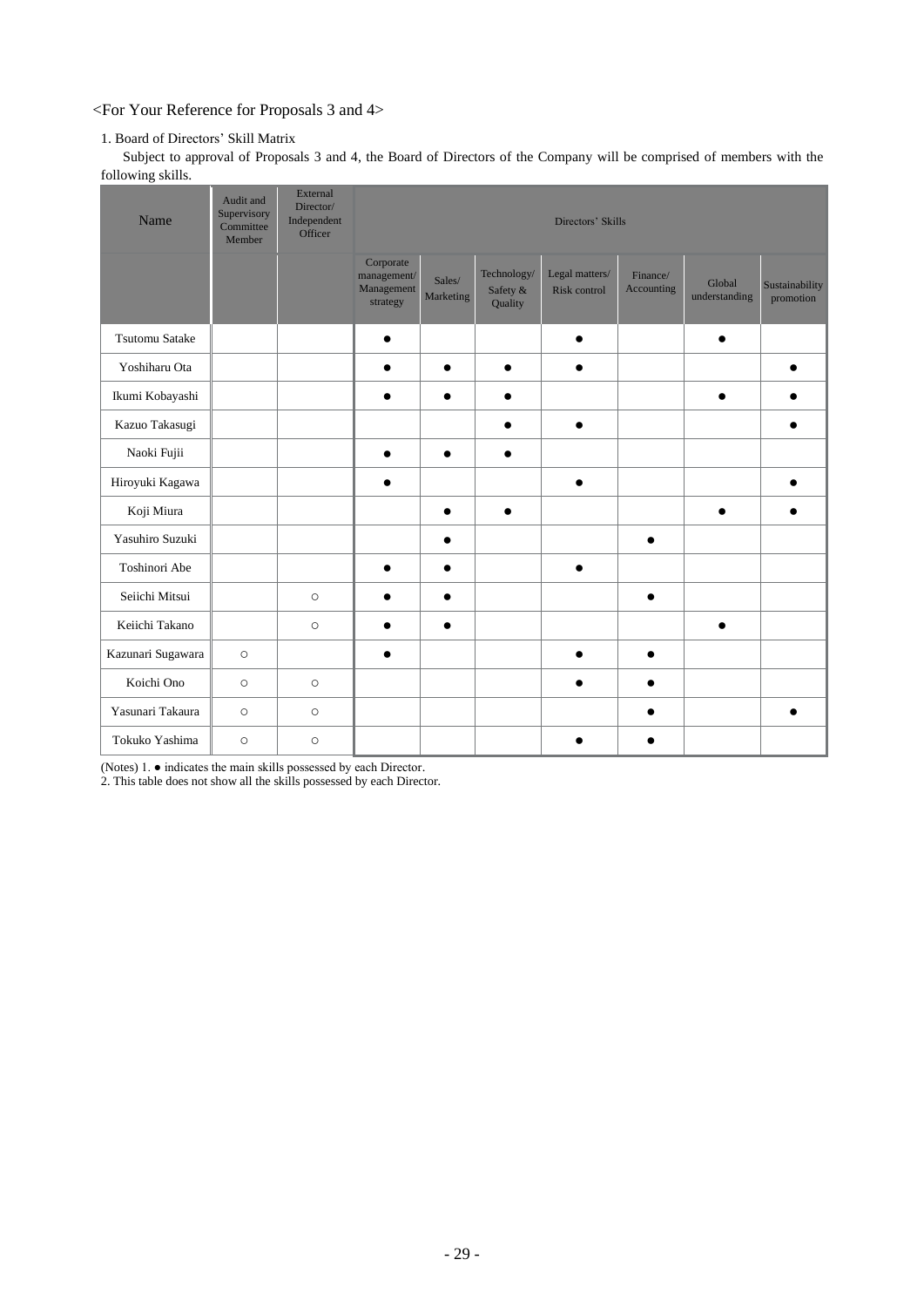#### 2. Policy on Nomination of Candidates for Directors and Corporate Auditors

The Company is resolved to ensure sustainable development and enhance corporate value as an all-round supporter of lifelines that supports the daily lives of residents while establishing a relationship based on deep trust with the local community and society in general. In order to conduct business operations appropriately in accordance with this direction, the Company has established its policy pertaining to the nomination of candidates for Directors and Corporate Auditors as follows.

- ・ A candidate shall be an individual who is suitable for appointment as an officer of the Company in terms of personality, insight, competence, experience, ethics and other relevant elements.
- ・ The independence of candidates for External Directors and External Corporate Auditors shall be determined in accordance with the "Independence Standards for External Officers" stipulated by the Company.

#### 3. Independence Standards for External Officers

The Company determines the independence of External Officers based on the following requirements in conformity with the independence standards prescribed by the financial instruments exchange where the Company is listed. In electing External Directors, emphasis is placed on whether the individual is capable of making decisions at meetings of the Board of Directors appropriately as well as supervising business management by drawing on his/her practical experience and outstanding insight mainly on social and economic trends, which were acquired through corporate management or other means as well as understanding the management philosophy and social responsibilities of the Company and adequately recognizing the roles and responsibilities of an External Director. In electing External Corporate Auditors, emphasis is placed on whether the individual is capable of fully understanding the roles and responsibilities of an External Corporate Auditor and conduct objective and impartial audits by drawing on his/her extensive experience and outstanding insight.

[The Company's Independence Standards for External Officers]

As a general rule, the Company appoints individuals who do not fall under any of the following specifications as its independent officers:

- (1) A party or an executive officer of a party whose major business partner is the Company
- (2) A party or an executive officer of a party who is a major business partner of the Company
- (3) A consultant, an accounting expert or a legal expert who receives large sums of money or any other property from the Company other than remuneration for his/her service as a corporate officer (if the entity receiving such property is an organization, such as a corporation and association, a person belonging to such entity)
- (4) Any person who recently was any of (1) to (3) above.
- (5) Any person who was any of a to c below at a point in time in ten years before assuming office:
	- a. An executive officer or a Director who is not an executive officer of the Company's parent
	- b. A corporate auditor of the Company's parent (applicable only when the relevant External Corporate Auditor is to be designated as an independent officer)
	- c. An executive officer of a fellow subsidiary
- (6) A close relative of a person falling under any of a to f below (excluding those who are not of importance):
	- a. A person falling under any of (1) to (5) above
	- b. An executive officer of a subsidiary of the Company
	- c. A Director of a subsidiary of the Company who is not an executive officer
	- d. An executive officer or a Director who is not an executive officer of the Company's parent
	- e. An executive officer of a fellow subsidiary
	- f. A person who recently fell under b or c above or was an executive officer of the Company (includes any Director who was not an executive officer when designating an External Corporate Auditor as an independent officer)

(Note) Due to the transition to a company with an Audit and Supervisory Committee, in application of the policy in 2. and the standards in 3. above for the selection of each candidate proposed in Proposals 3 and 4, "Director" or "Directors" were replaced with Director or Directors (excluding Directors who are Audit and Supervisory Committee Members) and "Corporate Auditor" or "Corporate Auditors" were replaced with Director(s) who is a (are) Audit and Supervisory Committee Member(s).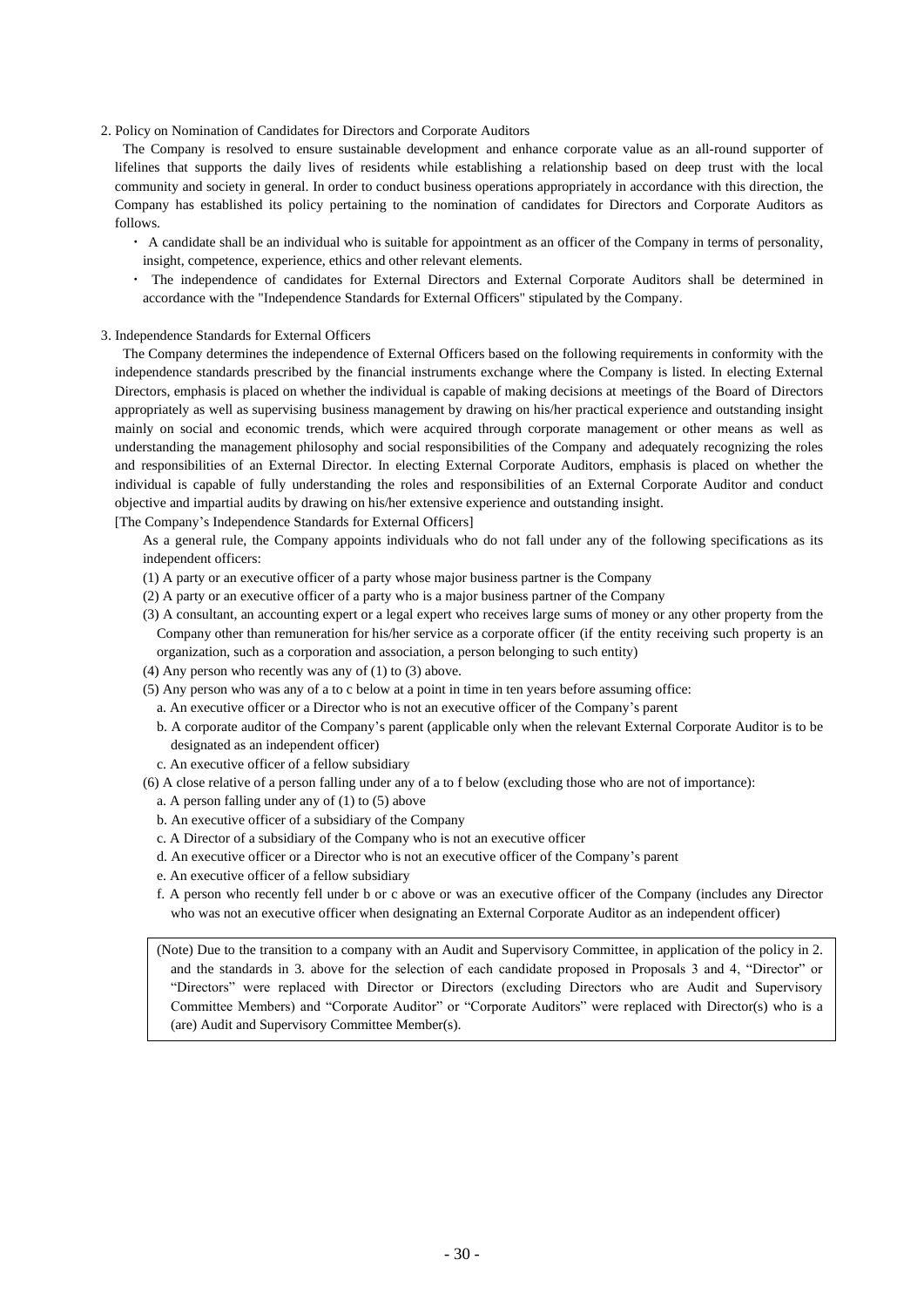**Proposal 5:** Setting of the Remuneration Amount for Directors (Excluding Directors who are Audit & Supervisory Committee Members)

The Company will transition to a company with an Audit and Supervisory Committee, subject to approval of Proposal 2 "Partial Amendments to the Articles of Incorporation."

At the 77th Annual General Meeting of Shareholders held on June 26, 1991, the maximum amount of monthly remuneration for Directors of the Company was approved at 20 million yen per month while the maximum amount of bonus approved at the 93rd Annual General Meeting of Shareholders was 100 million yen per year when the number of Directors does not exceed the number of Directors stipulated in the Articles of Incorporation (no more than fifteen (15) Directors). (However, employee salaries and bonuses of Directors who concurrently serve as employees are not included.)

Due to the transition to a company with an Audit and Supervisory Committee, this Proposal requests approval for abolition of the current provisions for the compensation amount for Directors and setting of the maximum total amount of fixed remuneration (monthly remuneration) to 200 million yen per year for Directors (excluding Directors who are Audit and Supervisory Committee Members. Hereinafter the same shall apply in this Proposal. Including 20 million yen per year for External Directors) and the maximum total amount of bonus to 100 million yen per year (excluding External Directors) in consideration of various circumstances including the economic climate.

In addition, in this Proposal, the amount of remuneration, etc. for Directors shall not include employee salaries and bonuses of Directors who concurrently serve as employees.

The Company plans to determine a "Policy, etc. for Determining the Remuneration of Directors (excluding Directors who are Audit and Supervisory Committee Members)" stated on page 38 of the Japanese version of this convocation notice by resolution of a meeting of the Board of Directors after transition to a company with an Audit and Supervisory Committee. The contents of this Proposal are consistent with the said policy, etc. to be determined. Furthermore, this Proposal was determined through deliberation by the Nomination and Remuneration Advisory Committee, more than half of the members of which are External Independent Directors, to ensure independence and objectivity. The Board of Directors believes that the details therein are appropriate.

The Company currently has eleven (11) Directors (including two (2) External Directors), and the number of Directors related to this Proposal will continue to be eleven (11) when Proposal 2 "Partial Amendments to the Articles of Incorporation" and Proposal 3 "Election of Eleven (11) Directors (Excluding Directors who are Audit and Supervisory Committee Members)" are approved as originally proposed.

The resolution of this proposal will come into effect on the condition that changes to the Articles of Incorporation in Proposal 2 "Partial Amendments to the Articles of Incorporation" come into effect.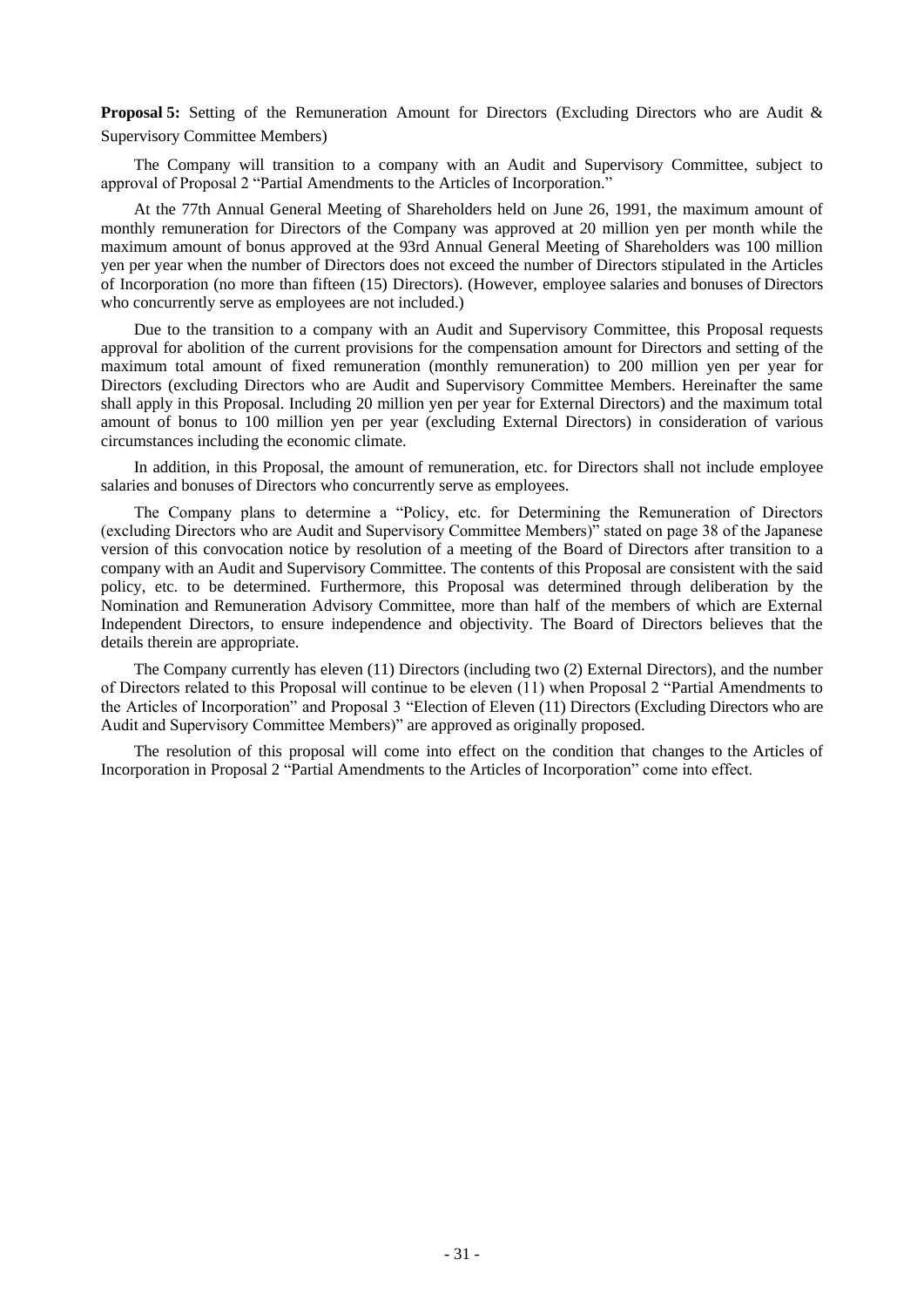**Proposal 6:** Setting of the Remuneration Amount for Directors who are Audit & Supervisory Committee Members

The Company will transition to a company with an Audit and Supervisory Committee, subject to approval of Proposal 2 "Partial Amendments to the Articles of Incorporation."

Accordingly, in consideration of various circumstances including the economic climate, this Proposal requests approval for setting of the maximum total amount of remuneration, etc. to 60 million yen per year for Directors who are Audit and Supervisory Committee Members.

The Company plans to determine the "Policy for Determining the Remuneration of Directors who are Audit and Supervisory Committee Members" stated on page 39 of the Japanese version of this convocation notice by a discussion of Directors who are Audit and Supervisory Committee Members after the transition to a company with an Audit and Supervisory Committee. The contents of this Proposal are consistent with the said policy, etc. to be determined. Furthermore, this Proposal was determined through deliberation by the Nomination and Remuneration Advisory Committee, more than half of the members of which are External Independent Directors, to ensure independence and objectivity. The Company believes that the details therein are appropriate.

The number of Directors who are Audit and Supervisory Committee Members related to this Proposal will be four (4) (including three (3) External Directors) when Proposal 2 "Partial Amendments to the Articles of Incorporation" and Proposal 4 "Election of Four (4) Directors who are Audit and Supervisory Committee Members" are approved as originally proposed.

The resolution of this proposal will come into effect on the condition that changes to the Articles of Incorporation in Proposal 2 "Partial Amendments to the Articles of Incorporation" come into effect.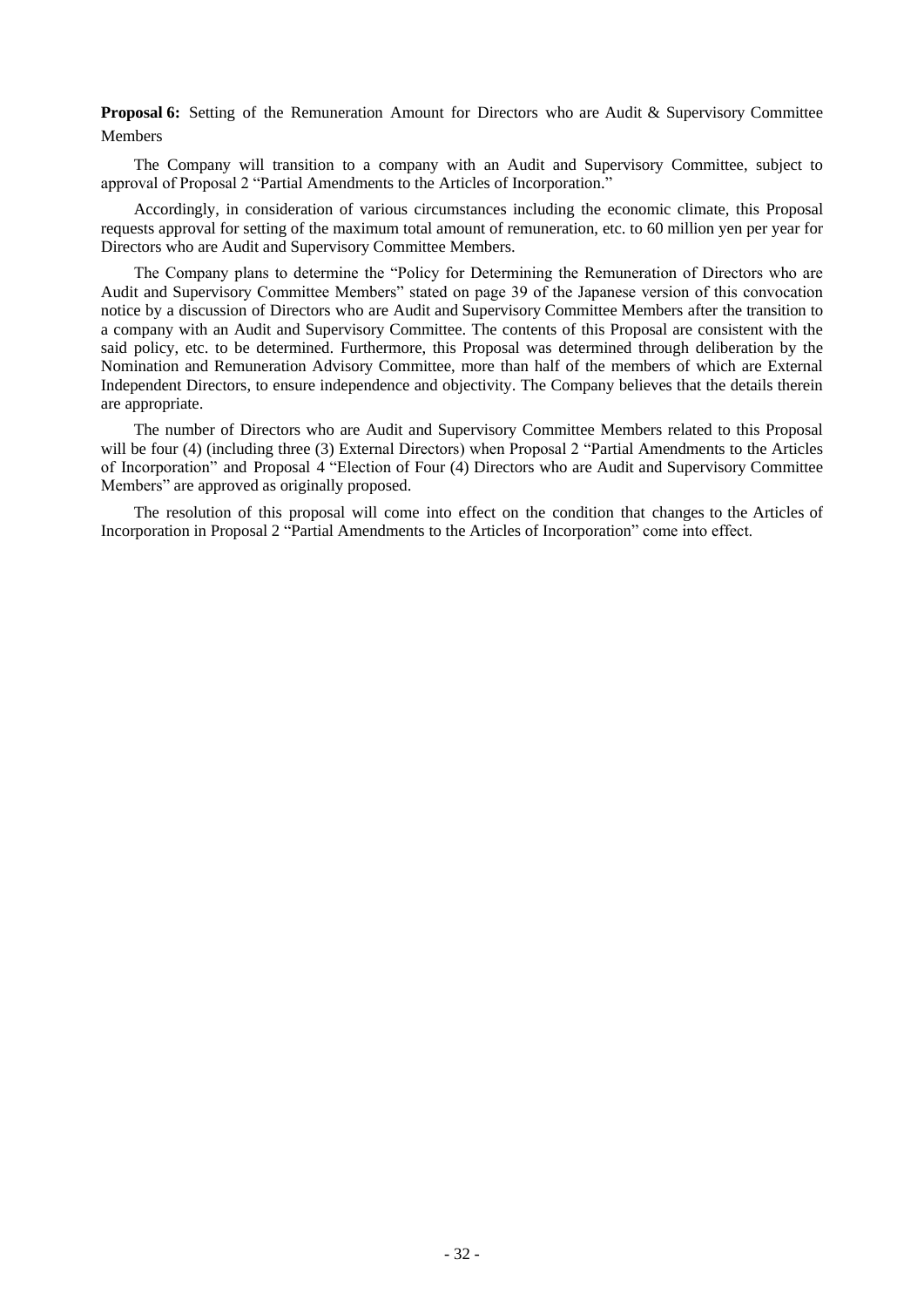# **Proposal 7:** Payment of Retirement Benefits for Retiring Directors

Director Masahiro Oikawa, Director Tatsuji Ogasawara, Director Hidetoshi Inazuma, and Director Hisaaki Hasegawa will retire at the conclusion of this General Meeting of Shareholders.

Accordingly, the Company proposes to pay a retirement benefit to reward their contribution made to the Company during their term of office in an amount deemed reasonable in accordance with the relevant standards of the Company, and also proposes that the determination of the specific amount, time, and method of payment, as well as other details be left to the discretion of the Board of Directors.

For the payment of the retirement benefits to the retiring Directors, the Nomination and Remuneration Advisory Committee, the majority of whose members are External Independent Directors, has deliberated on this matter from the perspective of ensuring independence and objectivity.

In addition, this Proposal, which requests approval for the payment of the retirement benefits as described above, is consistent with the "Policy for Determining Details of Individual Remuneration, etc. for Directors" determined by the Board of Directors of the Company and stated on page 53 of the Japanese version of this convocation notice. The Board of Directors believes that the details therein are appropriate.

| Name              | Career summary |                                                                  |  |  |
|-------------------|----------------|------------------------------------------------------------------|--|--|
| Masahiro Oikawa   | June 2017      | Senior Executive Managing Director, the Company                  |  |  |
|                   | June 2019      | Representative Director & Senior Managing Executive Officer, the |  |  |
|                   |                | Company (to present)                                             |  |  |
| Tatsuji Ogasawara | June 2017      | Managing Director, the Company                                   |  |  |
|                   | June 2019      | Director & Managing Executive Officer, the Company (to present)  |  |  |
| Hidetoshi Inazuma | June 2019      | Director & Managing Executive Officer, the Company (to present)  |  |  |
| Hisaaki Hasegawa  | June 2019      | Director & Managing Executive Officer, the Company (to present)  |  |  |

The career summary of the retiring Directors is as follows: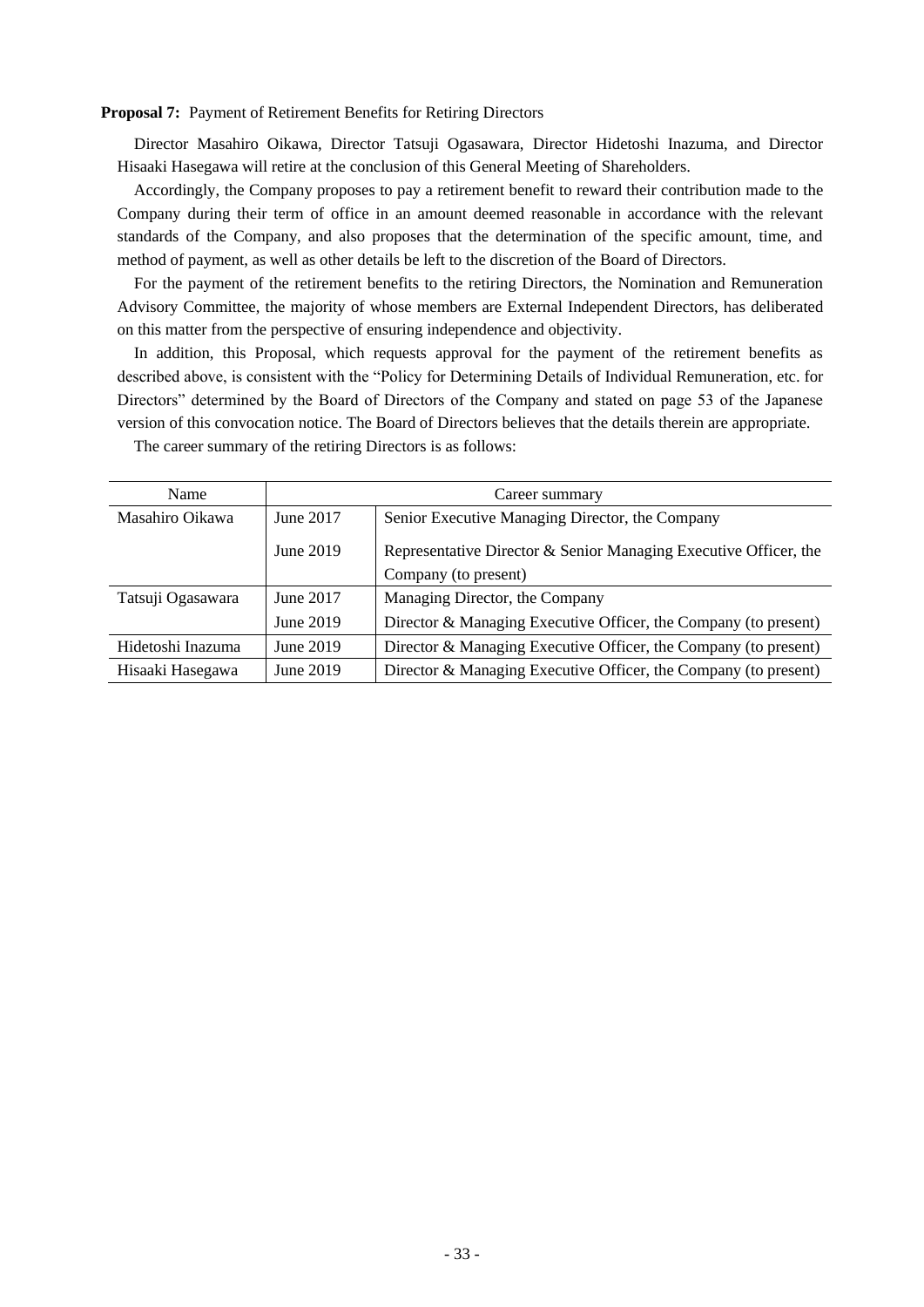**Proposal 8:** Final Payment of Retirement Benefits for Retiring Directors in Conjunction with Abolition of the Retirement Benefit Plan for Directors

The Company resolved the abolition of retirement benefits for retiring Directors at the conclusion of this General Meeting of Shareholders in the Board of Directors meeting held on April 27, 2022, as part of a review of the Director remuneration system.

Accordingly, this Proposal requests approval for the final payment of retirement benefits for five (5) Directors (excluding Directors who are Audit and Supervisory Committee Members), who will continue to take office, subject to approval of Proposal 3 "Election of Eleven (11) Directors who are not Audit and Supervisory Committee Members" as originally proposed, according to certain standards of the Company within the scope of the relevant amount.

The Company proposes that the payment of the retirement benefits be made at the time of their retirement and the determination of the specific amount, time, and method of payment, as well as other details be left to the discretion of the Board of Directors.

The contents of this Proposal are consistent with the "Policy for Determining Details of Individual Remuneration, etc. for Directors" determined by the Board of Directors of the Company and stated on page 53 of the Japanese version of this convocation notice. Furthermore, this Proposal was determined through deliberation by the Nomination and Remuneration Advisory Committee, more than half of the members of which are External Independent Directors, to ensure independence and objectivity. The Board of Directors believes that the details therein are appropriate.

| Name                  | Career summary |                                                                   |  |  |
|-----------------------|----------------|-------------------------------------------------------------------|--|--|
| <b>Tsutomu Satake</b> | June 2014      | President, the Company                                            |  |  |
|                       | June 2019      | Representative Director & President, Chief Executive Officer, the |  |  |
|                       |                | Company                                                           |  |  |
|                       | June 2021      | Chairman of the Board (to present)                                |  |  |
| Ryoji Ota             | June 2014      | Director, the Company                                             |  |  |
|                       | June 2015      | Managing Director, the Company                                    |  |  |
|                       | June 2017      | Senior Executive Managing Director, the Company                   |  |  |
|                       | April 2018     | Vice President, the Company                                       |  |  |
|                       | June 2019      | Representative Director & Executive Vice President, the Company   |  |  |
|                       | June 2021      | Representative Director & President Chief Executive Officer, the  |  |  |
|                       |                | Company (to present)                                              |  |  |
| Ikumi Kobayashi       | June 2017      | Managing Director, the Company                                    |  |  |
|                       | June 2019      | Director & Managing Executive Officer, the Company                |  |  |
|                       | June 2021      | Representative Director & Senior Managing Executive Officer, the  |  |  |
|                       |                | Company (to present)                                              |  |  |
| Naoki Fujii           | June 2021      | Director & Managing Executive Officer, the Company (to present)   |  |  |
| Hiroyuki Kagawa       | June 2021      | Director & Managing Executive Officer, the Company (to present)   |  |  |

The career summary of the Directors subject to the proposed final payment is as follows: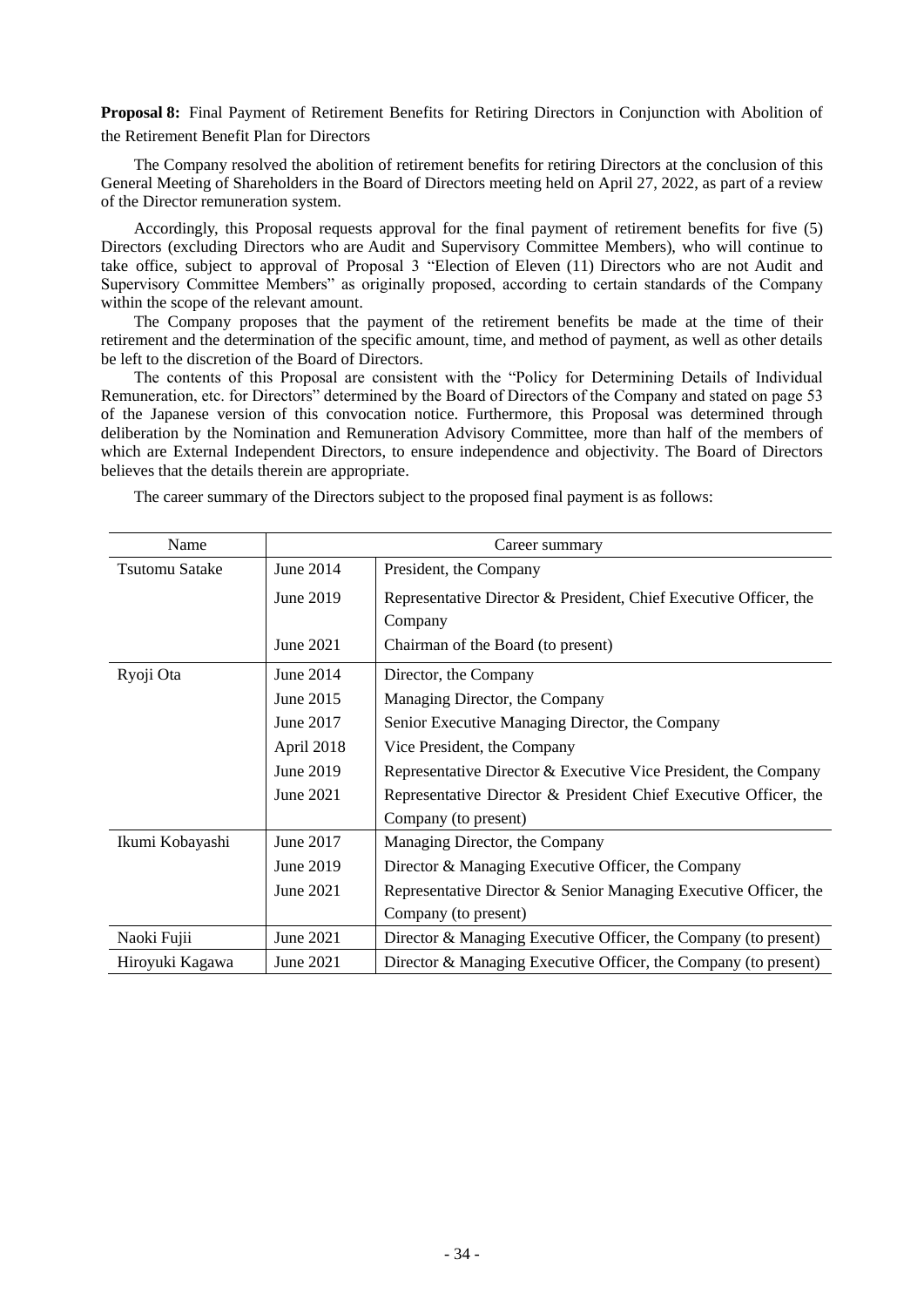**Proposal 9:** Determination of Remuneration for Granting Restricted Shares to Directors (Excluding Directors who are Audit & Supervisory Committee Members)

This Proposal requests the payment of remuneration for granting restricted shares to eligible Directors (excluding Directors who are Audit & Supervisory Committee Members and External Directors. Hereinafter, referred to as "Eligible Directors") separately from remuneration requested for approval in Proposal 5 "Setting of the Remuneration Amount for Directors (excluding Directors who are Audit & Supervisory Committee Members)" for the purpose of providing an incentive for the Company's Directors to continuously improve the Company's corporate value and to promote further value sharing with shareholders.

The remuneration to be paid to the Eligible Directors for granting restricted shares based on this Proposal shall be monetary claims and its total amount shall be 50 million yen per year (however, this amount does not include employee salaries of Directors who concurrently serve as employees). The specific timing for providing thereof and the allocation to each Eligible Director will be left to the discretion of the Board of Directors through deliberation by the Nomination and Remuneration Advisory Committee.

The number of Directors is currently eleven (11) (including two (2) External Directors). Subject to the approval of Proposal 3 "Election of Eleven (11) Directors who are not Audit and Supervisory Committee Members" as originally proposed, the number of Directors (excluding Directors who are Audit & Supervisory Committee Members) will continue to be eleven (11) (including two (2) External Directors).

In accordance with the resolution of the Board of Directors of the Company, the Eligible Directors shall pay all the monetary remuneration claims to be provided under this Proposal in the form of property contribution in kind, and shall, in return, receive shares of the Company's common shares that shall be issued or disposed of by the Company. The total number of shares of the Company's common shares to be issued or disposed of thereby shall be no more than 100,000 shares annually (provided, however, that if the Company performs a split of the Company's common shares (including allotment of the Company's common shares without contribution) or a consolidation thereof, or if any other event that requires adjustment of the total number of shares of the Company's common shares to be issued or disposed of as restricted shares occurs on the day of approval of this Proposal or later, the relevant total number shall be adjusted to the reasonable extent as necessary).

The amount to be paid in per share shall be determined by the Board of Directors based on the closing price of the Company's common shares on the Tokyo Stock Exchange on the business day immediately before each date of resolution by the Board of Directors (if there is no closing price on such date, the closing price on the closest preceding trading day) within the extent that the amount will not be particularly advantageous to the Eligible Directors who receive such common shares. Such issuance or disposal of the Company's common shares thereby and provision of monetary claims in the form of property contribution in kind is based on the condition that an agreement on the allotment of shares with transfer restrictions that includes the provisions stated from the following page and later (hereinafter, the "Allotment Agreement") will be entered into between the Company and each Eligible Director.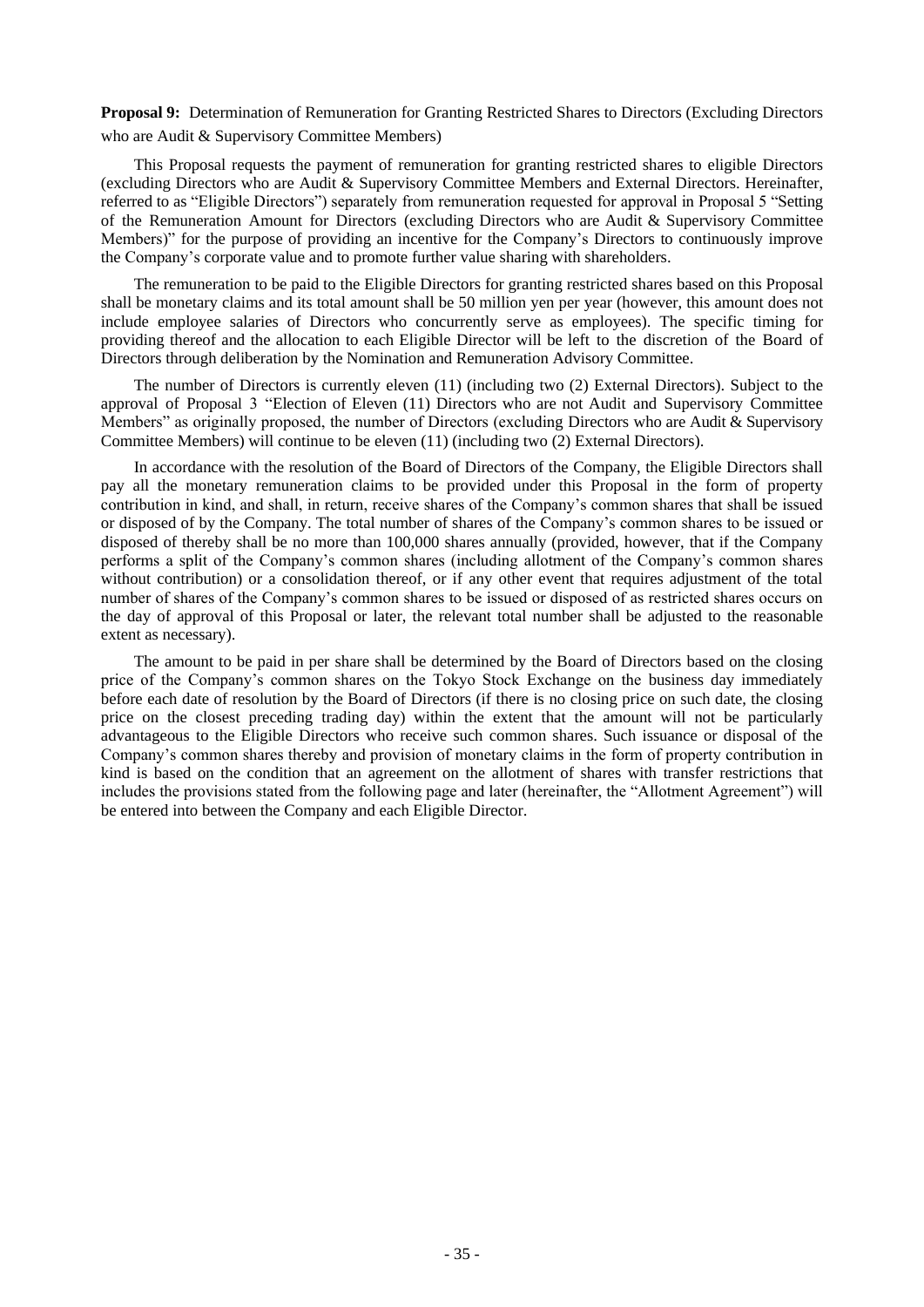In addition, the maximum amount of remuneration and total number of the Company's common shares to be issued or disposed of in this Proposal as well as other conditions for granting restricted shares to Eligible Directors based on this Proposal are set in consideration of the above purposes, business condition of the Company, and the "Policy for Determining Details of Individual Remuneration, etc. for Directors" stated in page 53 of the Japanese version of this convocation notice (When this Proposal is approved, the contents of the said Policy is scheduled to be changed in accordance with the contents of the "Policy, etc. for Determining the Remuneration of Directors (excluding Directors who are Audit and Supervisory Committee Members)" so the "Policy for Determining Details of Individual Remuneration, etc. for Directors" is consistent with the approved contents.) and other various circumstances. This Proposal was determined through deliberation by the Nomination and Remuneration Advisory Committee, more than half of the members of which are External Independent Directors, to ensure independence and objectivity. The Board of Directors believes that the details therein are appropriate.

## [Outline of Allotment Agreement]

# (1) Restriction Period

The Eligible Directors shall not transfer, offer as security, or otherwise dispose of the Company's common shares allotted under the Allotment Agreement (hereinafter referred to as the "Allotted Shares") for a period from the date of allotment to the time immediately after the retirement from the officer or employee position of the Company or the Company's subsidiary specified by the Board of Directors of the Company in advance (hereinafter referred to as "Restriction Period") (hereinafter referred to as "Transfer Restrictions").

# (2) Lifting of the Transfer Restrictions

Notwithstanding the provision of (1) above, the Company shall lift the Transfer Restrictions of all of the Allotted Shares upon expiration of the Restriction Period, on the condition that the Eligible Director has remained in the position stipulated in (1) above throughout the period from the start date of the execution of duties of the Eligible Director to the time immediately before the conclusion of the first Annual Shareholders Meeting after the start date of the execution of duties of the Eligible Director (hereinafter, referred to as the "Service Period"). However, if the Eligible Director retires from the position stipulated in (1) above during the Service Period due to reasonable reasons, the Company shall reasonably adjust the number of the Allotted Shares on which the Transfer Restrictions are to be lifted and the timing of lifting as needed.

Furthermore, pursuant to the provisions above, the Company shall automatically acquire without contribution the Allotted Shares on which the Transfer Restrictions have not been lifted as of the time immediately after the transfer restrictions are lifted.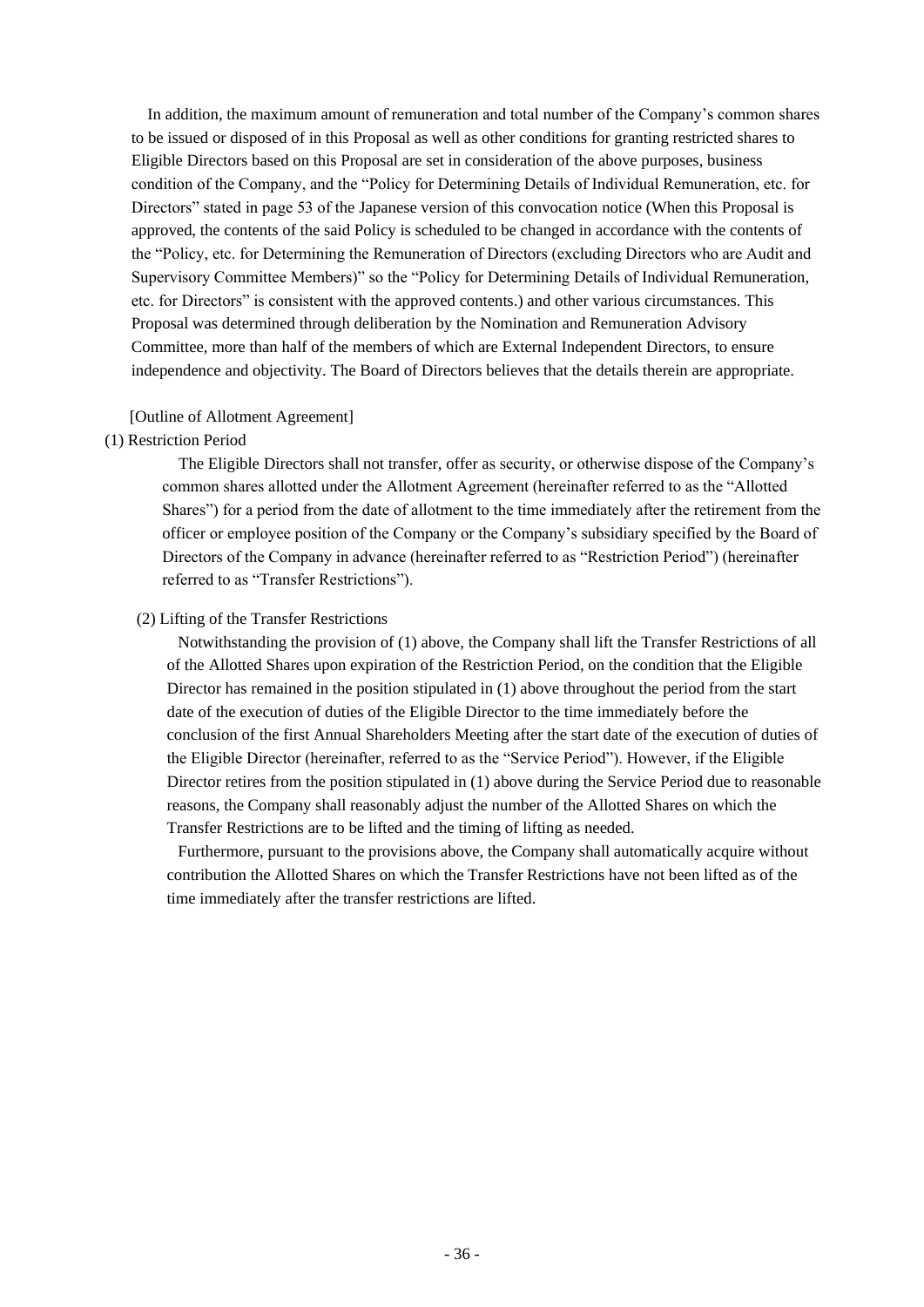(3) Retirement from the Position Due to Reasons Other than Justifiable Reasons

Notwithstanding the provision of (2) above, when the Eligible Director retires from the position stipulated in (1) above due to reasons other than justifiable reasons during the Restriction Period, the Company shall automatically acquire without contribution all of the Allotted Shares.

(4) Procedures in case of organizational restructuring, etc.

Notwithstanding the provision of (1) above, if, during the Restriction Period, matters relating to a merger agreement in which the Company is the disappearing company, a share exchange agreement or share transfer plan in which the Company becomes a wholly owned subsidiary, or other organizational restructuring, etc. are approved at the Company's General Meeting of Shareholders (or at a meeting of the Board of Directors of the Company in cases where approval at the Company's General Meeting of Shareholders is not required in relation to the reorganization, etc.), the Company shall lift the Transfer Restrictions on the Allotted Shares with the number of shares that is reasonably determined considering the period from the start date of the Restriction Period to the date of approval of the reorganization, etc. prior to the date on which the reorganization, etc. becomes effective, by resolution of a meeting of the Board of Directors of the Company. In cases specified above, the Company shall automatically acquire without contribution the Allotted Shares on which the Transfer Restrictions have not been lifted as of the time immediately after the Transfer Restrictions are lifted.

(5) Other matters

Other matters with regard to the Allotment Agreement shall be determined by the Board of Directors of the Company.

The resolution of this Proposal will come into effect on the condition that changes to the Articles of Incorporation in Proposal 2 "Partial Amendments to the Articles of Incorporation" come into effect.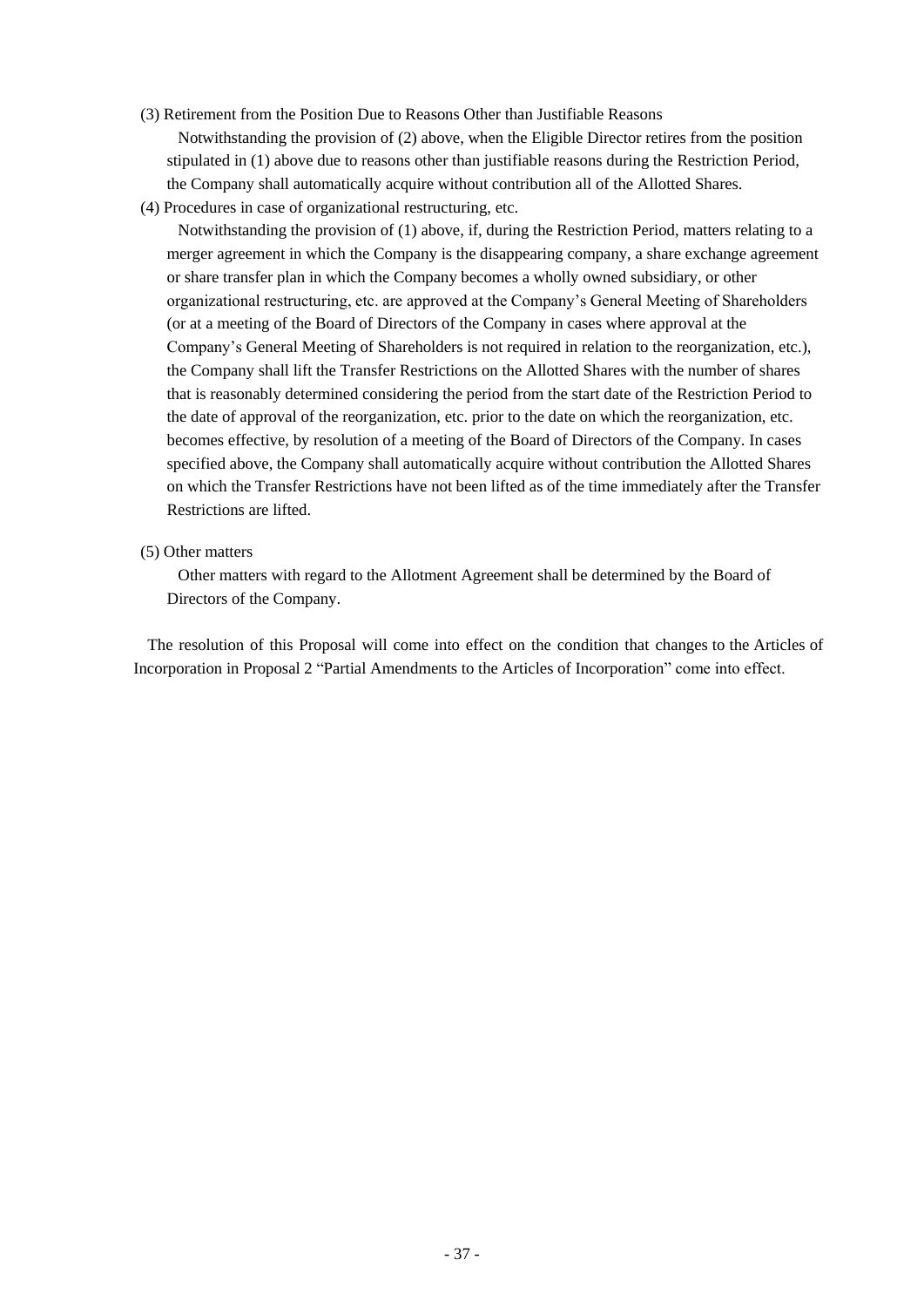#### <For Your Reference for Proposals 5, 6, and 9>

Subject to approval of Proposals 2, 5, 6, and 9, the Company plans to determine the following policies, etc.

- ["Policy, etc. for Determining the Remuneration of Directors (excluding Directors who are Audit and Supervisory Committee Members)"]
	- 1. Basic Policy of Remuneration for Directors (excluding Directors who are Audit and Supervisory Committee Members)

The remuneration of Directors (excluding Directors who are Audit and Supervisory Committee Members) shall be composed of fixed remuneration, bonuses as performance-based remuneration, and restricted share remuneration. However, the remuneration for External Directors shall be only fixed remuneration from the perspective of their roles and independence.

- 2. Policy for Determining Individual Remuneration Amount or Calculation Method and Time of Payment
- (1) Fixed remuneration

The individual remuneration amount shall be at an appropriate level according to the title in comprehensive consideration of the medium-to-long term management environment and policies, etc. and be paid monthly in cash.

(2) Bonus

Bonuses shall fluctuate according to consolidated operating profit, which is a key index based on the Medium-term Management Plan.

For individual remuneration amounts, the standard amount based on fixed remuneration according to the position shall be stipulated, and the individual remuneration amounts shall be based on standards which stipulate that the bonuses will be adjusted within the range from 75% to 125% according to achievement level of the target consolidated operating profit of each fiscal year. The payment will be made in cash after the term of Directors expires in June every year.

#### (3) Restricted Share Remuneration

For the number of shares provided to individuals, the standard amount shall be stipulated based on the fixed remuneration according to the position, and the number of shares provided to individuals shall be determined based on the share price of the previous business day of the date of the resolution related to share allotment by the Board of Directors. The share allotment shall be resolved at the Board of Directors meeting held within one (1) month from the appointment of the Directors and the shares shall be provided within one (1) month from the said resolution date.

3. Policy for Determining the Individual Remuneration Payment Ratio

In order to enable remuneration to function effectively as an incentive for improving corporate value, the payment ratio of fixed remuneration and performance-based remuneration, etc. (bonuses and restricted share remuneration) for Directors (excluding Directors who are Audit and Supervisory Committee Members) shall be approximately 7:3 (the ratio of bonuses and restricted shares is approximately 2:1) when the target is achieved.

However, remuneration for External Directors is the fixed remuneration only.

#### 4. Determination Method of Individual Remuneration

Fixed remuneration and performance-based remuneration, etc. (bonuses and restricted shares remuneration) for Directors (excluding Directors who are Audit and Supervisory Committee Members) shall be determined by resolution of a meeting of the Board of Directors within the range of the total amount approved by a General Meeting of Shareholders after deliberation in the Nomination and Remuneration Advisory Committee, the majority of whose members are External Independent Directors.

5. Decision Method of the Policy for Determination

"Policy, etc. for Determining Details of Remuneration for Directors (excluding Directors who are Audit and Supervisory Committee Members)" shall be deliberated by the Nomination and Remuneration Advisory Committee, more than half of the members of which are External Independent Directors, and determined by resolution of a meeting of the Board of Directors.